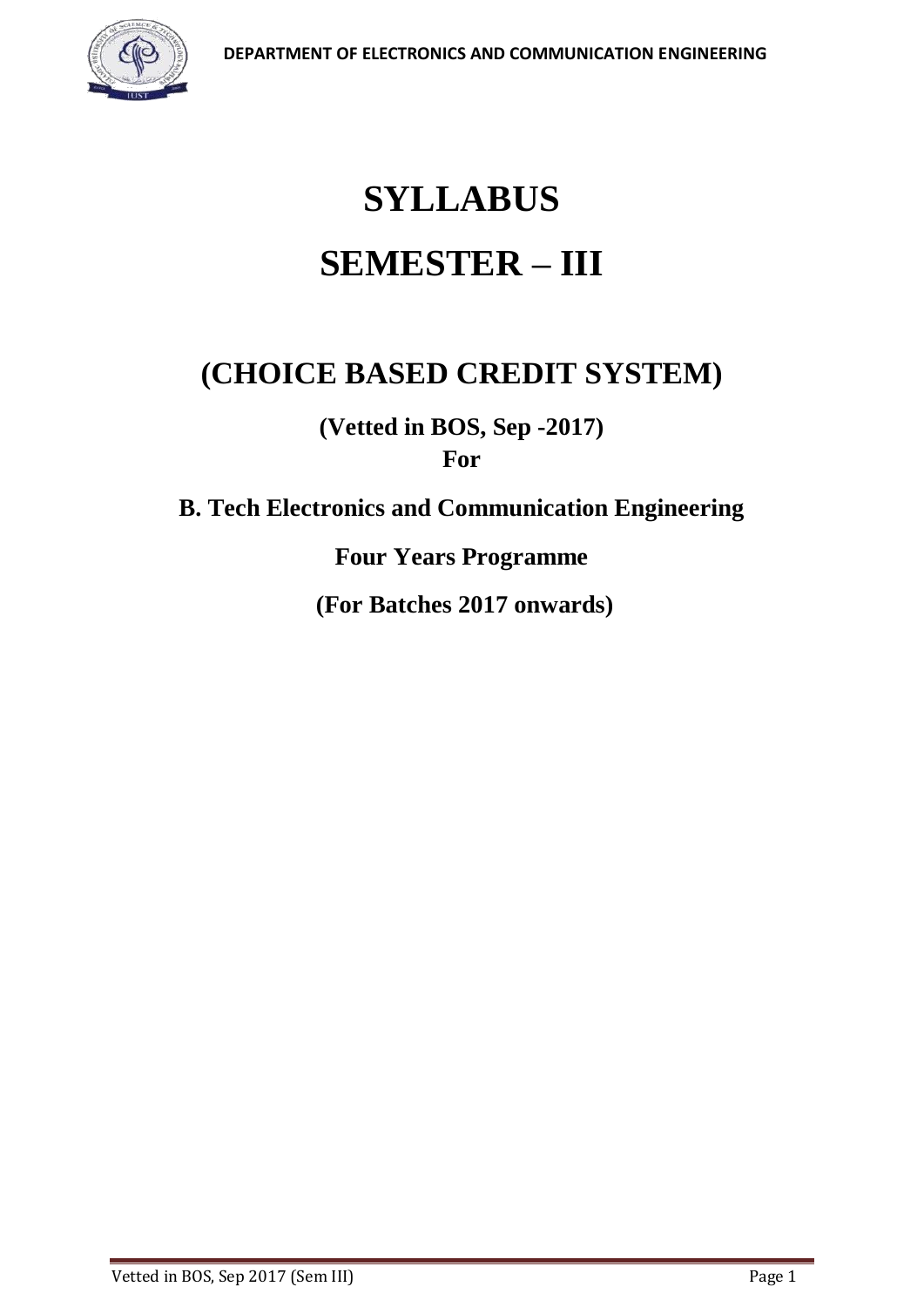

# **SEMESTER-III**

| <b>Course Code</b> | <b>Course Title</b>                      | $L - P$      | <b>Credit</b>  |
|--------------------|------------------------------------------|--------------|----------------|
| <b>ECE-311 T</b>   | Analog Electronics-I                     | $4 - 0$      | $\overline{4}$ |
| <b>ECE-312 T</b>   | Network Analysis                         | $4 - 0$      | 4              |
| <b>ECE-313 T</b>   | Digital Electronics and Logic Design     | $4 - 0$      | $\overline{4}$ |
| <b>ECE-314 T</b>   | Signals & Systems                        | $4 - 0$      | 4              |
| <b>MTH-313 T</b>   | Laplace, Fourier and Complex Analysis    | $4 - 0$      | $\overline{4}$ |
| XXX-Gxx T          | Elective-I (Generic) *                   | $x - 0$      | X              |
| <b>ECE-315 P</b>   | Analog Electronics-I Lab                 | $0 - 2$      |                |
| ELE-313 P          | Basic Electrical Engineering Lab         | $0 - 2$      |                |
| <b>ECE-316 P</b>   | Digital Electronics and Logic Design Lab | $0 - 2$      | 1              |
|                    | <b>Total Credits</b>                     | $(20+x) - 6$ | $(23+x)$       |

**\*** Subject to be selected from Discipline Centric Electives (subject from parent or sister departments)

**\*\*** Subject to be selected from the list of open electives (subject from a non-related discipline)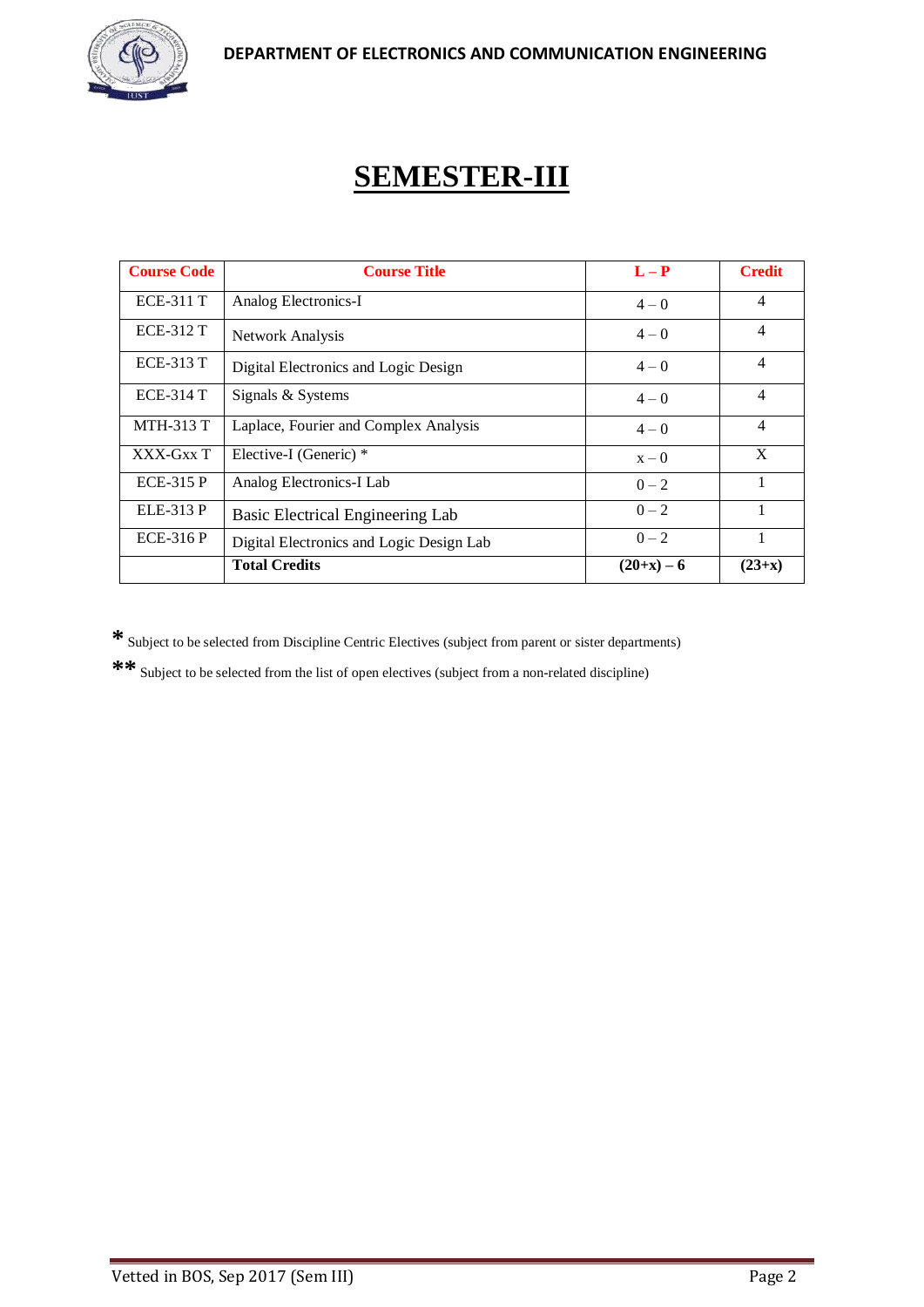

**ANALOG ELECTRONICS-I (ECE- 311 T) (Credits 4: L-4, P-0)**

#### **UNIT-I**

**Diode Circuits:** Diode as a circuit element, Load Line Concept, Rectifiers: Half Wave Rectifier, Full Wave Rectifier (CT and bridge type), Derivation of rectifier specifications, Analysis and design of filters with rectifiers, Diode Clipping and Clamping Circuits, Comparators, Peak Detector, Sampling Gate, Voltage Multiplier Circuits, Basic operation of Zener Diode, Avalanche Breakdown, Zener Breakdown, Zener Diode as a Voltage Regulator, Schottky Diode, Tunnel Diode.

#### **UNIT-II**

**Transistors (BJT):** Current Components of Transistor, Types, Transistor as an Amplifier, Operation and Characteristics, Ebers-Moll model, Analysis and Design of CE, CB and CC Configurations, Input-Output Characteristics and Graphical Analysis of Basic Amplifier Circuits, Maximum Voltage Rating, Early-Effect.

#### **UNIT-III**

**Transistor Biasing**: Operating Point, Load Lines, Need for Bias Stabilization, Biasing Configurations: Fixed Bias, Collector-to-Base Bias, Bias Circuit with Emitter Resistor, Voltage Divider Biasing, Emitter Bias, Bias Stability, Stability Factor, Bias Compensation Techniques, Thermal Runaway, Thermal Stability.

#### **UNIT-IV**

**Transistor at Low Frequency:** Two port devices and hybrid model, Transistor hybrid model, hparameters, Analysis of a transistor amplifier circuit using h-parameters, Miller's Theorem, Cascading transistor amplifiers, High input resistance transistor circuit. **Transistor at High Frequency:** Hybrid Pi (π) Common Emitter Transistor model, Hybrid π Capacitances, Common Emitter Short Circuit Current Gain, Validity of Hybrid  $\pi$  Model.

#### **UNIT-V**

**JFET's**: JFET Operation, JFET Volt-Ampere Characteristics, Small-Signal Model, Analysis and design of Common Source, Common Drain and Common Gate Configuration, Low Frequency and High Frequency response of Common Source and Common Drain Amplifiers, FET Biasing, h-Parameter Model, FET as a Voltage Variable Resistor(VVR), MOSFET's: Types, Operation and Characteristics, VMOS.

#### **TEXT BOOKS:**

- **1.** Electronic Circuits by D. Schelling and C. Belove
- **2.** Integrated Electronics by Millman & Halkias.
- **3.** Electronic circuits by G. Grob.
- **4.** Electronic Devices and Circuit Theory by Boylestead and Nashelsky. 1994
- **5.** Microelectronic Circuits Adel S. Sedra and Kenneth C. Smith.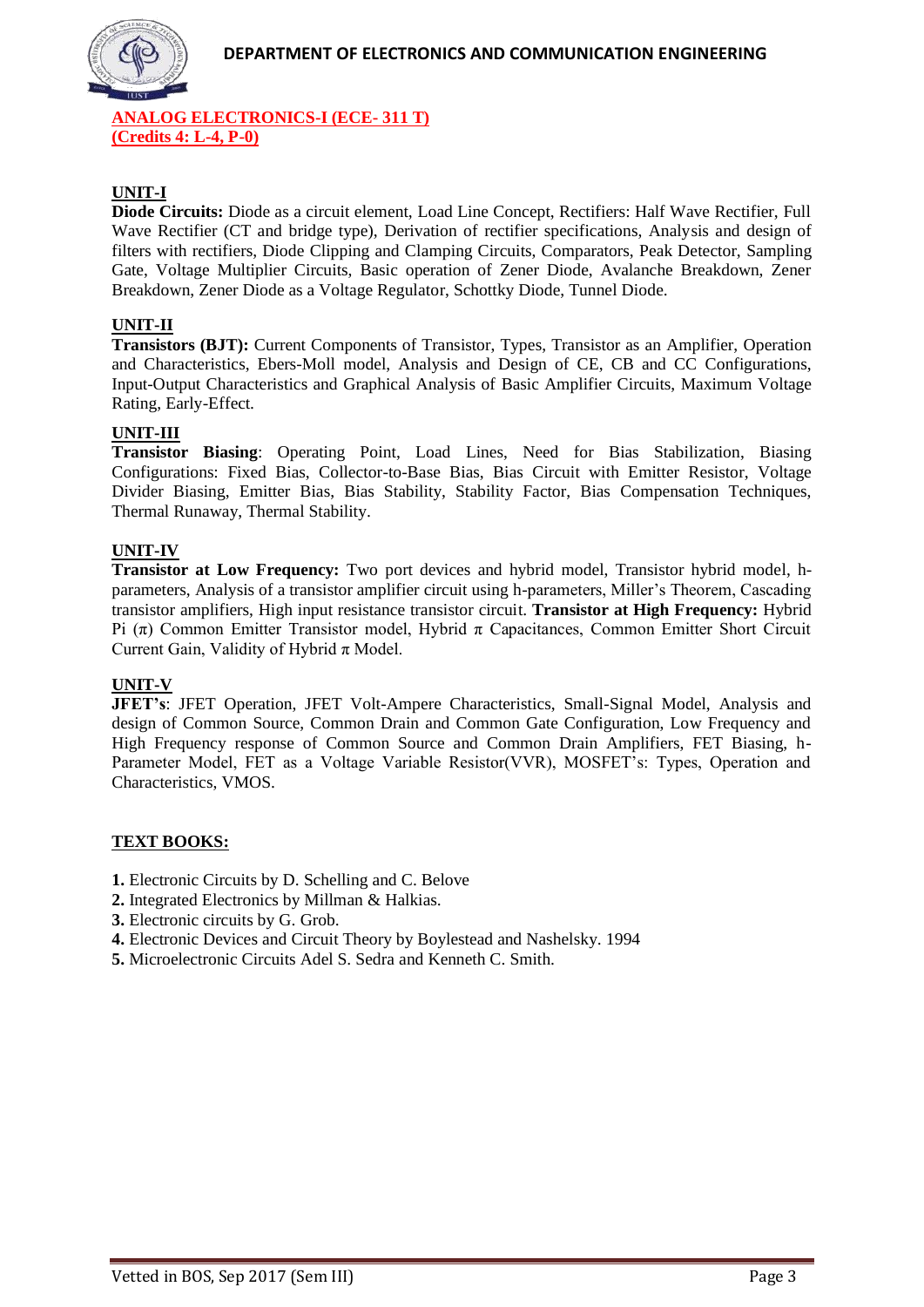

**NETWORK ANALYSIS (ECE-312 T) (Credits 4: L-4, P-0)**

#### **UNIT-I**

**Development of the circuit concept**: Charge and energy, capacitance , inductance , resistance parameters, reference direction for current and voltage, active element convention , the dot convention for coupled circuits, Kirchhoff's laws, the number of network equation, source transformation, example of the formulation of network equation loop variables analysis, node variables analysis, duality, Dependent sources. Network graph theory: concept of network graph, tree, co-tree, and loops, Incidence matrix, tie-set, cut-set matrix, fundamental tie-set and cut-set matrix, Formulation of equilibrium equations in matrix form, solution of resistive networks.

#### **UNIT-II**

**Initial conditions in networks**: Evaluating initial conditions in networks, First order differential equation: Differential equations as applied in solving networks. Laplace Transformation properties, Solution of Network problems with Laplace transformation, Wave form analysis and synthesis: The unit step, ramp and impulse functions and their Laplace transforms. Initial and final value of f (t) from f (S), Convolution integral, convolution as summation .Transients – steady state and transient response – DC response & sinusoidal response of R,L,C circuits – application of Laplace transform in transient analysis.

#### **UNIT-III**

**Network theorems and impedance functions**: Complex frequency, transform impedance and transform circuits, series and parallel combinations of elements. Network Functions: poles and zeros, network functions for one port and two port networks (ladder and general networks).Poles and zeros of network functions, Restriction on pole and zero locations for driving point and transfer functions. Time domain response from pole zero plot.

#### **UNIT-IV**

**Two port parameters**: Relationship of two port parameters. Admittance, impedance, transmission and hybrid parameters, Relationship between parameter sets, condition for symmetry  $\&$  reciprocity – interconnections of two port networks – open circuit and short circuit impedances – input & output impedances - image impedances – attenuation & phase constants – characteristic impedance –  $T-\pi$ transformation.

#### **UNIT-IV**

Filter fundamentals: Symmetrical two port reactive networks as filters - classification characteristics of filter networks, pass and stop band, constant K & m derived filters, behavior of characteristics impedance over pass and stop bands, design of filters.

#### **TEXT BOOKS:**

- **1**. Valkenberg, Network Analysis, Prentice-Hall of India
- **2**. K.S. Suresh Kumar, Electric Circuits & Networks, Pearson Education
- **3**. Roy Choudhury, Networks & Systems, New Age International publishers
- **4**. Gopal. G. Bhise, Engineering Network Analysis and Filter Design, Umesh Publications

#### **REFERENCE BOOKS:**

- **1**. William H Hayt & Jack E Kemmerly, Engineering Circuit Analysis, Tata McGraw-Hill
- **2**. A. Chakrabarti, Circuit Theory (Analysis & Synthesis), Dhanpat Rai & Co.
- **3**. B.C. Kuo, Network analysis & synthesis Wiley-India
- **4**. Edminister, Electric Circuits Schaum's Outline Series, McGraw-Hill
- **5**. Richard C. Dorf & J.A. Svoboda, Introduction to electric circuits, Wiley-India
- **6**. Huelsman L.P., Basic Circuit Theory, Prentice Hall of India
- **7**. K.M. Soni, Circuits & Systems, Katson Books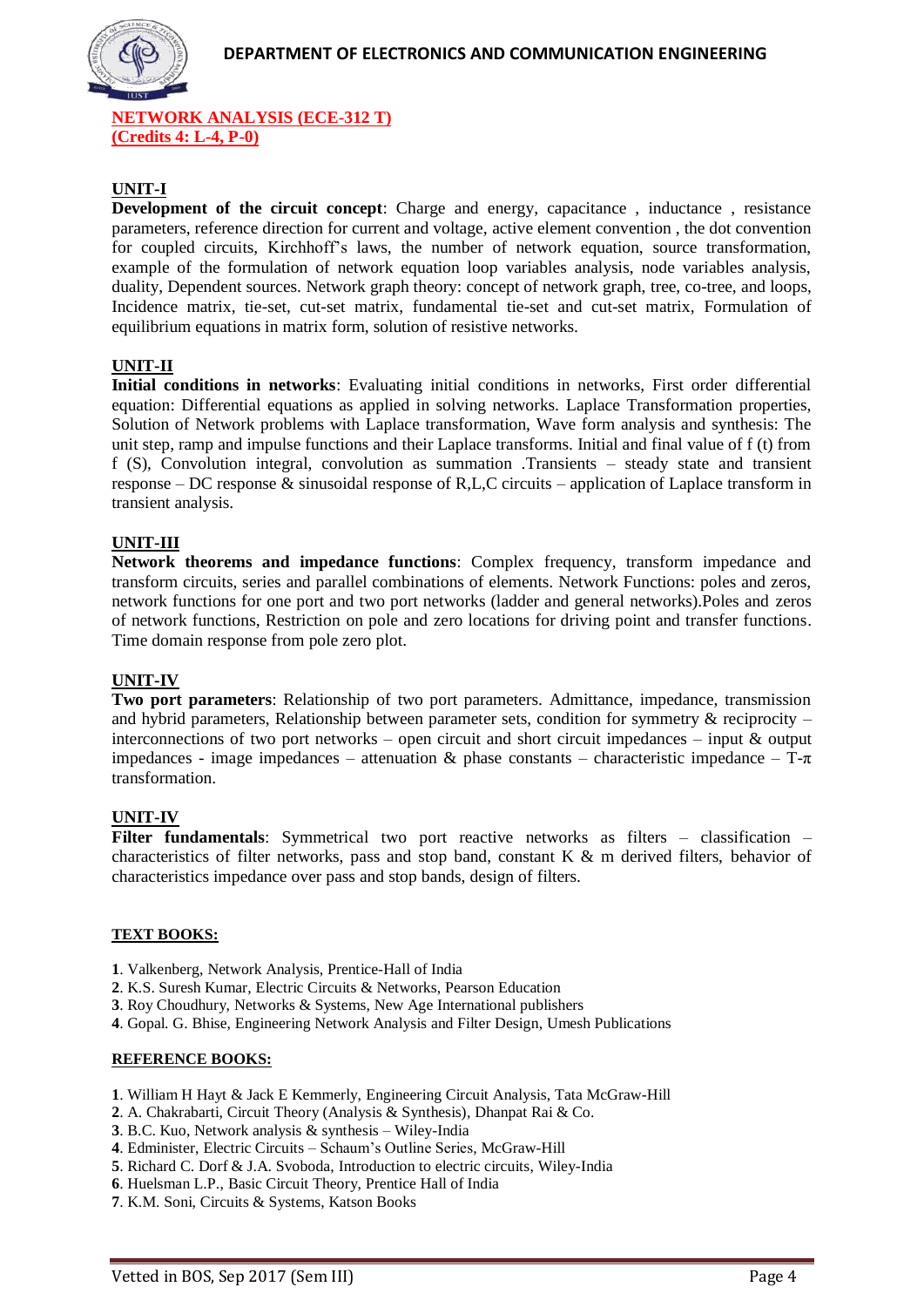

#### **DIGITAL ELECTRONICS AND LOGIC DESIGN (ECE -313 T) (Credits 4: L-4, P-0)**

# **UNIT-I**

**Number Systems and Codes:** Binary, octal, and hexa- decimal number systems, binary arithmetic, binary code, excess-3 code, gray code, error detection and correction codes. Boolean algebra: Postulates and theorems, logic functions, minimization of Boolean functions using algebraic, Karnaugh map and Quine – McClausky methods, realization using logic gates.

#### **UNIT-II**

**Combinational Circuits:** Introduction to combinational circuits, realization of basic combinational functions like Adder, Subtractor, Encoder/Decoder, Multiplexer, Comparators, delays and hazards in combinational circuits, Code converters – Implementation using MUX and ROM

#### **UNIT-III**

**Sequential Circuits:** Flip-Flops: SR, JK, T, D, Master/Slave FF, triggering of FF, Analysis of clocked sequential circuits-their design, state minimization, state assignment, circuit implementation, Registers: shift registers, inter-conversion of shift registers, Counters.

#### **UNIT-IV**

**Programmable Logic Devices (PLD's):**Programmable Array Logic, Programmable Logic Array – GAL, RISC, CISC – basic concepts.

#### **UNIT-V**

**Logic Families**: RTL, DCTL, I²L, DTL, HTL, TTL, ECL, NMOS and CMOS logic gates, circuit diagram and analysis, characteristics and specifications, tri-state gates, totem-pole configuration.

#### **TEXT BOOKS:**

1. Morris Mano, "Digital logic and Computer Design ", Prentice-Hall of India.

#### **REFERENCE BOOKS:**

1. Floyd T.L., "Digital Fundamentals ", Charles E. Merrill Publishing Company

- 2. Jain R.P., "Modern Digital Electronics ", Tata McGraw Hill.
- 3. Ronald J. Tocci, "Digital Systems, Principles and Applications", Prentice-Hall of India.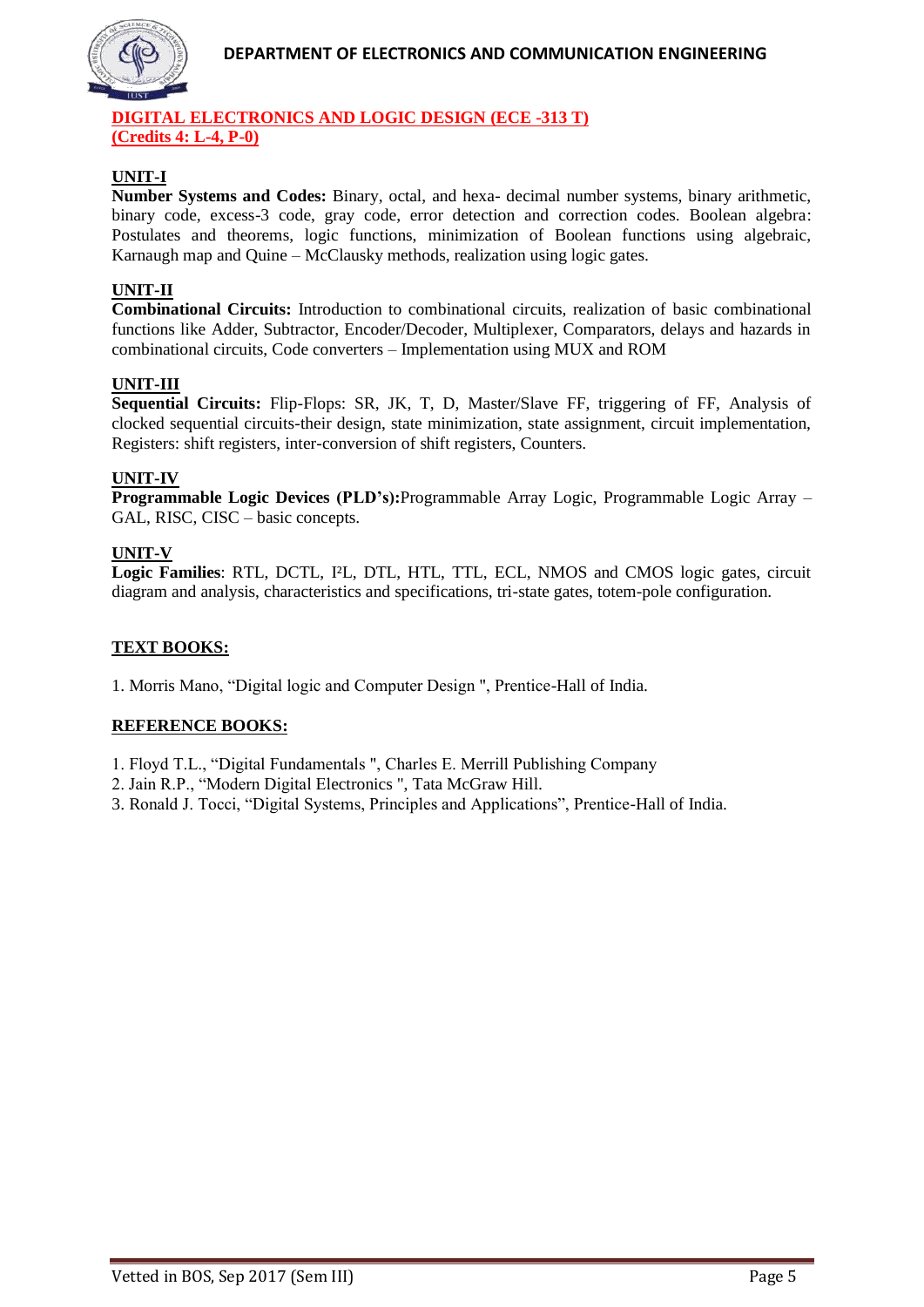

**SIGNALS AND SYSTEMS (ECE - 314 T) (Credits 4: L-4, P-0)**

#### **UNIT-I**

**Classification of signals and systems:** Introduction to signals and systems, Continuous time and discrete time signals , Classification of CT and DT signals - periodic and non-periodic, Even and Odd, Power and Energy, Invertible and Non-invertible, Deterministic and Random. Elementary signals - exponential, sine, step, impulse and its properties, ramp, rectangular, sine, triangular, signum. Operations on signals: Amplitude scaling, addition, multiplication, differentiation, integration (Accumulator for DT), time scaling, time shifting and folding. System: definition, classification – Linear and Non-Linear, Time Variant and Time Invariant, Causal and Non-causal, Stable and Unstable (BIBO stability) , Static and Dynamic.

#### **UNIT- II**

**Analysis of continuous time signals:** Definition and necessity of CT and DT Fourier series and Fourier transforms, Fourier series representation of continuous time and discrete time periodic signals -properties of continuous time and discrete time Fourier series. Continuous time Fourier Transform (CTFT), amplitude and phase spectra of CT signals, Properties of CTFT, convolution and multiplication property of CTFT, systems characterized by Linear Constant Coefficient Differential Equations, Limitations of FT and need of LT and ZT. Laplace Transform – ROC and pole zero concept.Properties of Laplace Transform, inverse Laplace transform, relation between Laplace transform and Fourier transform

#### **UNIT-III**

**Linear time invariant –continuous time systems:** Differential equation and Block diagram representation of LTI systems, Impulse response and properties of LTI systems, Convolution integral, properties of convolution, frequency response, State variable equations and matrix representation of systems, Analysis and characterization of LTI systems using Fourier and Laplace transform, Computation of impulse response, transfer function, causality and stability using Laplace transform.

#### **UNIT-IV**

**Analysis of discrete time signals and systems:** Sampling of CT signals and aliasing, DTFT and properties, ztransform definition – region of convergence – Properties of z-transform, inverse z-transform, Poles and Zeros -, Relationship between z-transform and Laplace transform. LTI-DT systems -Characterization using difference equation, Block diagram representation, Properties of convolution and the interconnection of LTI Systems – Analysis of LTI systems in Z- domain- response, causality and stability.

#### **UNIT-V**

**Systems with finite and infinite duration impulse response:** Systems with finite duration (FIR) and infinite duration (IIR) impulse response – recursive and non-recursive discrete time system , realization structures – direct form – I, direct form – II, Transpose, cascade and parallel forms

#### **TEXT BOOK:**

**1.** AlanV.Oppenheim, Alan S.Willsky with S.Hamid Nawab, Signals & Systems, 2nd editionn., Pearson Education, 1997

**2.** Signals and systems by Simon Haykins and Barry Van Veen

#### **REFERENCE BOOKS:**

**1.** John G. Proakis & Dimitris G. Manolakis, Digital Signal Processing, Principles, Algorithms and Applications, 3rd edn, PHI, 2000.

**2.** M.J.Roberts, Signals and Systems Analysis using Transform method and MATLAB, TMH 2003.

**3.** Simon Haykin and Barry Van Veen, Signals and Systems, John Wiley, 1999

- **4.** K. Lindner, "Signals and Systems", McGraw Hill International, 1999.
- **5.** Moman .H. Hays," Digital Signal Processing ", Schaum's outlines, Tata McGraw-Hill Co Ltd., 2004.
- **6.** Ashok Amhardar, "Analog and Digital Signal Processing", 2nd Edition Thomson 2002.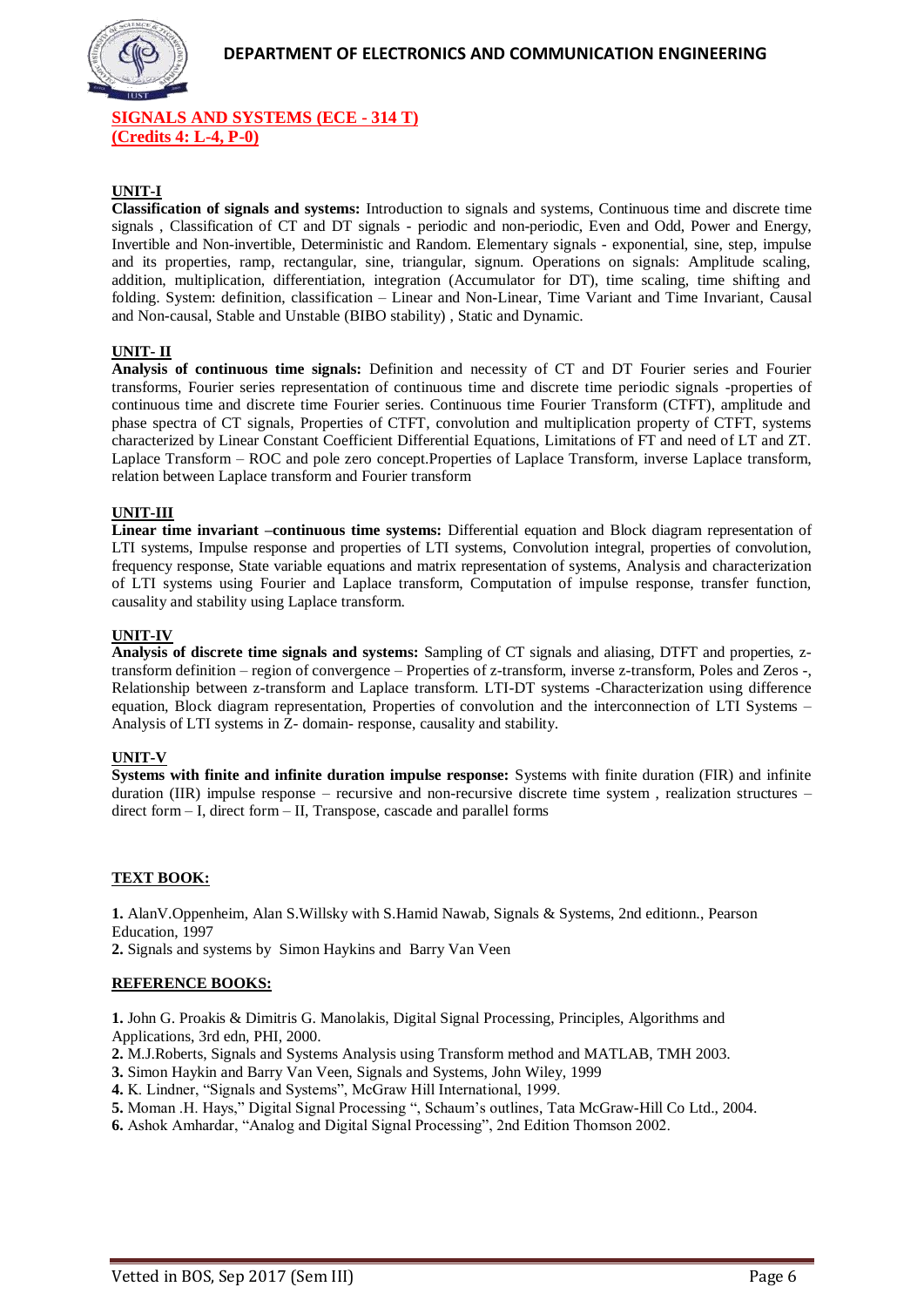

#### **LAPLACE, FOURIER AND COMPLEX ANALYSIS (MTH-313 T) (Credits 4: L-4, P-0)**

# **UNIT-I**

Laplace transform, Shifting theorem, Laplace transforms of different functions, Heaviside's unit function, Dirac Delta function and its Laplace transforms, Heaviside's expansion theorem.

#### **UNIT-II**

Inverse Laplace transforms, Initial and final value theorems, convolution theorem and applications, use of Laplace transforms in the solution of linear differential equations.

#### **UNIT-III**

Bessel's functions, Recurrence relations, modified Bessel's function of first kind, Legendre polynomials, Rodrigues formula, Recurrence relations.

#### **UNIT-IV**

Definition of Fourier transform, Fourier Sine and Cosine transform Fourier integral formula.

#### **UNIT-V**

Introduction to complex variables, analytic functions, harmonic conjugate, conformal transformation of some simple functions.

#### **TEXT BOOKS:**

**1.** Laplace Transforms by Spiegel (Schaum Series).

- **2.** The use of Integral Transforms by Iam.N.Snedden, Tata McGraw Hill.
- **3.** Integral Transforms by Loknath Debnath, C.R.C. Press, New York.
- **4.** Complex variables and applications by R.V. Churchill, McGraw Hill International Book Company.
- **5.** Advance Engineering Mathematics by R.K.Jain & S.R.K. Iyengen-Norosa-2001.
- **6.** Higher Engineering mathematics, BS Grewal, Khanna Publishers, Delhi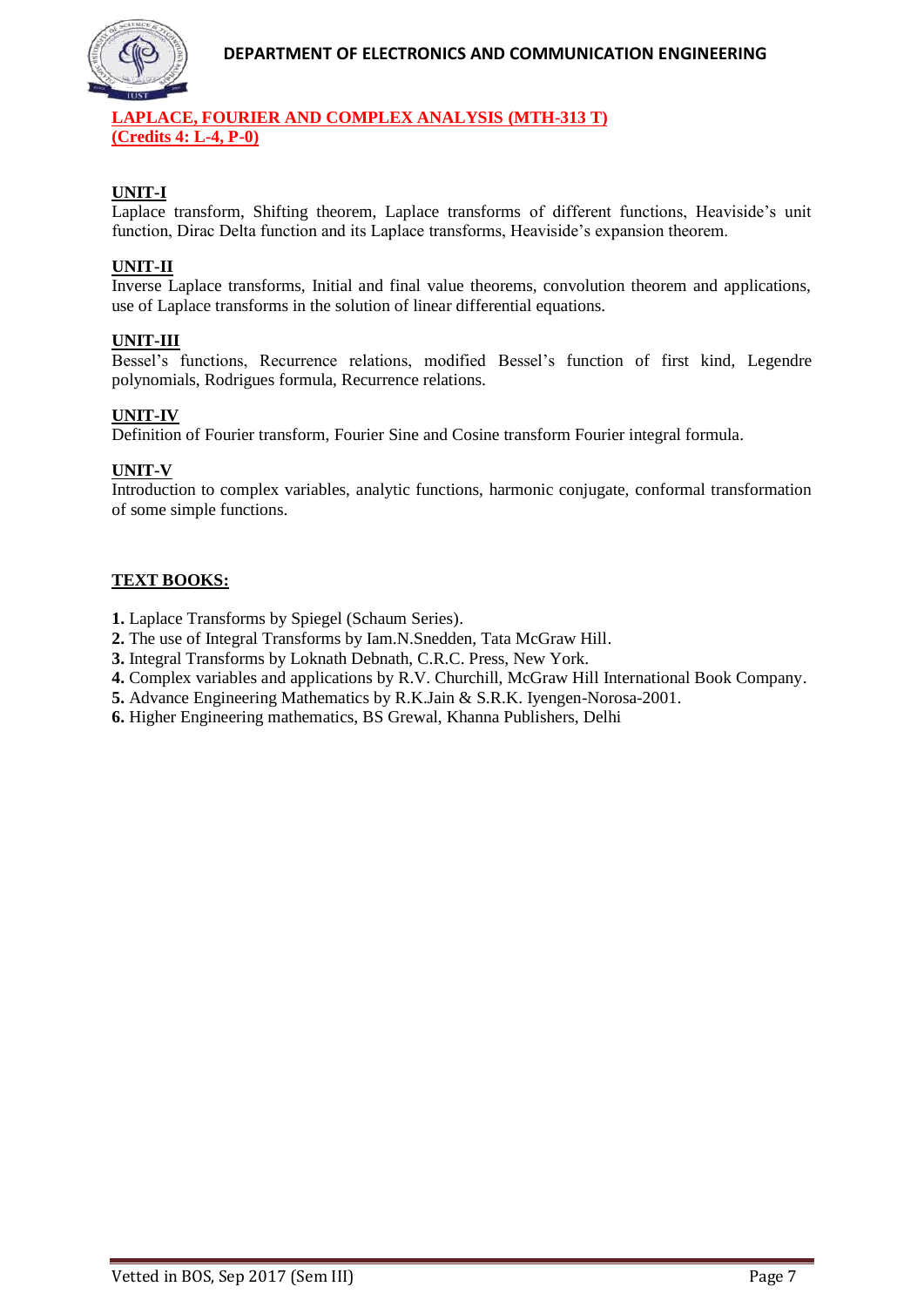

**ANALOG ELECTRONICS-I LAB (ECE – 315 P) (Credits 1: L-0, P-2)**

#### **LIST OF EXPERIMENTS:**

**Note:** To get familiar with the working knowledge of the following instruments: CRO, Multimeter, function generator, Regulated power supply, Active and Passive Components, Breadboard.

- **1.** Study of V-I characteristics of diode
- **2.** To study and draw the characteristics of half wave and full wave rectifiers
- **3.** To study and draw the characteristics of rectifier filter circuits.
- **4.** To assemble and observe the performance of clipper and clamping circuits
- **5.** To obtain Zener diode characteristics and use zener diode as voltage regulator
- **6.** To obtain the characteristic of transistor configurations (CE, CB, CC)
- **7.** To plot the V-I characteristics of BJT and determine  $h_{\text{fe}}$ ,  $h_{\text{re}}$ ,  $h_{\text{ie}}$ ,  $h_{\text{ce}}$
- **8.** To plot the gain- frequency response of CE amplifier.
- **9.** To plot the gain- frequency response of emitter follower amplifier
- **10.** Design a two stage RC coupled amplifier and determine the effect of cascading on gain and bandwidth

#### **RECOMMENDED BOOKS:**

**1.** Basic Electronics (A text-lab manual), Zbar, Malvino& Miller, Tata Mcgraw Hill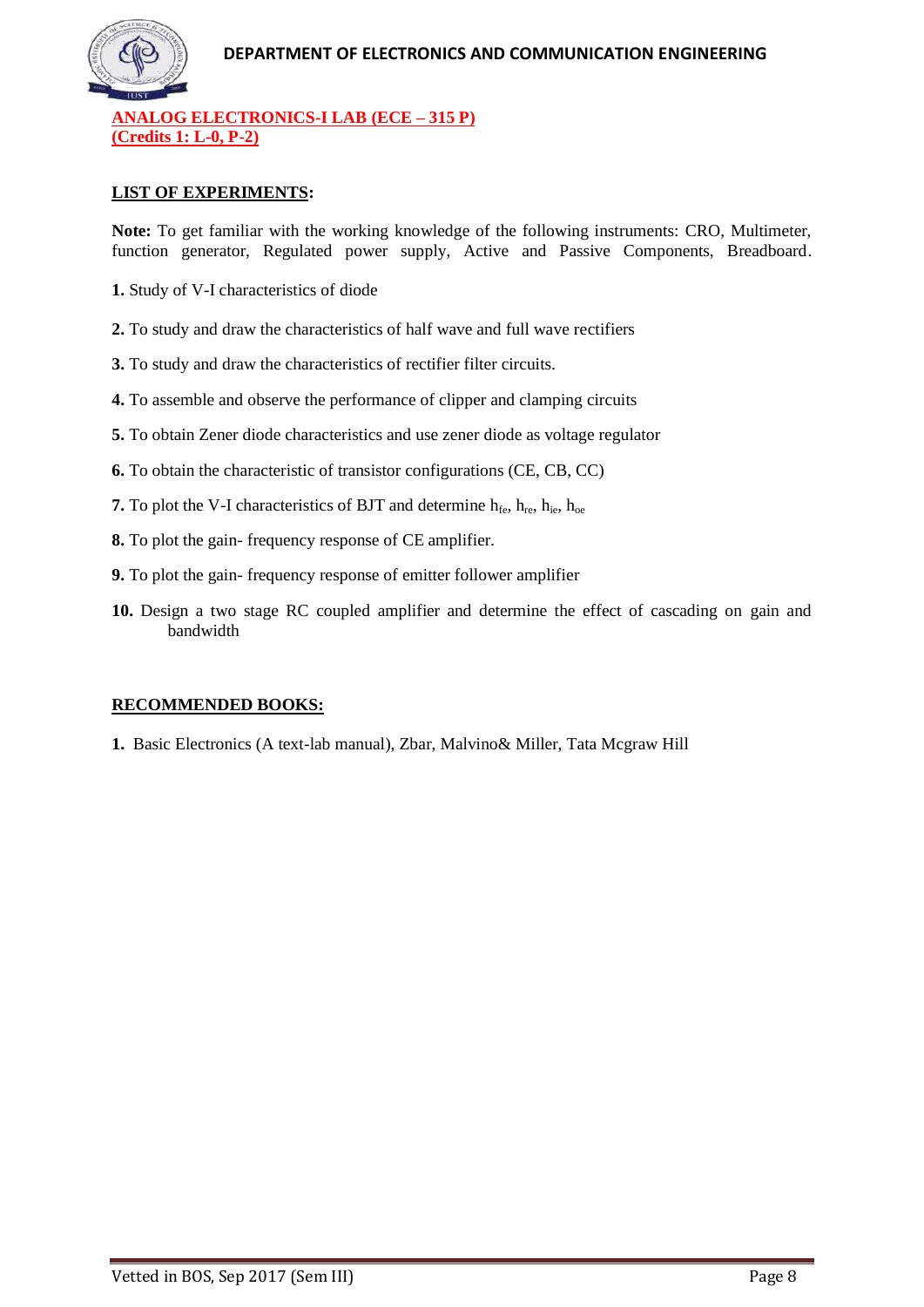

**BASIC ELECTRICAL ENGINEERING LAB (ELE- 313 P) (Credits 1: L-0, P-2)**

#### **LIST OF EXPERIMENTS:**

1. To study the color coding of resistors, Connection of Ammeters, voltmeters, Wattmeter's and Millimeters in DC and AC circuits and selection of their ranges, Use of LCRQ meter.

2. To study the series and parallel operation of resistors and verifying their effective values by LCRQ meter.

- b) Repeat the same for inductors.
- c) Repeat the same for capacitors.
- 3. To verify the KVL and KCL in D.C. circuits.
- 4. To verify the star delta transformation of networks.
- 5. To verify the superposition theorem.
- 6. To verify the maximum power transfer theorem.
- 7. To verify Norton's Theorem.
- 8. To verify Superposition Theorem.
- 9. To measure electric power in single phase AC circuits with resistive load, RL load and RLC load.
- 10. To measure the power and power factor in three phase AC circuits.
- 11 To study the series resonance.
- 12. To study the parallel resonance.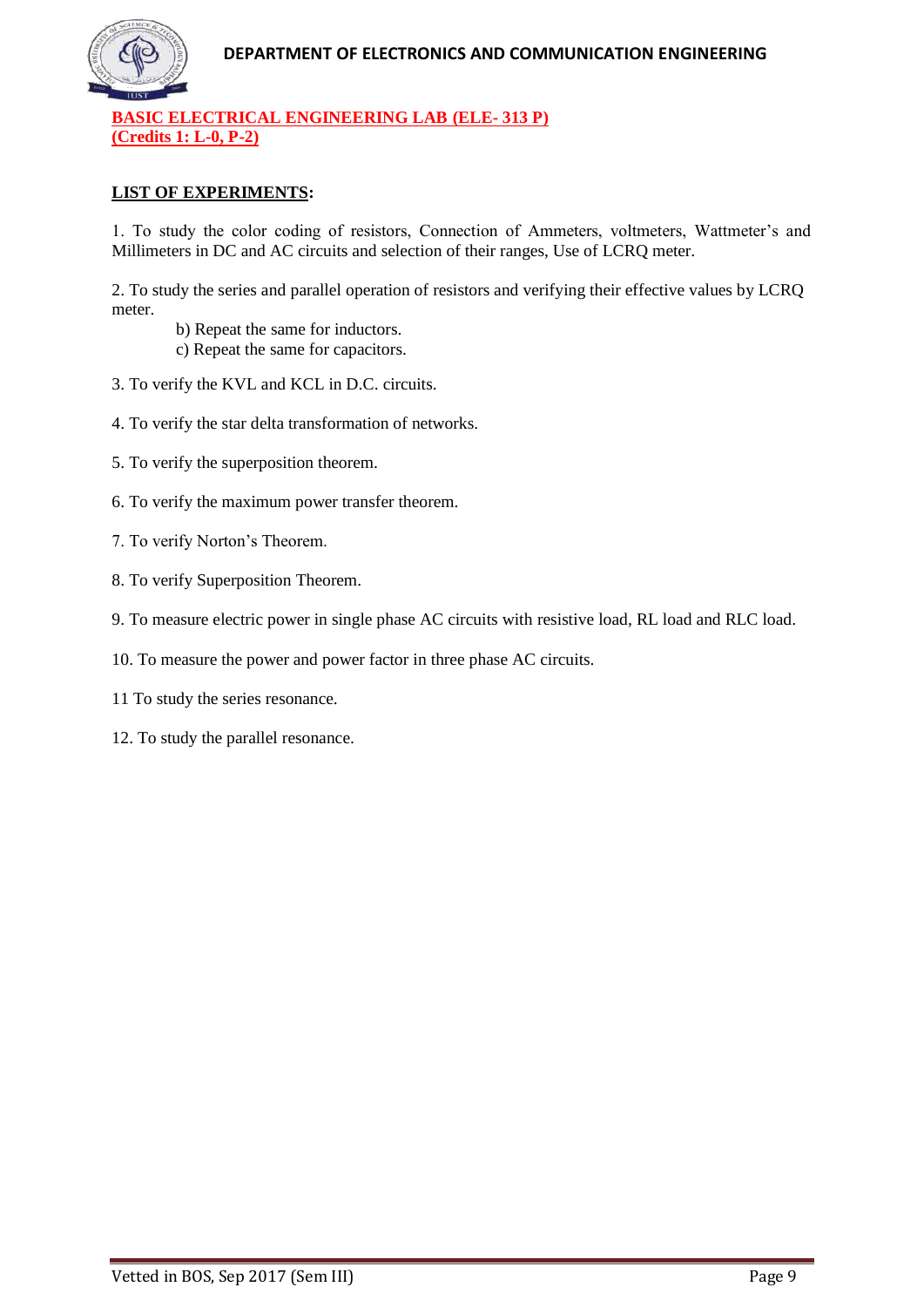

**DIGITAL ELECTRONICS AND LOGIC DESIGN LAB (ECE- 316 P) (Credits 1: L-0, P-2)**

#### **LIST OF EXPERIMENTS:**

- **1.** To realize the truth table of the logic gates (AND, OR, NOT, NAND, NOR, XOR, XNOR)
- **2.** To realize Half Adder and verify its truth table.
- **3.** To realize Full Adder and verify its truth table.
- **4.** To realize Half subtractor and verify its truth table.
- **5.** To realize Full subtractor and verify its truth table.
- **6.** To design multiplexer using 2-input NAND gates.
- **7.** To design demultiplexer using 2-input NAND gates.
- **8.** To realize Flip-Flops.
- **9.** To realize Ripple Counters.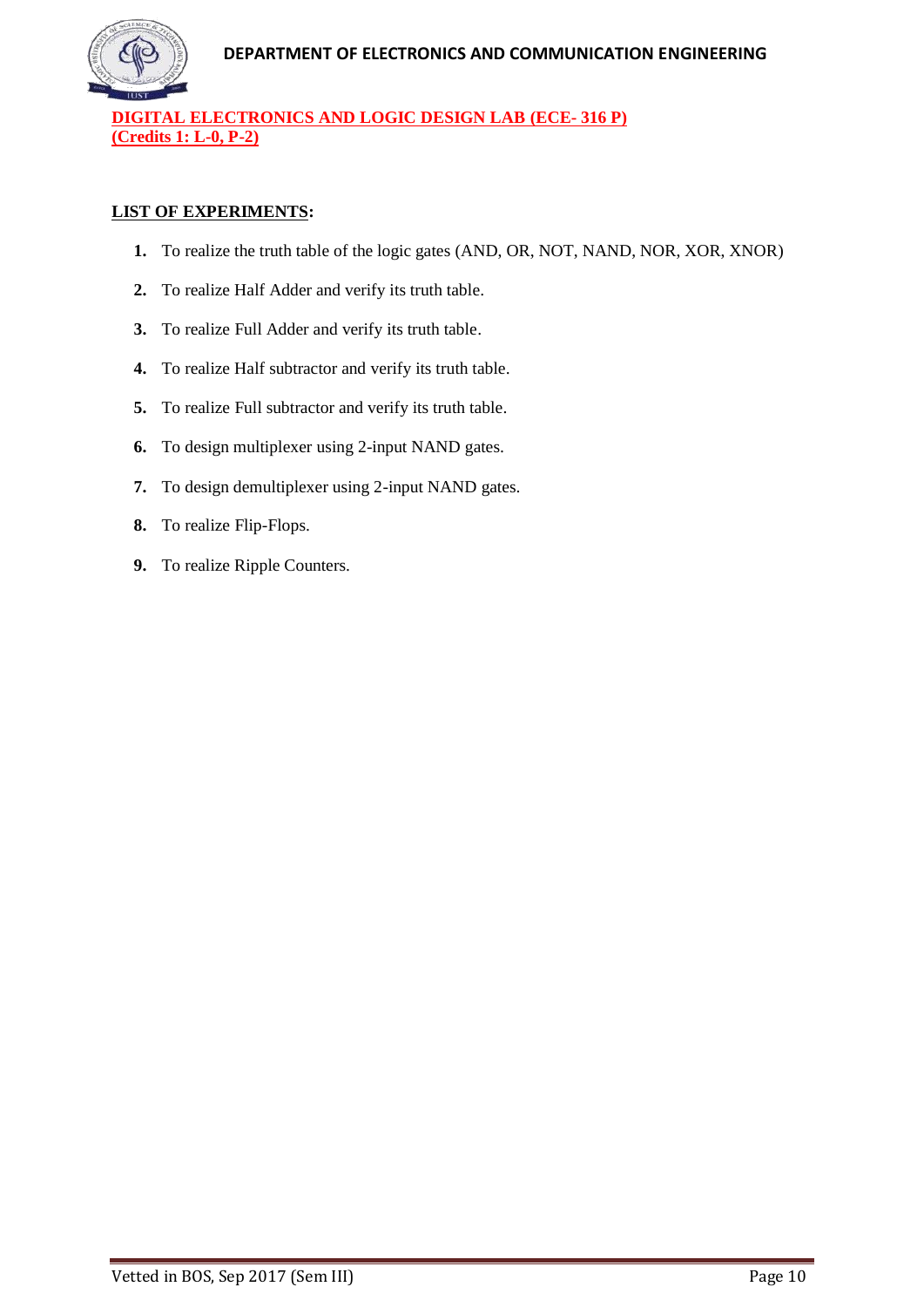

# **ELECTIVES**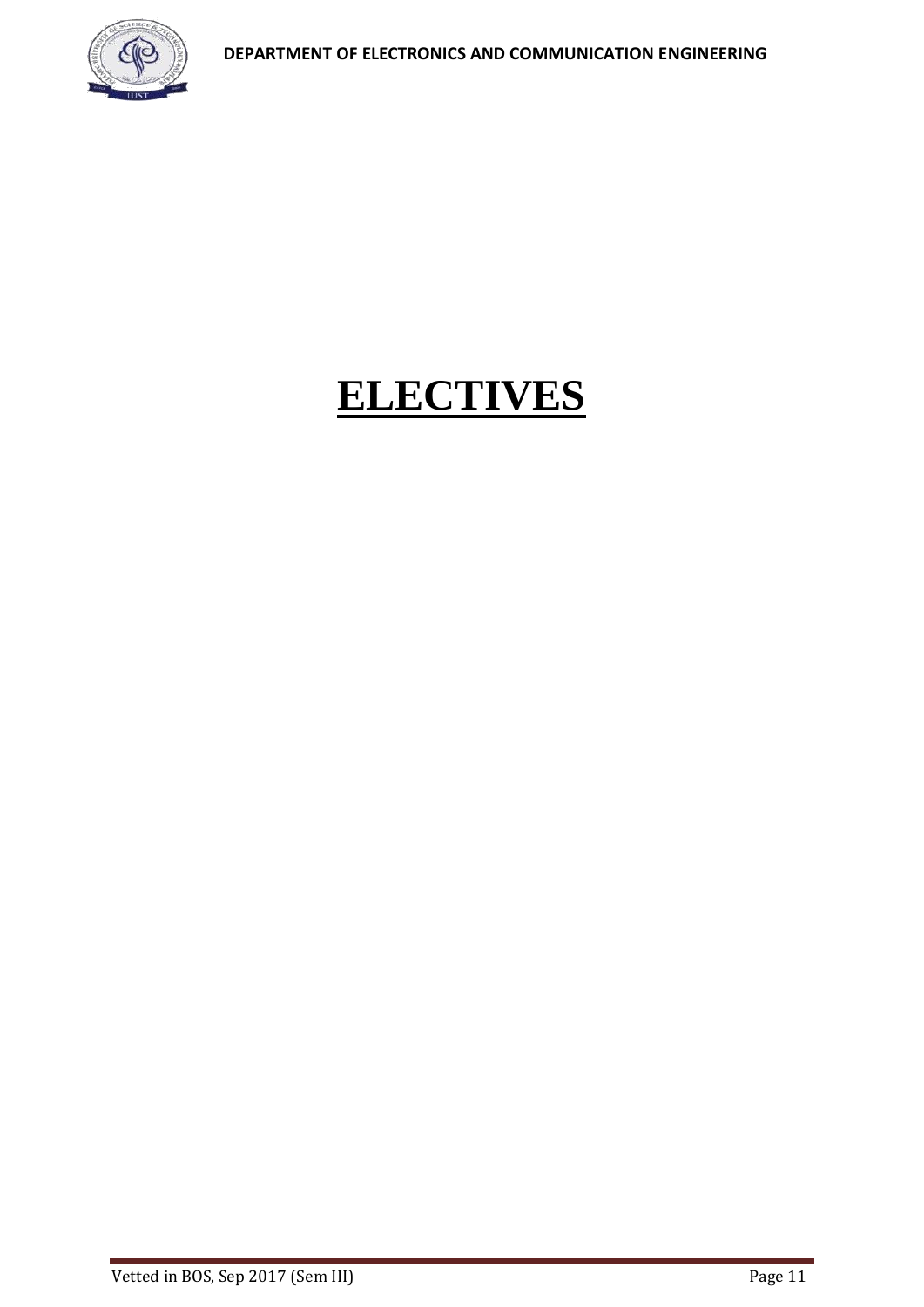

#### **List of Electives offered in parent branch, ECE, Sem III to VIII – Department Centric Electives (DC). These subjects may be offered to sister branches (SOT) and external to SOT also)**

| <b>Course Code</b>  | <b>Subject</b>                | $L - P$          | <b>Credits</b> | <b>Preferred</b>  | Prerequisite                       |
|---------------------|-------------------------------|------------------|----------------|-------------------|------------------------------------|
|                     |                               |                  |                | semester          |                                    |
| <b>ECE-E 01 T/P</b> | <b>Image Processing</b>       | $3 - 2$          | $\overline{4}$ | $7^{th} - 8^{th}$ | <b>Nil</b>                         |
| <b>ECE-E 02 T/P</b> | <b>Radar Systems</b>          | $3 - 2$          | $\overline{4}$ | $7^{th} - 8^{th}$ | <b>ECE-413T</b>                    |
|                     |                               |                  |                |                   | $\&$                               |
|                     |                               |                  |                |                   | <b>ECE-611T</b>                    |
| <b>ECE-E03 T/P</b>  | Artificial Neural Networks &  | $3 - 2$          | $\overline{4}$ | 8 <sup>th</sup>   | <b>Nil</b>                         |
|                     | <b>Fuzzy Logic</b>            |                  |                |                   |                                    |
| <b>ECE-E04 T</b>    | Electronic<br>Devices<br>$\&$ | $4 - 0$          | $\overline{4}$ | 5 <sup>th</sup>   | <b>ECE-311T</b>                    |
|                     | Circuits                      |                  |                |                   | <b>ECE-411T</b>                    |
| <b>ECE-E05 T</b>    | TV & Video Engineering        | $4 - 0$          | $\overline{4}$ | 5 <sup>th</sup>   | <b>ECE-311T</b>                    |
|                     |                               |                  |                |                   | <b>ECE-413T</b>                    |
| <b>ECE-E06 T</b>    | <b>Medical Electronics</b>    | $3 - 0$          | $\overline{3}$ | 6 <sup>th</sup>   | <b>ECE-311T</b>                    |
|                     |                               |                  |                |                   | <b>ECE-511T</b>                    |
| <b>ECE-E07 T</b>    | Nano Electronics              | $4 - 0$          | $\overline{4}$ | 6 <sup>th</sup>   | <b>ECE-314T</b>                    |
|                     |                               |                  |                |                   |                                    |
| <b>ECE-E08 T</b>    | Advance<br>Computer           | $4 - 0$          | 3              | 5 <sup>th</sup>   | <b>ECE-313T</b>                    |
|                     | Architecture                  |                  |                |                   | <b>ECE-412T</b>                    |
| <b>ECE-E09 T</b>    | <b>VLSI</b> Technology        | $3 - 0$          | $\overline{3}$ | 5 <sup>th</sup>   | <b>ECE-311T</b>                    |
|                     |                               |                  |                |                   | <b>ECE-411T</b>                    |
| <b>ECE-E10 T</b>    | <b>System Design</b>          | $3 - 0$          | $\overline{3}$ | 8 <sup>th</sup>   | <b>ECE-313T</b>                    |
|                     |                               |                  |                |                   | <b>ECE-813T</b>                    |
| <b>ECE-E11 T</b>    | Sci Lab                       | $0 - 3$          | $\overline{2}$ | 4 <sup>th</sup>   | <b>Nil</b>                         |
|                     |                               |                  |                |                   |                                    |
| <b>ECE-E12 T</b>    | Mobile Communication          | $3 - 0$          | 3              | 7 <sup>th</sup>   | <b>ECE-611T</b><br><b>ECE-712T</b> |
|                     |                               |                  |                |                   |                                    |
| <b>ECE-E32 T</b>    | <b>Cyber Laws</b>             | $3 - 0$          | $\overline{3}$ | $5^{\text{th}}$   | Nil                                |
| <b>ECE-E33 T</b>    | <b>Network Security</b>       | $\overline{3}-0$ | $\overline{3}$ | 5 <sup>th</sup>   | <b>ECE-412 T</b>                   |
|                     |                               |                  |                | onwards           |                                    |
| <b>ECE-E34 T</b>    | Mobile Ad hoc Networks        | $3 - 0$          | $\overline{3}$ | $6^{\text{th}}$   | <b>ECE 413 T</b>                   |
|                     |                               |                  |                |                   |                                    |
|                     |                               |                  |                |                   |                                    |
| <b>ECE-E35 T</b>    | Multi Input Multi Output      | $3 - 0$          | 3              |                   |                                    |
| <b>ECE-E36 T</b>    | Satellite Communication       | $3 - 0$          | $\overline{3}$ | 5 <sup>th</sup>   | Nil                                |
|                     |                               |                  |                | onwards           |                                    |
|                     |                               |                  |                |                   |                                    |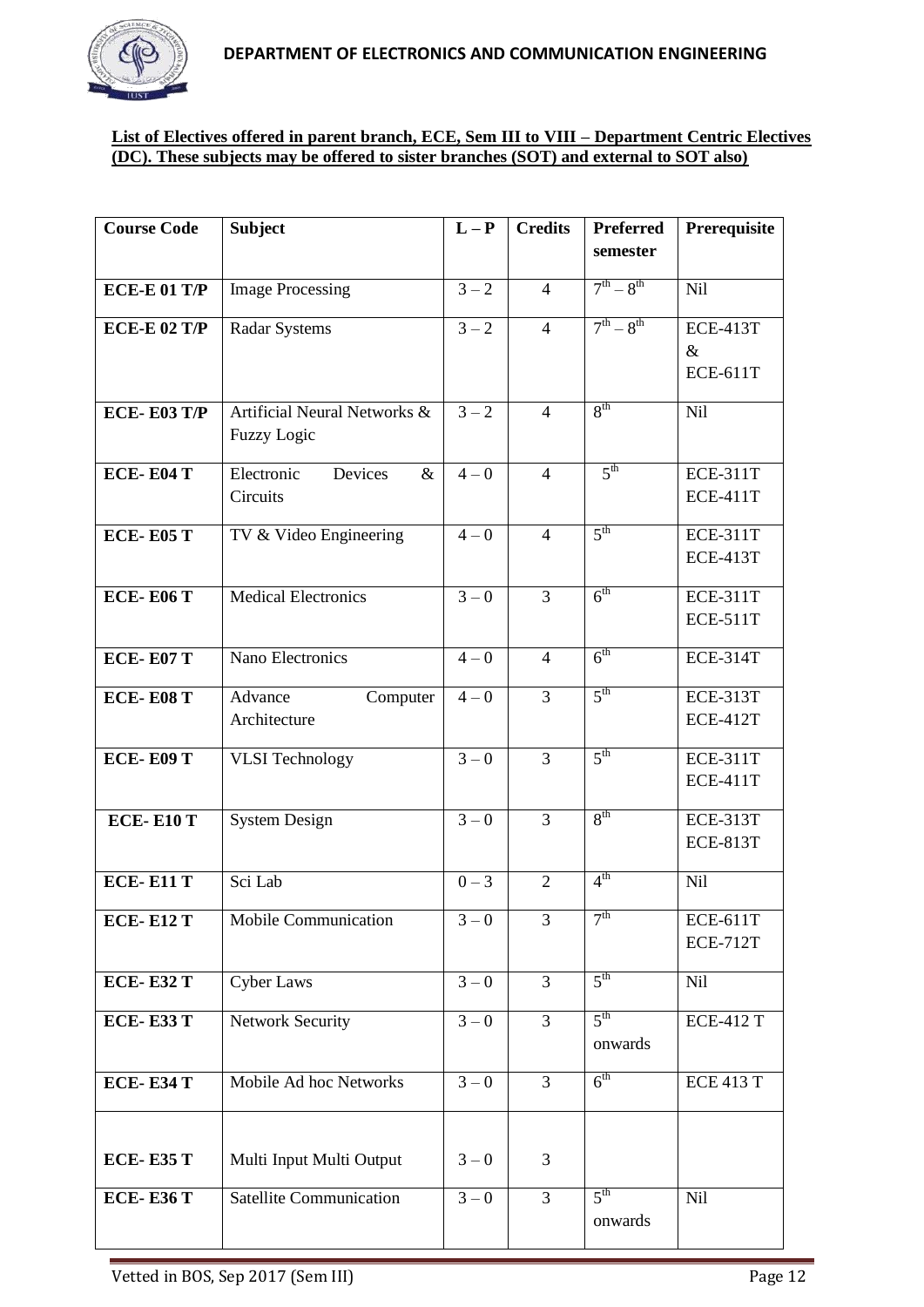

# **DEPARTMENT OF ELECTRONICS AND COMMUNICATION ENGINEERING**

| <b>ECE-E37 T</b> | Cadence Lab               | $0 - 2$ |   | $\zeta$ <sup>th</sup>    | Nil |
|------------------|---------------------------|---------|---|--------------------------|-----|
|                  |                           |         |   | onwards                  |     |
| <b>ECE-E38 T</b> | Lab View                  | $0 - 2$ | 2 | $\epsilon$ th<br>onwards | Nil |
| <b>ECE-E39 T</b> | <b>CMOS</b> Analog Design | $3 - 0$ | 3 |                          |     |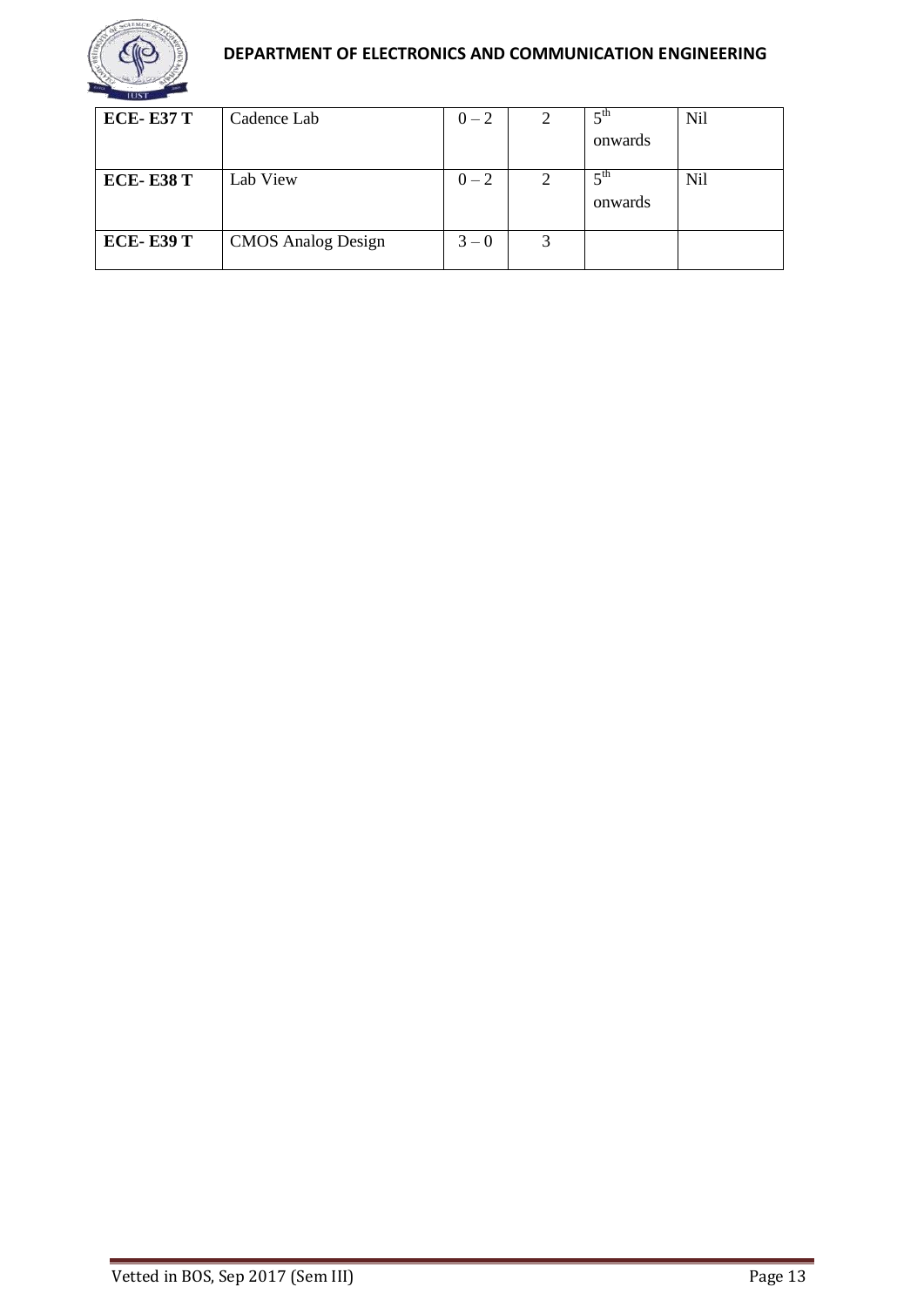

# **SYLLABUS**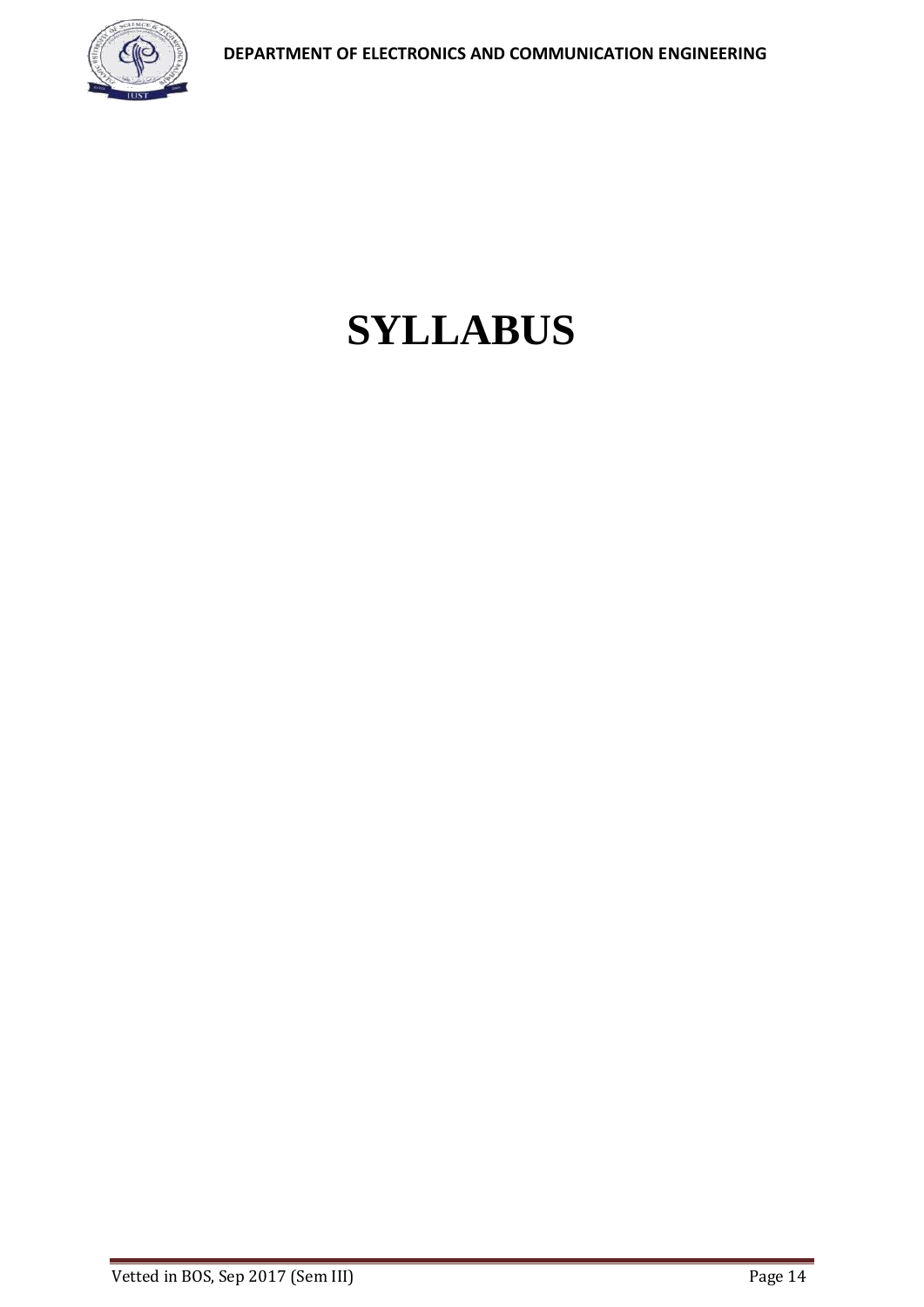

**IMAGE PROCESSING (ECE- E01 T/P) (Credit 4: L – 3; P- 2)**

#### **UNIT-I**

**Digital Image Fundamentals and Transforms:** Elements of visual perception – Image sampling and quantization Basic relationship between pixels – Basic geometric transformations-Introduction to Fourier Transform and DFT – Properties of 2D Fourier Transform – FFT – Separable Image Transforms -Walsh – Hadamard – Discrete Cosine Transform, Haar.

#### **UNIT –II**

**Image Enhancement Techniques:** Spatial Domain methods: Basic grey level transformation– Histogram equalization – Image subtraction – Image averaging –Spatial filtering: Smoothing, sharpening filters – Laplacian filters – Frequency domain filters: Smoothing – Sharpening filters – Homomorphic filtering.

#### **UNIT- III**

**Image Restoration:** Model of Image Degradation/restoration process – Noise models – Inverse filtering -Least mean square filtering – Constrained least mean square filtering – Blind image restoration – Pseudo inverse –Singular value decomposition.

#### **UNIT –IV**

**Image Compression:** Lossless compression: LZW coding – Bit plane coding- predictive coding-DPCM. Lossy Compression: Transform coding – Wavelet coding – Basics of Image compressionstandards: JPEG, MPEG, Basics of Vector quantization.

#### **UNIT- V**

**Image Segmentation and Representation:** Edge detection – Thresholding - Region Based segmentation – Boundary representation: chair codes- Polygonal approximation – Boundary segments– boundary descriptors: Simple descriptors-Fourier descriptors - Regional descriptors – Simple descriptors- Texture

#### **LIST OF EXPERIMENTS TO BE DONE:**

- 1) Introduction to MATLAB Software and its toolboxes.
- 2) To perform the block operation on an image using im2col and col2im commands.
- 3) Converting RGB Image into gray scale image & extracting the color Spaces

4) To draw the Histogram and enhance contrast of grayscale as well as colored image using Histogram Equalization.

5) To detect the edges of the Gray scale images using various edge detectors

- 6) To find out the Discrete Wavelet Transform of images.
- 7) To perform the thresholding an image using image processing toolbox.

#### **REFERENCE BOOKS:**

1) William K Pratt, [Digital Image P](http://www.indiastudychannel.com/resources/35366-EC-DIGITAL-IMAGE-PROCESSING-Syllabus-Anna.aspx)rocessing John Willey (2001)

2) Image Processing Analysis and Machine Vision – Millman Sonka, Vaclav hlavac, Roger Boyle, Broos/colic, Thompson Learniy (1999).

- 3) A.K. Jain, PHI, New Delhi (1995)-Fundamentals of Digital Image Processing.
- 4) Chanda Dutta Magundar Digital [Image Processing a](http://www.indiastudychannel.com/resources/35366-EC-DIGITAL-IMAGE-PROCESSING-Syllabus-Anna.aspx)nd Applications, Prentice Hall of India, 2000.

5) Rafael C Gonzalez, Richard E Woods 2nd Edition, Digital Image Processing - Pearson Education2003.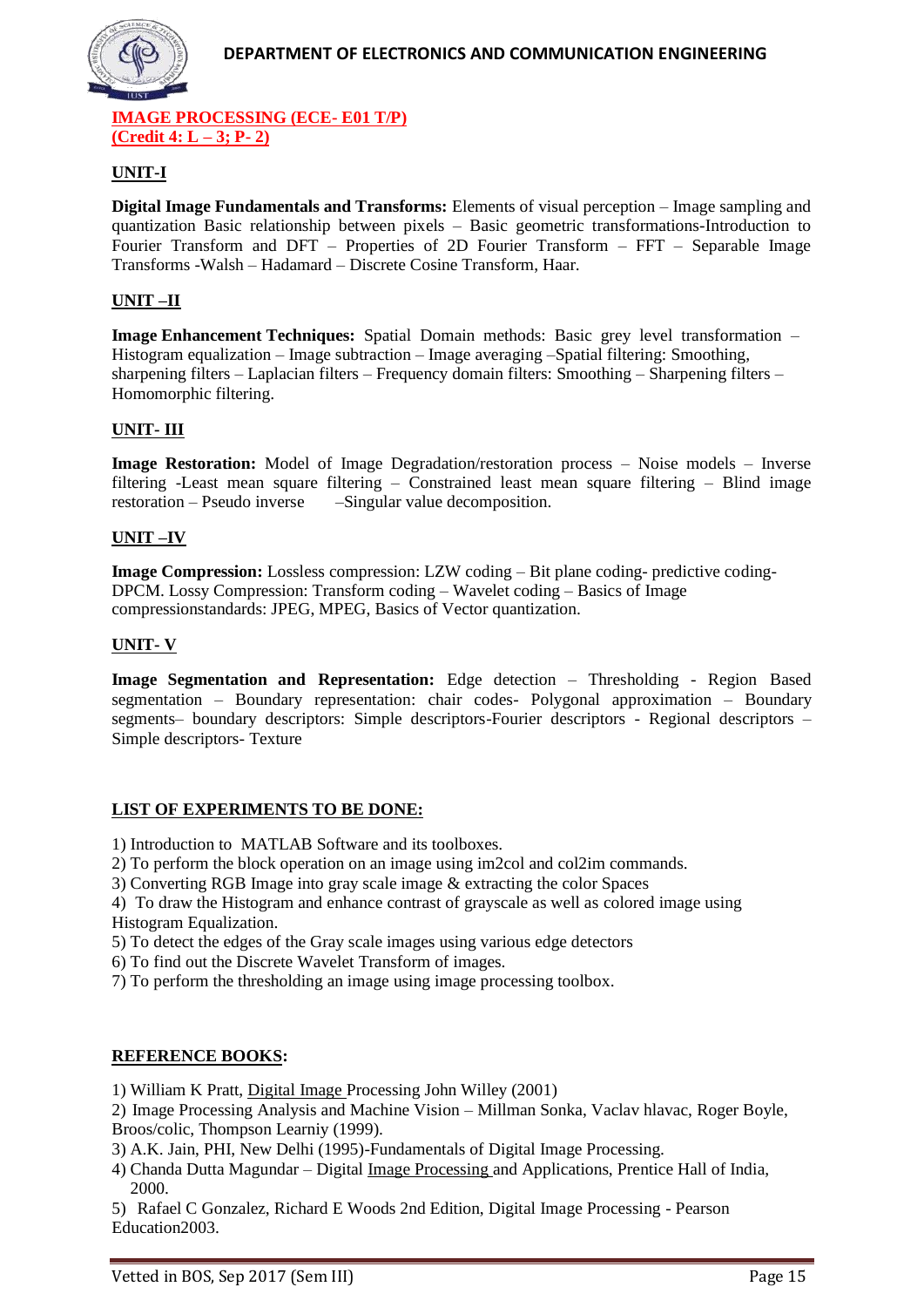

**RADAR SYSTEMS (ECE- E02 T/P) (Credit 4: L – 3; P- 2)**

#### **UNIT-I**

**Simple Pulse Radar:** Radar equation, range performances and minimum detectable signal, receiver noise SNR; integration of radar pulses; integration efficiency and loss; radar cross section of targets with examples of simple targets; PRF & range ambiguity, Radar system losses; radar frequencies;

#### **UNIT-II**

**Continuous Wave Radar:** Doppler's shift; CW Radar with IF amplification; FM radar; Conventional pulse Radar with Super-Heterodyne receiver, multiple frequency CW radar (block diagram and description), Operation and performance etc.

#### **UNIT-III**

**Moving Target Indication (MTI) & Pulse Doppler Radar (PDR):** Doppler's shift applied to pulse radar; butterfly effects, delay line cancellers; MTI with power amp, Pulsed Doppler Radar with operational Block functions, Frequency Modulated CW Radar

#### **UNIT-IV**

**Radar Tracking:** Introduction and types of tracking Radar, Block diagram and functions of Tracking Radar, Radar Tracking systems

#### **UNIT-V**

**Radar Beacons:** Introduction to Synthetic aperture radar (SAR), applications of SAR, Radar displays, Radar RF Sources, Radar RF Modulators, Radar Transmitters

#### **LIST OF EXPERIMENTS TO BE DONE:**

1) To find the radial velocity of a moving target using Doppler effect

2) To find the distance of moving target/stationary target from the radar

3) To find out the time period if simple pendulum using Doppler radar

4) To find out rpm of a fan at some distance D from the radar

5) To find out the frequency of a buzzer in presence of various clutter noises.

#### **REFERENCE BOOKS:**

1) Skolnik MI, Radar Systems, Pearson Publications,3rd Ed.

- 2) Raju GSN, Radar engineering.
- 3) Kulkarni M, Radar Engineering, Umesh Publications, New Delhi
- 4) Sharma, KK., Radar, Sonar and Navigation engineering, Katsons Publications, New Delhi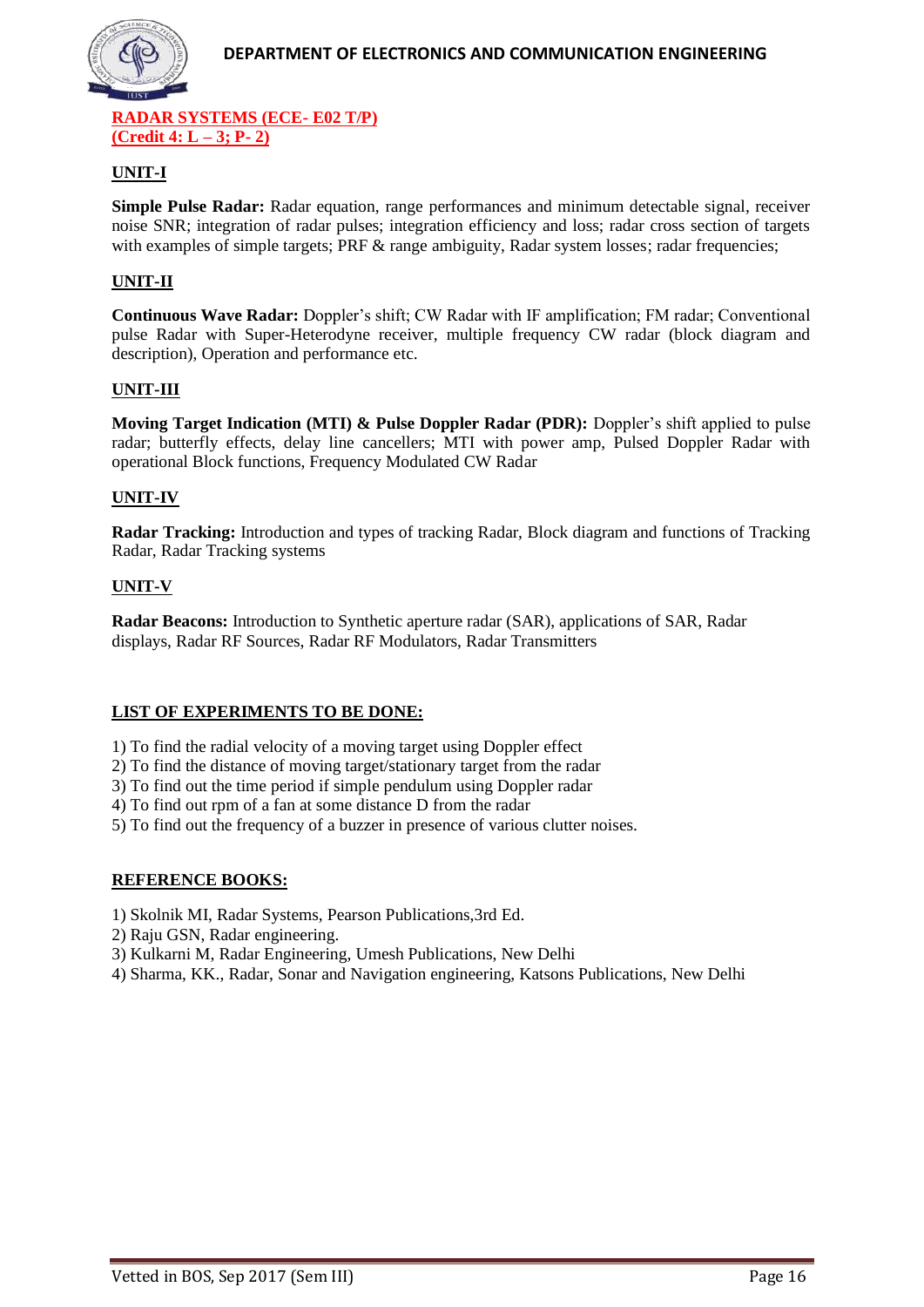

# **ARTIFICIAL NEURAL NETWORKS AND FUZZY LOGIC (ECE- E03 T/P) (Credits: 4: L – 3; P- 2)**

# **UNIT I**

**Introduction to Neural Networks:** Introduction, Humans and Computers, Organization of the Brain, Biological Neuron, Biological and artificial Neuron Models, Characteristics of ANN, McCulloch-Pitts Model, Historical Developments, Potential applications of ANN.

#### **UNIT II**

**Essentials of Artificial Neural Networks:** Artificial Neuron Models, Types of Neuron Activation Function, ANN Architectures, Classification Taxonomy of ANN – Connectivity, Learning Strategy (Supervised, Unsupervised, Reinforcement), Learning Rules.

#### **UNIT III**

**Single and multilayer feed Forward Neural Networks:** Introduction, Perception Models: Discrete, Continuous and Multi-Category, Training Algorithms: Discrete and Continuous Perception Networks, Limitations of the Perception Model. Generalized Delta Rule, Derivation of Back propagation (BP) Training, Summary of Back propagation Algorithm, Learning Difficulties and Improvements

#### **UNIT IV**

**Associative Memories:** Paradigms of Associative Memory, Hebbian Learning, General Concepts of Associative Memory, Bidirectional Associative Memory (BAM) Architecture, BAM Training Algorithms: Storage and Recall Algorithm, Architecture of Hopfield Network, Storage and Recall Algorithm, Stability Analysis.

#### **UNIT V**

**Classical & Fuzzy Sets:** Introduction to classical sets - properties, Operations and relations; Fuzzy sets, Membership, Uncertainty, Operations, properties, fuzzy relations, cardinalities, membership functions. Fuzzification, Membership value assignment, development of rule base and decision making system neural network applications in Process identification and fault diagnosis.

#### **LIST OF EXPERIMENTS:**

1) Train a perceptron to learn the **inclusive OR** function: Train the perceptron at least five times (i.e., with five different initial weight configurations). On average, how much iterations are necessary for the network to reach the stopping criterion?

2) Describe the general shape of the learning curve over the different training sessions.

3) Lower the stopping criteria to successively stricter criteria (e.g., .01, .001, .0001). Describe the general shape of the learning curve for each case.

4) Train a perceptron to learn the **exclusive OR** function: Learn this function multiple times. 5) Train a multi-layer perceptron to learn the **exclusive OR** function ten. On average, how much iterations are necessary for the network to reach the stopping criterion?

6) Train a Network to verify the out Put of Following Gates: NAND, OR, EX-OR.

#### **REFERENCE BOOKS:**

1) S.Rajasekharan & G. A. Vijayalakshmi, "Neural Networks, Fuzzy logic, Genetic algorithms: synthesis and applications", PHI Publication, 2004.

<sup>2)</sup> John Yen and Reza Langan, "Fuzzy Logic: Intelligence, Control and Information", Pearson, 2004.

<sup>3)</sup> Mohamad H. Hassoun, "Fundemanatals of Artificial Neural Networks", MIT Press.

<sup>4)</sup> Jian-Kang Wu, "Neural Networks and Simulation methods", CRC Press.

**<sup>5)</sup>** B*.* Yegnanarayana, "Artificial Neural Networks", Prentice Hall India.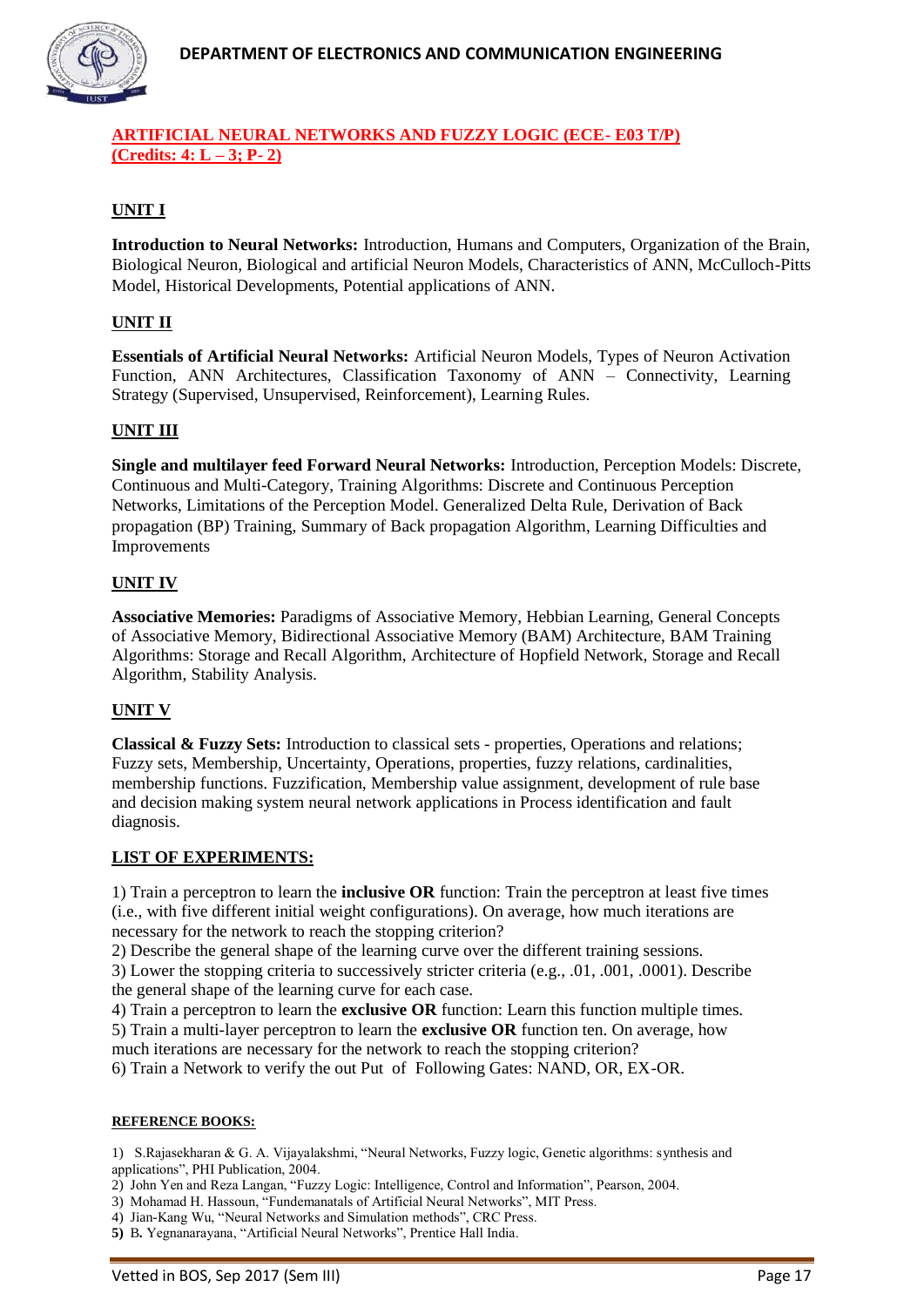

#### **ELECTRON IC DEVICES (ECE- E04 T) (Credits 4: L- 4; P-0)**

# **UNIT I**

**Important parameters governing the high speed performance of devices and circuits:** Transit time of charge carriers, junction capacitances, ON-resistances and their dependence on the device geometry and size, carrier mobility, doping concentration and temperature. Contact resistance and interconnection/interlayer capacitances in the Integrated Electronic Circuits.

#### **UNIT II**

**Silicon based MOSFET and BJT circuits for high speed operation and their limitations:** Emitter coupled Logic (ECL) and CMOS Logic circuits with scaled down devices. Silicon On Insulator (SOI) wafer preparation methods and SOI based devices and SOICMOS circuits for high speed low power applications.

#### **UNIT III**

**Materials for high speed devices and circuits:** Merits of III –V binary and ternary compound semiconductors (GaAs, InP, InGaAs, AlGaAs etc.), silicon-germanium alloys and silicon carbide for high speed devices, Brief outline of the crystal structure, dopants and electrical properties such as carrier mobility, velocity versus electric field characteristics of these materials.

#### **UNIT IV**

**Metal semiconductor contacts and Metal Insulator Semiconductor and MOS devices:** Native oxides of Compound semiconductors for MOS devices and the interface state density related issues. Metal semiconductor contacts, Schottky barrier diode, Thermionic Emission model for current transport and current-voltage (I-V) characteristics

# **UNIT V**

**MESFETs, HEMT and HBTs:** Pinch off voltage and threshold voltage of MESFETs, Velocity overshoot effects and the related advantages of GaAs and InP. Modulation Doped FET(MODFET), Principle of operation and the unique features of HEMT, Principle of operation and the benefits of hetero junction BJT for high speed applications.

#### **REFERENCE BOOKS:**

1) S.K Gandhi, " VLSI Fabrication Principles" Wiley, NY, 1994.

2) C.Y. Chang & F.Kat "GaAS High Speed Devices: "Physics,Technology & Circuit Applicaqtions",Wiley,NY 1994.

3) H.Beneking, "High speed semiconduuctor Devices:Circuit Aspects and Fundamental Behaviour" Chapman and Hall,London,1994.

4) S.M Sze "High speed semiconduuctor Devices"Wiley,1990.

5) Michael Shur, "GaAs Devices and Circuits"Plenum Press,NY,1987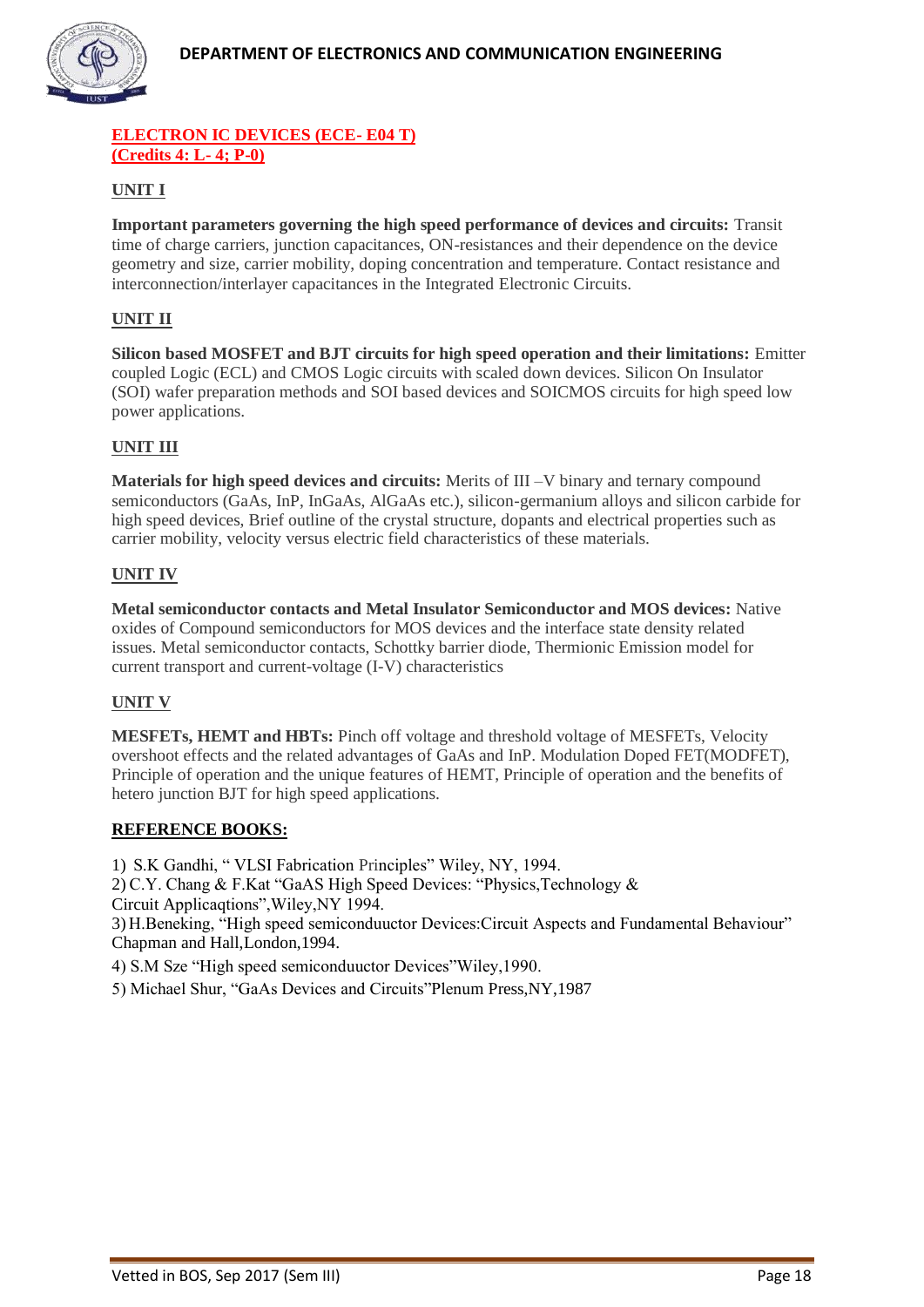

#### **TELEVISION AND VIDEO ENGINEERING (ECE- E05 T) (Credits 4: L – 3; P- 0)**

# **UNIT I**

Video and audio transmission, horizontal and vertical scanning, Linear and Interlaced scanning, Flicker, Horizontal and Vertical resolution, Video bandwidth, Components of Composite Video Signal (Front Porch, Back Porch, SYNC and Blanking signals)

# **UNIT II**

Video signal development in camera tubes, Types of TV camera tubes *(*Plumbicon, Image orthicon, Vidicon, Solid- state image scanners, (CCD couplers), TV recording (Kinescope recording, Electronic video recording, Magnetic video tape recording and Video disc recording).

# **UNIT III**

Black and white transmission, block diagram of transmitter and B/W receiver, Description of tuner, IF section, sync. Section, video section, audio section and AGC section of B/W TV receiver, TV antennas and impedance matching circuits.

#### **UNIT IV**

Color fundamentals, Mixing of colors, Brightness, Hue and Saturation, Color circle, Color TV camera and picture tubes, Color TV transmission and reception, I and Q signals, NTSC system and PAL system for color TV transmission and reception.

#### **UNIT V**

Propagation of TV signals: Radio-wave characteristics, Propagation phenomenon, Space-wave Propagation, Line-of-sight Propagation; Distant reception, Shadow zones, Co-channel interference and Ghost images; Introduction to TV via satellite.

#### **REFERENCE BOOKS:**

- 1) Television Engineering by R. R. Gulati, Wiley Eastern Co
- 2) Introduction to Television by Grobe, Wiley Eastern Ltd.
- 3) Television Engineering by A. M. Dhake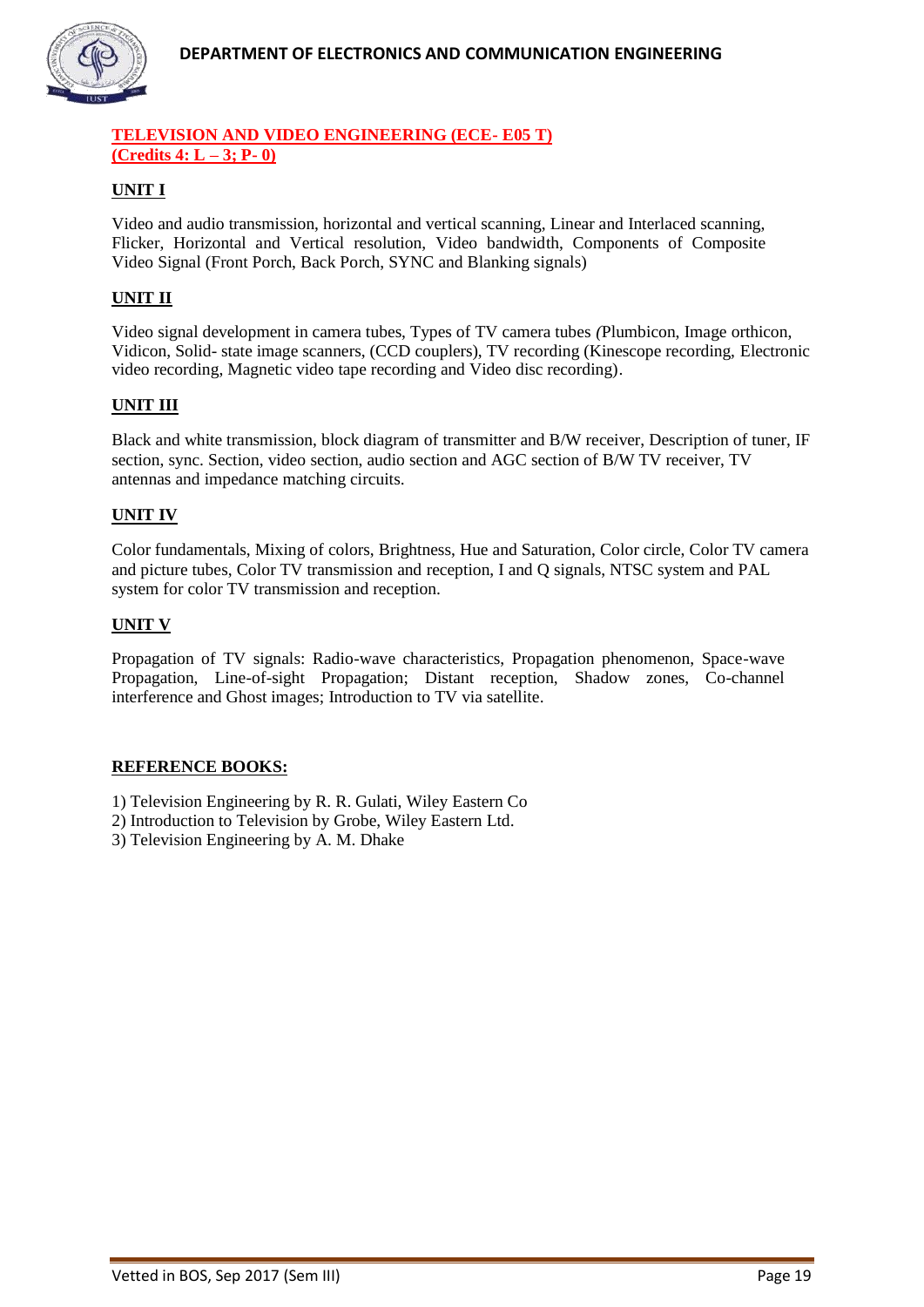

#### **MEDICAL ELECTRONICS (ECE- E06 T) (Credits: 3: L – 3; P-0)**

# **UNIT I**

**Electro-physiology and bio-potential recording:** The origin of Bio-potentials; bio-potential electrodes, biological amplifiers, ECG, EEG, EMG, PCG, EOG, lead systems and recording methods, typical waveforms and signal characteristics.

# **UNIT II**

**Bio-chemical and non-electrical parameter measurement:** PH, PO2, PCO2, PHCO3, Electrophoresis, colorimeter, photometer, Auto analyser, Blood flow meter, cardiac output, respiratory measurement, Blood pressure, temperature, pulse, [Blood cell c](http://www.indiastudychannel.com/resources/35363-EC-MEDICAL-ELECTRONICS-Syllabus-Anna.aspx)ounters.

#### **UNIT III**

**Assist devices and bio-telemetry:** Cardiac pacemakers, DC Defibrillator, Telemetry principles, frequency selection, Bio-telemetry, radio-pill and tele-stimulation.

#### **UNIT IV**

**Radiological equipment:** Ionising radiation, Diagnostic x-ray equipment, use of Radio Isotope in diagnosis, Radiation Therapy

#### **UNIT V**

**Recent trends in medical instrumentation:** Thermograph, endoscopy unit, Laser in medicine, Diathermy units, Electrical safety in medical equipment.

#### **REFERENCE BOOKS:**

**1)** Leislie Cromwell, "Biomedical instrumentation and measurement", Prentice Hall of India, Delhi, 2002.

2) Khandpur, R.S., "Handbook of Biomedical Instrumentation", TATA McGraw-Hill, New Delhi, 1997.

3) Joseph J.Carr and John M.Brown, "Introduction to Biomedical equipment Technology", JohnWiley and Sons, New York, 1997.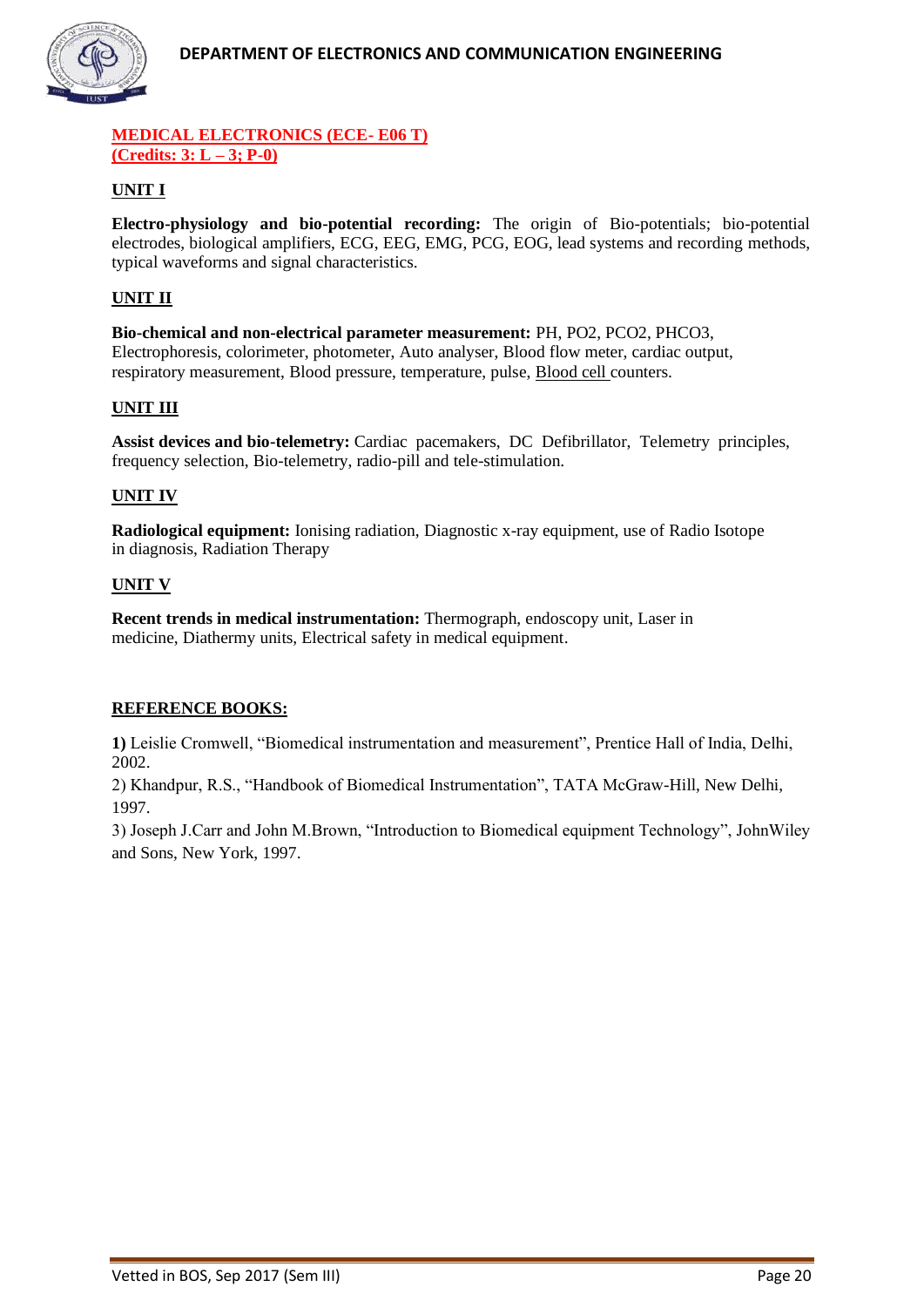

#### **NANOELECTRONICS (ECE- E07 T) (Credit 4: L – 4; P- 0)**

# **UNIT I**

**Electronic Properties, Classification of materials:** Metal, Semiconductor, Insulator, Band structures, Brillouin zones, Mobility, Resistivity, Relaxation time, Recombination centers, Hall effects, Confinement and transport in nanostructure, Current, reservoirs, and electron channels, conductance formula for nanostructures, quantized conductance, Local density of states. Ballistic transport, Coulomb blockade, Diffusive transport, Fock space, Dielectric properties: Polarisation, Ferroelectric behavior

#### **UNIT II**

**Optical Properties of nanomaterials:** Photoconductivity, Optical absorption & transmission, Photoluminescence, Fluorescence, Phosphorescence, Electroluminescence, Introduction to MEMs / NEMs, Electronic Transport in Nanostructures, Semiconductor devices to Single electron Transistors

#### **UNIT III**

**Nanosensors:** Temperature Sensors, Smoke Sensors, Sensors for aerospace and defense: Accelerometer, Pressure Sensor, Night Vision System, Nano tweezers, nano-cutting tools, Integration of sensor with actuators and electronic circuitry Biosensors, State of Art Ion-beam exchange in Nanostructure material, Nanostructure based Photovoltaic Cells.

#### **UNIT IV**

**Molecular Electronics Components:** Characterization of switches and complex molecular devices, polyphenylene based Molecular rectifying diode switches. Technologies, Single Electron Devices, Quantum Mechanical Tunnel Devices, Quantum Dots & Quantum wires

#### **UNIT V**

**Introduction to Nano electronic and Nano computers**: Single electron circuits, molecular circuits Nano computer Architecture. Spintronic- Introduction, Overview, History & Background, Generation of Spin Polarization Theories of spin Injection, spin relaxation and spin dephasing, Spintronic devices and applications, spin filters, spin diodes, spin transistors.

#### **REFERENCE BOOKS:**

**1)** Nanoelectronics & Nanosystems: From Transistor to Molecular & Quantum Devices: Karl Goser, Jan Dienstuhl and others.

- **2)** Concepts in Spintronics Sadamichi Maekawa
- **3)** Spin Electronics David Awschalom
- **4)** From Atom to Transistor-Supriyo Datta
- **5)** Sensors: Micro & Nanosensors, Sensor Market trends (Part 1&2) by H. Meixner.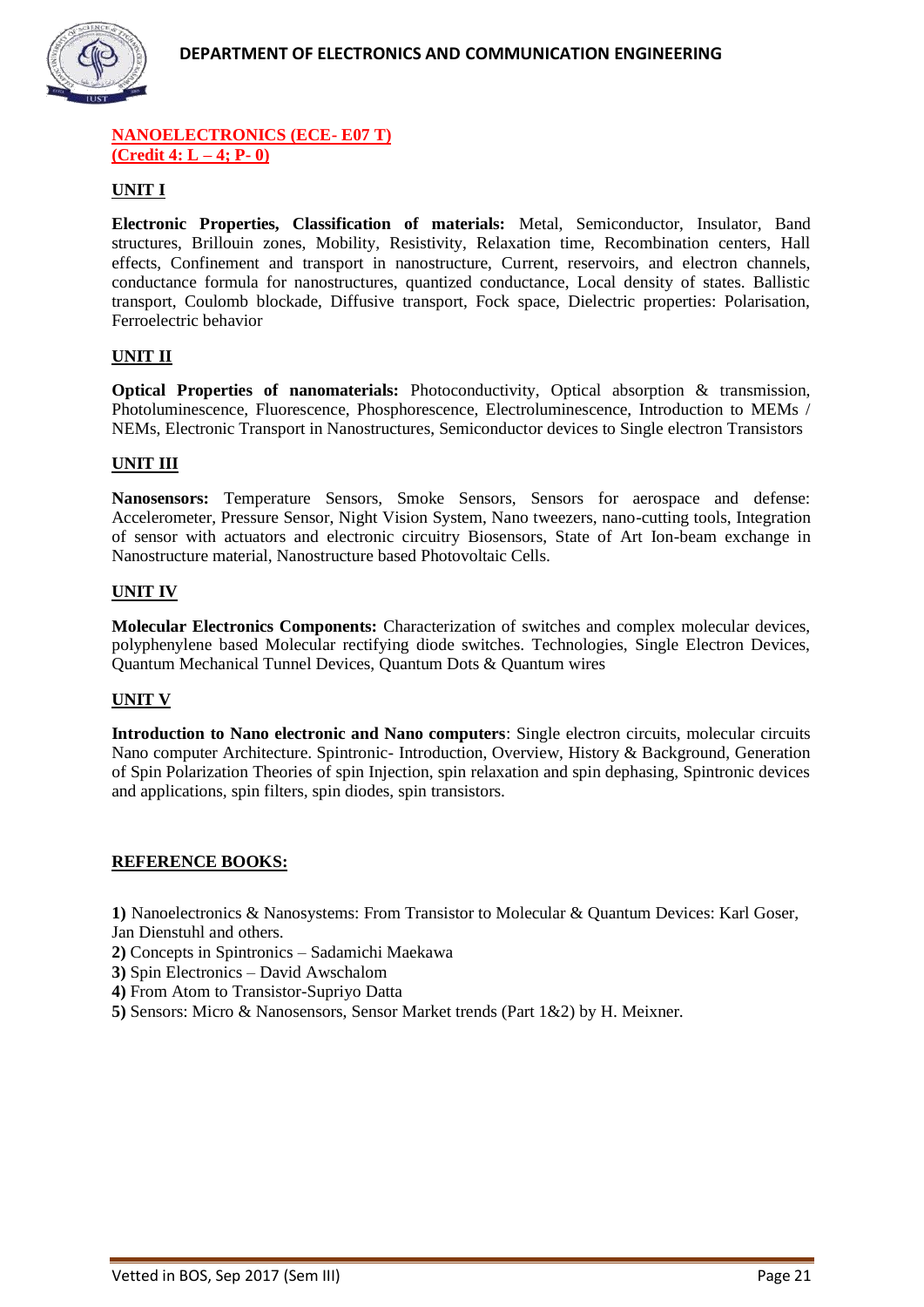

#### **ADVANCED COMPUTER ARCHITECTURE (ECE- E08 T) (Credit 4: L – 4; P- 0)**

# **UNIT I**

Overview of Parallel Processing and Pipelining Processing, study and comparison of uniprocessors and parallel processors, Conventional and Explicitly Parallel Instruction Computing (EPIC) architecture, Constraints of conventional architecture.

# **UNIT II**

Principles and implementation of Pipelining, Classification of pipelining processors, Pipeline Architecture, Study and comparison of processors with and without pipelining, General pipelining reservation table, Pipelining hazards and resolving techniques.

# **UNIT III**

Data buffering techniques, Job sequencing and Collision, Advanced pipelining techniques, loop unrolling techniques, out of order execution, software scheduling, trace scheduling, Predicated execution, Speculative loading, Register Stack Engine, Software pipelining. SIMD Computer Organization Masking and Data network mechanism, Inter PE Communication, Interconnection networks of SIMD, Static Vs Dynamic network, cube hyper cube and Mesh Interconnection network.

#### **UNIT IV**

Microprocessor Architectures, study and comparison of Loosely and Tightly coupled multiprocessors. Processor characteristics of multiprocessors, Inter Processor communication network, Time shared bus, Crossbar switch, Multiport Memory Model, Memory contention and arbitration techniques, Cache coherency and bus snooping.

#### **UNIT V**

Study of Architecture of Multithreaded processors, Latency hiding techniques, Principles of multithreading, Issues and solutions, Parallel Programming Techniques: Message passing program development, Synchronous and asynchronous message passing, Message passing parallel programming, Shared Memory Programming, Data Parallel Programming.

#### **TEXT BOOKS:**

1) Kai Hwang, Faye A. Briggs, "Computer Architecture and Parallel Processing" Mc GrawHill international Edition.

2) Kai Hwang, "Advanced Computer Architecture", Tata McGraw-Hill References: 1. V.Rajaraman, L Sivaram Murthy, "Parallel Computers", PHI.

#### **REFERENCE BOOKS:**

1) William Stallings, "Computer Organization and Architecture, Designing for performance" Prentice Hall, Sixth edition.

2) Kai Hwang, Scalable Parallel Computing.

- 3) Harrold Stone, High performance computer Architecture.
- 4) Richard Y. Kain, Advanced Computer Architecture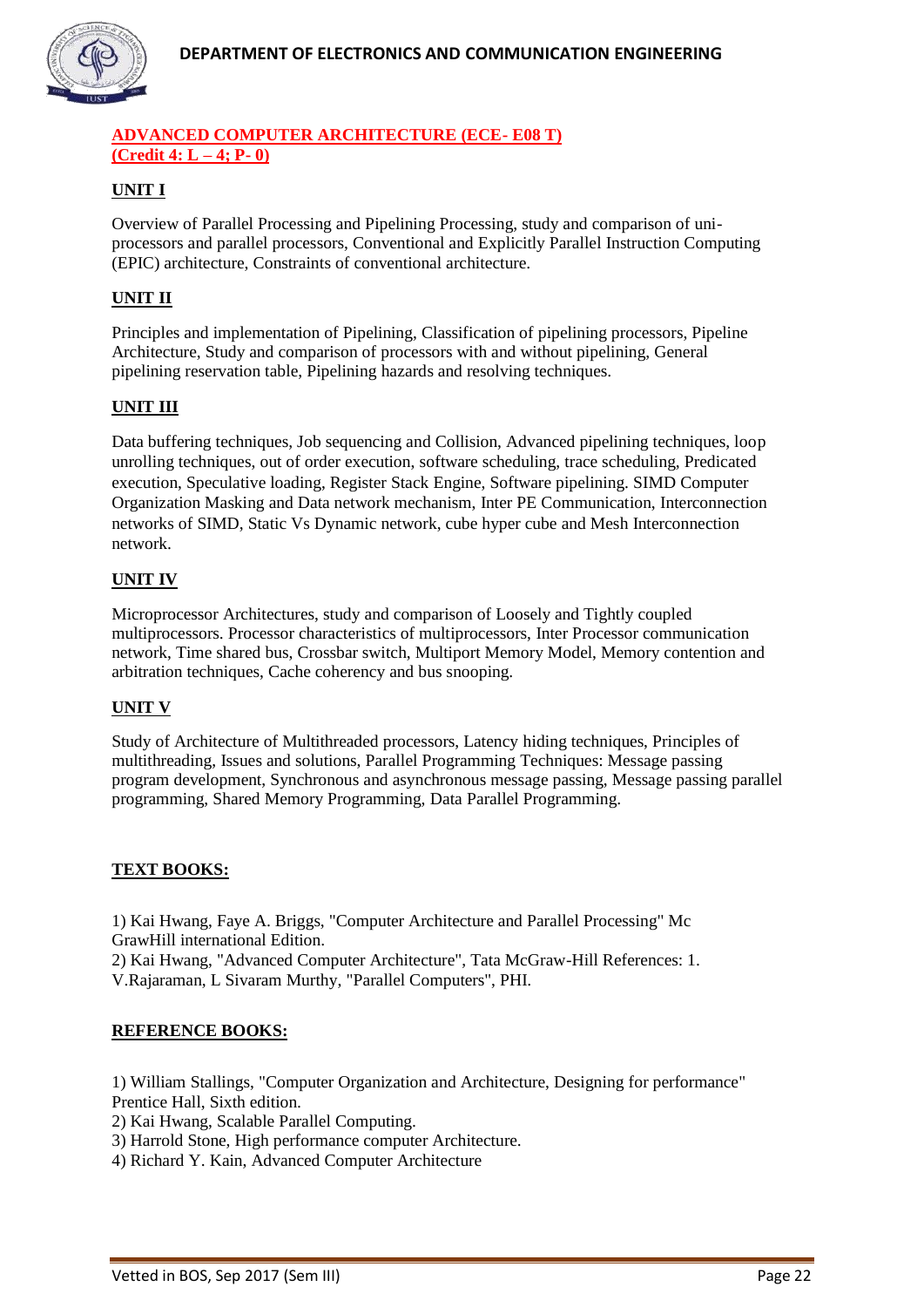

#### **VLSI TECHNOLOGY (ECE- E09 T) (Credit 4: L – 4; P- 0)**

# **UNIT I**

Crystal growth & wafer preparation, Processing considerations: Chemical cleaning, getting the thermal Stress factors etc. Epitaxy - Vapors phase Epitaxy, Basic Transport processes & reaction kinetics, doping & auto doping, equipments, & safety considerations, buried layers, epitaxial defects, molecular beam epitaxy, equipment used, film characteristics, SOI structure.

# **UNIT II**

Oxidation-Growth mechanism & kinetics, Silicon oxidation model, interface considerations, orientation dependence of oxidation rates thin oxides. Oxidation technique  $\&$  systems dry  $\&$  wet oxidation, Masking properties of SiO2. Diffusion -Diffusion from a chemical source in vapor form at high temperature, diffusion from doped oxide source, diffusion from an ion implanted layer.

#### **UNIT III**

Lithography -Optical Lithography: optical resists, contact & proximity printing, projection printing, electron lithography: resists, mask generation. Electron optics: roster scans & vector scans, variablebeam shape. X-ray lithography: resists & printing, X ray sources & masks. Ion lithography.

#### **UNIT IV**

Etching - Reactive plasma etching, AC & DC plasma excitation, plasma properties, chemistry & surface interactions, feature size control  $\&$  apostrophic etching, ion enhanced  $\&$  induced etching, properties of etch processing. Reactive Ion Beam etching, Specific etches processes: poly/polycide, Trench etching.

#### **UNIT V**

Metallization - I, [Problems in Aluminium Metal contacts,](http://nptel.ac.in/courses/117106093/) IC BJT - From junction isolation to LOCOS, Problems in LOCOS + Trench isolation, [More about BJT Fabrication and Realization,](http://nptel.ac.in/courses/117106093/)  MOSFET - [Metal gate vs. Self-aligned Poly-gate,](http://nptel.ac.in/courses/117106093/) CMOS Technology.

#### **REFERENCE BOOKS**:

**1.** S. M. Sze, "Modern Semiconductor Device Physics", John Wiley & Sons, 2000.

**2.** B.G. Streetman, "Solid State Electronics Devices", Prentice Hall, 2002.|

3. Chen, "VLSI Technology" Wiley, March 2003.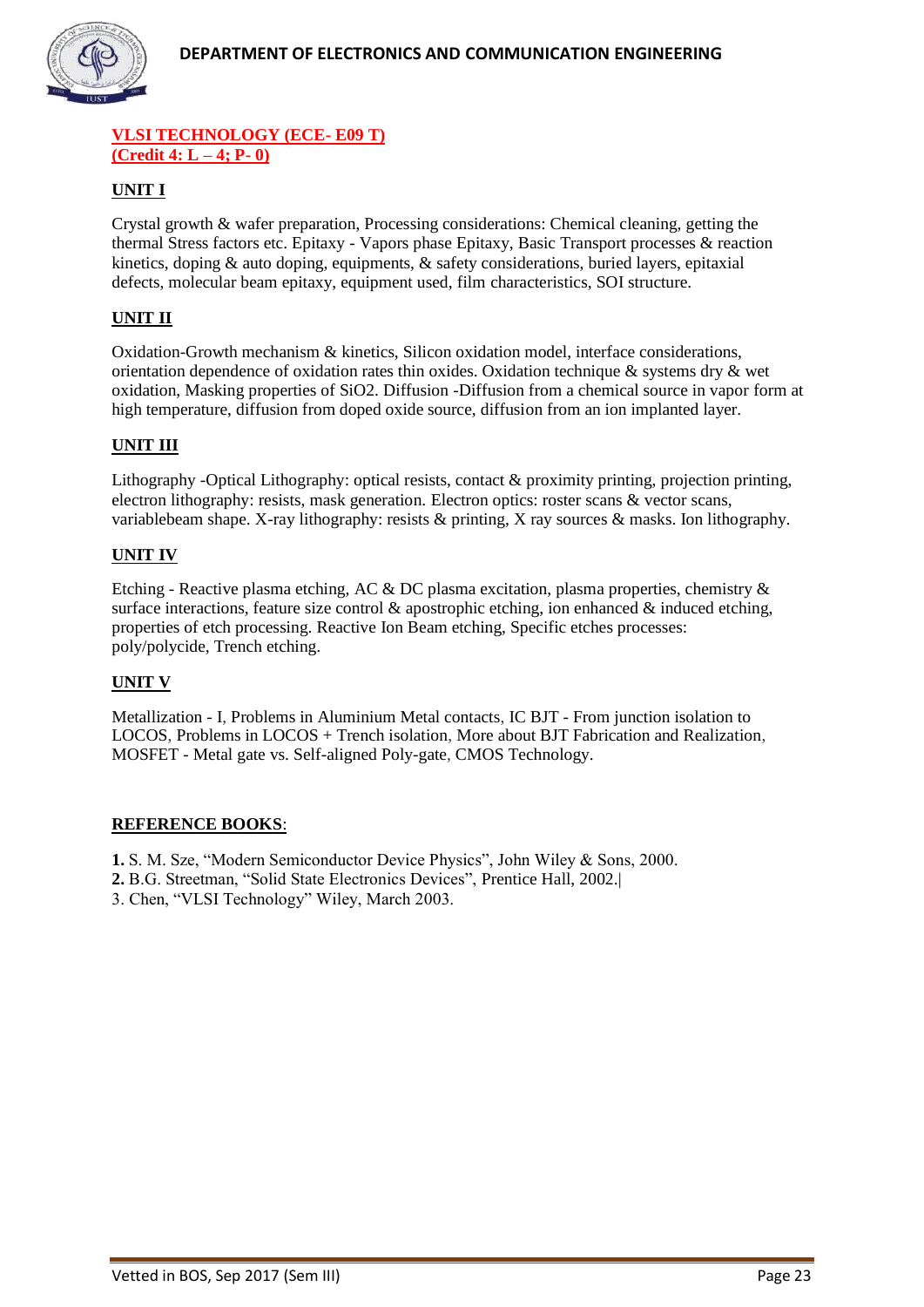

#### **SYSTEM DESIGN (ECE- E10 T) (Credit 3: L – 3; P- 0)**

#### **UNIT I**

**Interconnect**: The Wire, Interconnect Parameter, Electrical And Spice Wire Model, RLC Parasitic, Signal Integrity And High Speed Behavior Of Interconnects: Ringing, Cross Talk And Ground Bounce. Layout Strategies At IC And Board Level For Local And Global Signals, Power Supply Decoupling.

#### **UNIT II**

**Designing of sequential logic circuit**: Static And Dynamic Latches And Registers, Design And Optimization Of Pipelined Stages, Timing Issues In Digital Circuits, Synchronous And Asynchronous Design Styles, Interface Between Synchronous And Asynchronous Blocks, Concept Of Meta-Stability.

#### **UNIT III**

**System hardware decomposition**: Data Path And Control Path, Register Transfer Level Description, Control Path Decomposition (Interfacing With FSM), Pitfalls of Decomposition, Control Flow And Data Flow Pipelines, Communication Between Subsystems, Control Dead Locks.

#### **UNIT IV**

**Subsystem design:** Logic Design Consideration For Arithmetic Building Blocks: Adders, Multipliers, Shifters Logic Design Consideration For Memory Architecture: Address Decoder, Sense Amplifier, Voltage Reference, Drivers/Buffers, Timing And Control Shared Memory Data Hazards And Consistency

#### **UNIT V**

**Design for test:** Introduction, Test Procedure, Issues In Design For Testability, Ad-Hoc Testing, Scan-Based Test, Boundary Scan Design, Built-In-Self Test (BIST), Test Pattern Generation, Fault Models, Automatic Test Pattern Generation (ATPG).

#### **REFERENCE BOOKS:**

1) Rabaey Jan M., Chandrakasan Anantha and Borivoje Nikolic, "Digital Integrated Circuits (Design Perspective)", Prentice Hall of India, 2nd Ed., 2003.

2) Smith M. J. S.,"Application Specific Integrated Circuits", Addison Wesley, 1st Ed., 1999.

3) Dally W. J. and Poulton J. W.,"Digital System Engineering", Cambridge University Press, 1st Ed., 1998.

4) Hall S. H., Hall G. W. and McCall J. A.,"High Speed Digital System Design", John Wiley & Sons, 1st Ed., 2000.

5) Bakoglu H. B.,"Circuit Interconnect And Packaging For VLSI", Addison-Wesley, 1st Ed., 1990. 6) Wester Neil H. E., Harris D. and Banerjee A. ,"CMOS VLSI Design", Addison Wesley, 3rd Ed., 2004.

7) Laung-Terng Wang, Cheng-Wen Wu and Xiaoqing Wen,"VLSI Test principles And Architectures Design For Testability", Morgan Kaufmann Publishers, 1st Ed., 2006.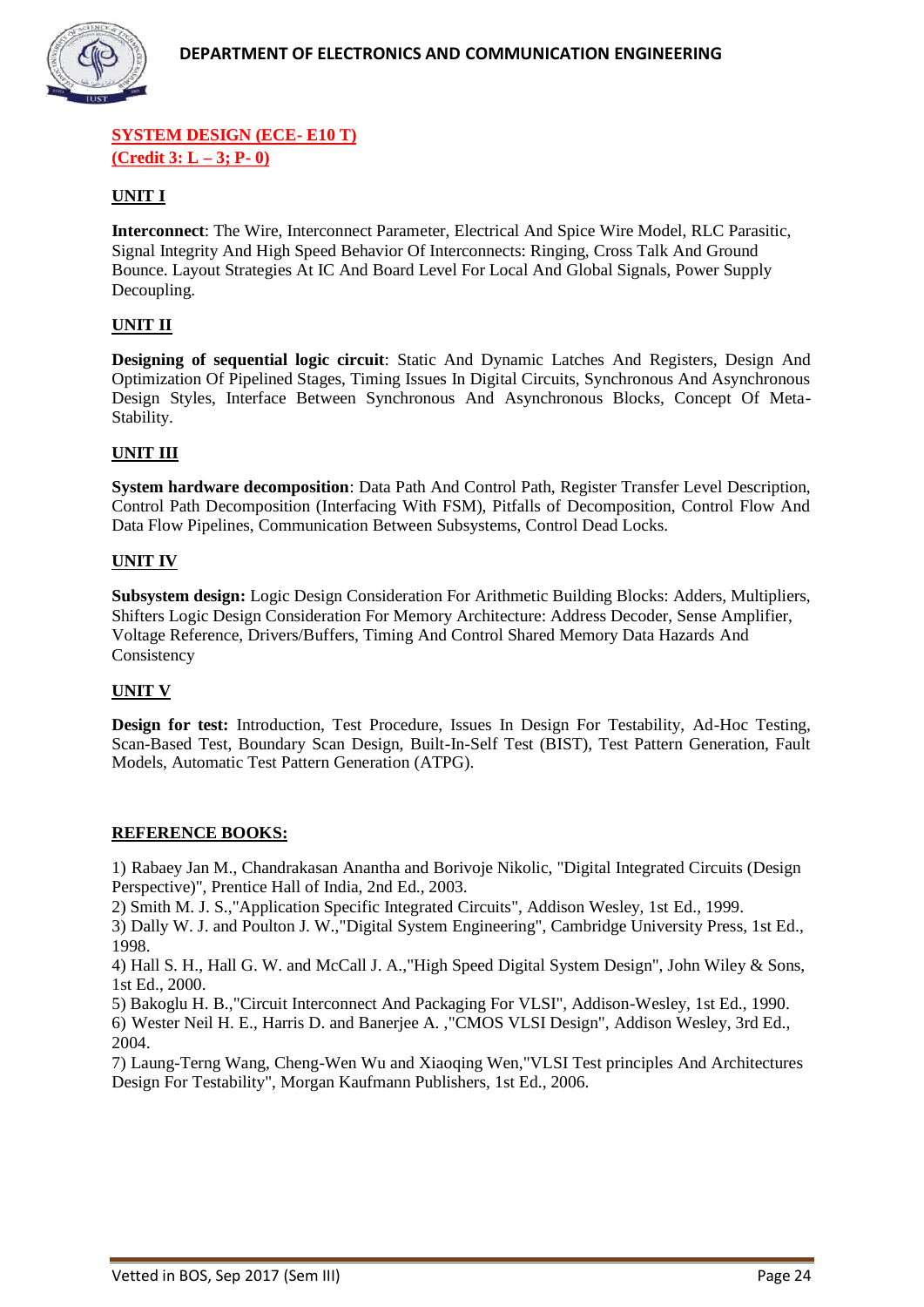

#### **SCI LAB (ECE- E11 P) (Credit 4: L – 3; P- 2)**

#### **UNIT I**

**Introduction:** Basics of MATLAB, Overview of features and workspace and data types, Applicationof MATLAB, Limitations. MATLAB and Problem Solving**:** Defining the problem, Developing the algorithm, coding and Debugging

#### **UNIT II**

**Arrays:** Initialization and definition, Array Functions, 1 D & 2D Arrays, Multi dimensional Arrays,Array Storing, Working on Arrays & Array Operations. Matrices**:** Initialization and definition of Matrices, Manipulation of Matrices, Matrix functions, Work on Matrix Opertions, Special Matrices.

#### **UNIT III**

**Plots and Graphs: Plots and its types, 2D & 3D plotting Graphical Interpretations**

#### **UNIT IV**

**Simulink**: Introduction, Basics of Simulink, Dynamic system and its representation, Apploications of Sim ulink, Limitations.

#### **UNIT V**

**Principle and Management:** Tool Boxes, Simulink operating principle, Library Browser and function Library sources. Construction and Parameterizing: Construction Blocks in Simulink, Parameterizing of Blocks, Basic Simulations.

#### **TEXT BOOKS:**

1) Introduction to MATLAB and Simulinl – A project approach, O Beucher & M. Weeks

2) MATLAB – A quick introduction for Scientists & engineers, Rudra Pratap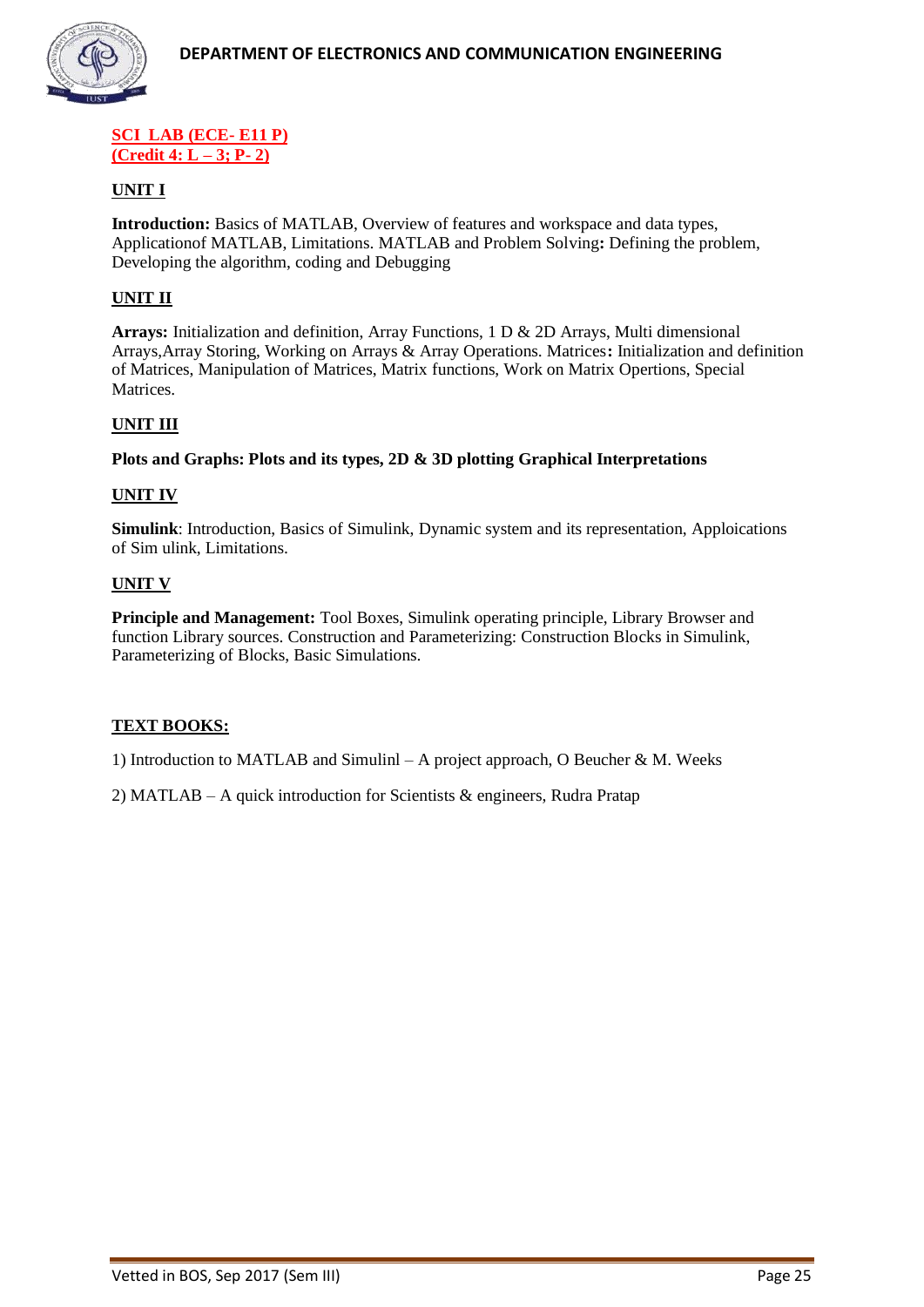

#### **MOBILE COMMUNICATION (ECE- E12 T) (Credit 3: L – 3; P- 0)**

# **UNIT I**

Introduction to Cellular Mobile Systems: A basic cellular system, performance criteria, uniqueness of mobile radio environment, operation of cellular systems, planning a cellular system, overview of generations of cellular systems.

# **UNIT II**

Elements of Cellular Radio Systems Design and Interference: General description of the problem, concept of frequency reuse channels, co-channel interference reduction factor, desired C/I from a normal case in an omni directional antenna system, cell splitting, consideration of the components of cellular systems, Introduction to co-channel interference, co-channel measurement design of antenna system, antenna parameter and their effects.

#### **UNIT III**

Cell Coverage for Signal & Antenna Structures: General introduction, obtaining the mobile point to point mode, propagation over water or flat open area, foliage loss, propagation near in distance, long distance propagation, point to point prediction model – characteristics, cell site, antenna heights and signal coverage cells, mobile to mobile propagation,

#### **UNIT IV**

Characteristics of basic antenna structures, antenna at cell site, mobile antennas. Frequency Management & Channel Assignment, Hand Off & Dropped Calls: Frequency Management, fixed channel assignment, non-fixed channel assignment, traffic & channel assignment, Why hand off, types of handoff and their characteristics, dropped call rates  $\&$  their evaluation.

#### **UNIT V**

GSM : GSM Network architecture, signaling protocol architecture, identifiers, channels, Frame structure, speech coding, authentication and security, call procedure, handoff procedure, services and features. Mobile data networks Data oriented CDPD network, GPRS and higher data rates, SMS in GSM. Mobile management, voice signal processing and coding.

#### **TEXT BOOKS:**

**1)** William, C. Y. Lee, "Mobile Cellular Telecommunications", 2nd Edition, McGraw Hill, 1990. **2)** Mischa Schwartz, "Mobile Wireless Communications", Cambridge University Press, UK, 2005.

#### **REFERENCE BOOKS:**

**1)** "Mobile Communication Hand Books", 2nd Edition, IEEE Press.

**2)** Theodore S Rappaport, "Wireless Communication Principles and Practice", 2nd Edition, Pearson, 2002.

**3)** Lawrence Harte, "3G Wireless Demystified", McGraw Hill Publications, 2001.

**4)** KavehPahlavan and Prashant Krishnamurthy", Principles of Wireless Networks", PHI, 2001.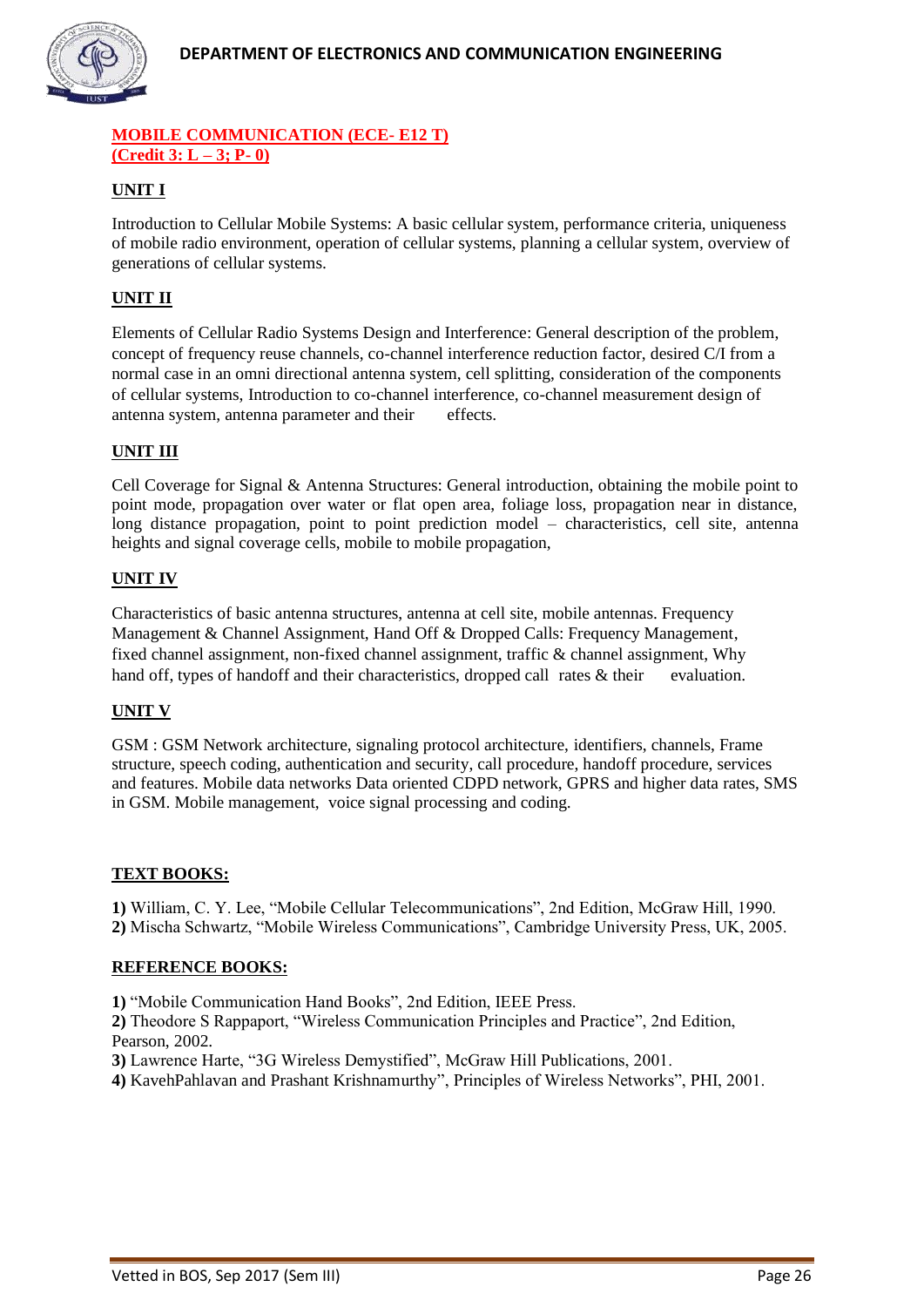

#### **NETWORK SECURITY (ECE- E32 T) (Credit 3: L – 3; P- 0)**

# **UNIT I**

Introduction to network security, Secure network services, Attacks, Security, Architecture, Security Mechanism, Introduction to cryptography, Data Encryption Standard, Design and analysis, IDEA(International Data Encryption),RC4

# **UNIT II**

Public Key Cryptography and Authentication, Approaches to Message, Authentication , Secure Hash Functions ,Message Authentication Codes ,Public-Key Cryptography Principles ,Public-Key Cryptography Algorithms

# **UNIT III**

Web Security Considerations, Secure Socket Layer and Transport Layer Security Transport Layer Security, HTTPS , Secure Shell (SSH)

#### **UNIT IV**

Firewall, The Need for Firewalls , Firewall Characteristics , Types of Firewalls , Firewall Basing ,Firewall Location and Configurations

#### **TEXT BOOKS:**

- 1) William Stallings, "Cryptography And Network Security Principles and Practices", Prentice Hall of India, Third Edition, 2003.
- 2) Atul Kahate, "Cryptography and Network Security", Tata McGraw-Hill, 2003.

#### **REFERENCE BOOKS**:

1) Bruce Schneier, "Applied Cryptography", John Wiley & Sons Inc, 2001.

2)Charles B. Pfleeger, Shari Lawrence Pfleeger, "Security in Computing", Third Edition, Pearson Education, 2003.

3) Networking Essentials by Willium.S.Stallings.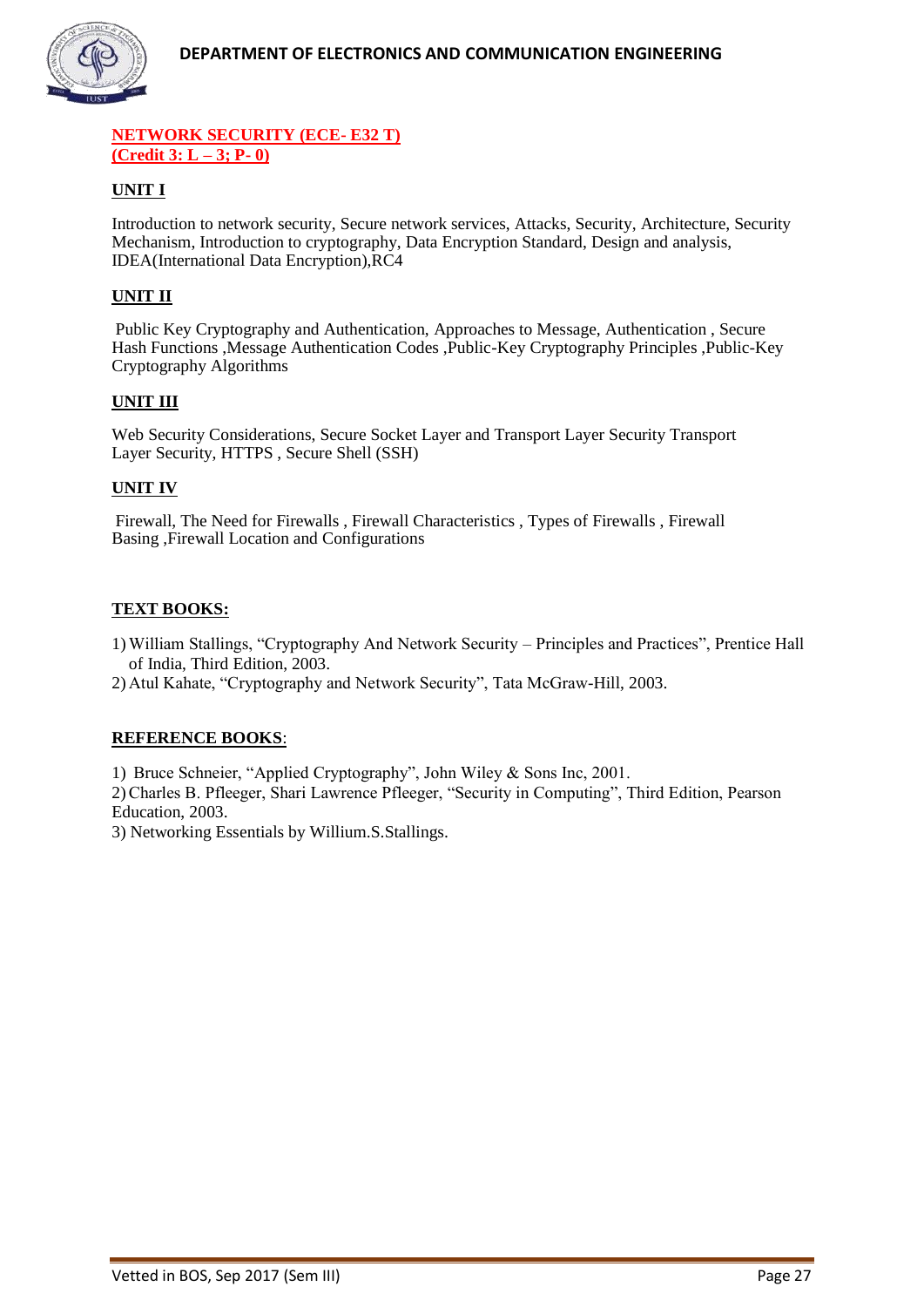

#### **MOBILE ADHOC NETWORKS (ECE- E33 T) (Credits: 3: L – 3; P-0)**

# **UNIT I**

Introduction: Introduction to Ad Hoc networks – definition, characteristics features, applications. Characteristics of Wireless channel, Adhoc Mobility Models: - entity and group models.

# **UNIT II**

Medium access protocols: MAC Protocols: design issues, goals and classification. Contention based protocols, reservation based protocols, scheduling algorithms, protocols using directional antennas. IEEE standards: 802.11a, 802.11b, 802.11g, 802.15. HIPERLAN.

#### **UNIT III**

Network protocols: Addressing issues in ad hoc network, Routing Protocols: Design issues, goals and classification. Proactive Vs reactive routing, Unicast routing algorithms, Multicast routing algorithms, hybrid routing algorithm, Power/ Energy aware routing algorithm, Hierarchical Routing, QoS aware routing.

#### **UNIT IV**

End -to - end delivery and security:Transport layer: Issues in designing- Transport layer classification, adhoc transport protocols. Security issues in adhoc networks: issues and challenges, network security attacks, secure routing protocols.

#### **UNIT V**

Cross layer design and integration: Cross layer Design: Need for cross layer design, cross layer optimization, parameter optimization techniques, Cross layer cautionary perspective, Cooperative networks:- Architecture, methods of co-operation, co-operative antennas, Integration of ad hoc network with other wired and wireless networks.

#### **TEXT BOOKS:**

1) C.Siva Ram Murthy and B.S.Manoj, ―Ad hoc Wireless Networks Architectures and protocols, second edition, Pearson Education. 2007 2) Charles E. Perkins, ―Ad hoc Networking‖, Addison – Wesley, 2000

#### **REFERENCE BOOKS:**

1)Stefano Basagni, Marco Conti, Silvia Giordano and Ivan stojmenovic, ―Mobile adhoc networking, Wiley-IEEE press, 2004.

2) Mohammad Ilyas, ―The handbook of adhoc wireless networks, CRC press, 2002.

3) T. Camp, J. Boleng, and V. Davies ―A Survey of Mobility Models for Ad Hoc Network Research,

4) Wireless Communication and Mobile Comp., Special Issue on Mobile Ad Hoc Networking Research, Trends and Applications, vol. 2, no. 5, 2002, pp. 483–502.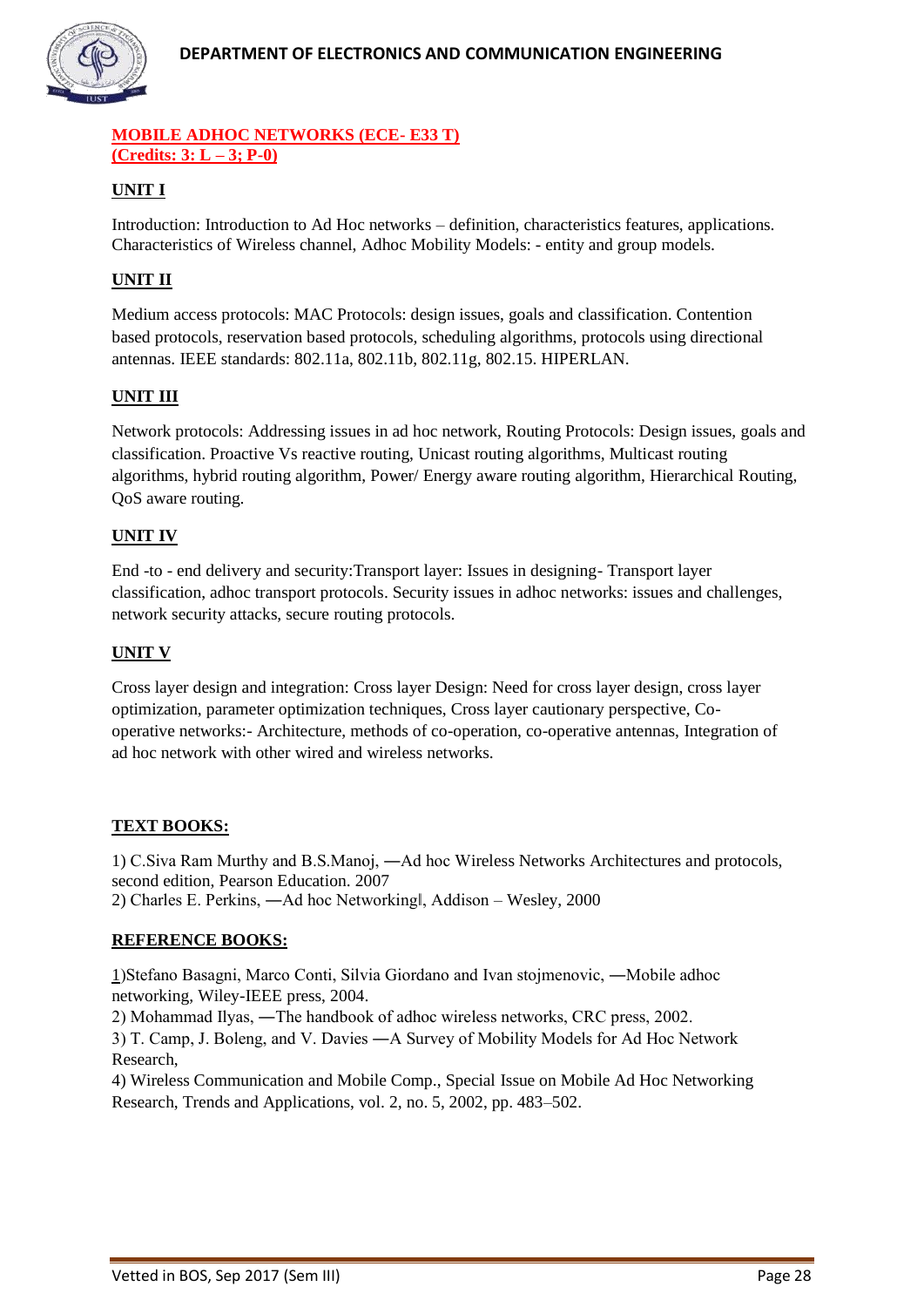

#### **MULTI INPUT MULTI OUTPUT (MIMO) SYSTEMS (ECE- E34 T) (Credit 3: L – 3; P- 0)**

# **UNIT I**

Evolution of Wireless Communication Systems 1G - 5G,Elements of Wireless Communication System, Overview of MIMO Communication Systems, Layered View of Transmitter and Receiver : Introduction to wireless channel models

# **UNITII**

Large Scale Propagation Models Path Loss; Shadowing, Small Scale Propagation Multipath Model, frequency flat fading , Envelope Distribution, Signal Correlation, Coherence Time, Doppler Spectrum, Frequency Selective Fading, Coherence Bandwidth, Delay Doppler Characteristics

#### **UNIT III**

Spatial Channel Characteristics, Expression of MIMO Channel, MIMO Channel Characteristics, Properties of H, Important Results from Linear Algebra, Spatial Diversity,

#### **UNIT IV**

Selection Combining, Maximal Ratio Combining , Problem of Error in MRC. Diversity Gain and Transmit MRC, Transmit Diversity without Channel known at Tx, MIMO Transmit Diversity

#### **UNIT V**

Fundamentals of Information Theory, Capacity of Deterministic MIMO Channels, Capacity of Channel Unknown at Transmitter, Capacity of Channel Known at Transmitter, Capacity of Random Channel, MIMO in Practice

#### **REFERENCES BOOKS:**

1) Principles of mobile communication by G stuber, springer , second edition.

2) Wireless communication by A Goldsmith, Cambridge

3) Introduction to space time wireless communications by A Paulraj, Nabar and Gore, Cambridge

4) Elements of information theory by Thomas A cover, Joy A Thomas, Wiley Interscience.

5) LTE , UMTS and long term evolution by Sesia ,Toufik and Baker, Wiley Interscience.

6) OFDM for wireless communication by R. Prasad,Artech House Publishers.

7) Single and multi carrier MIMO transmission for wireless broad brand system by R. Prasad, Rehman and S. S. Das, River Publishers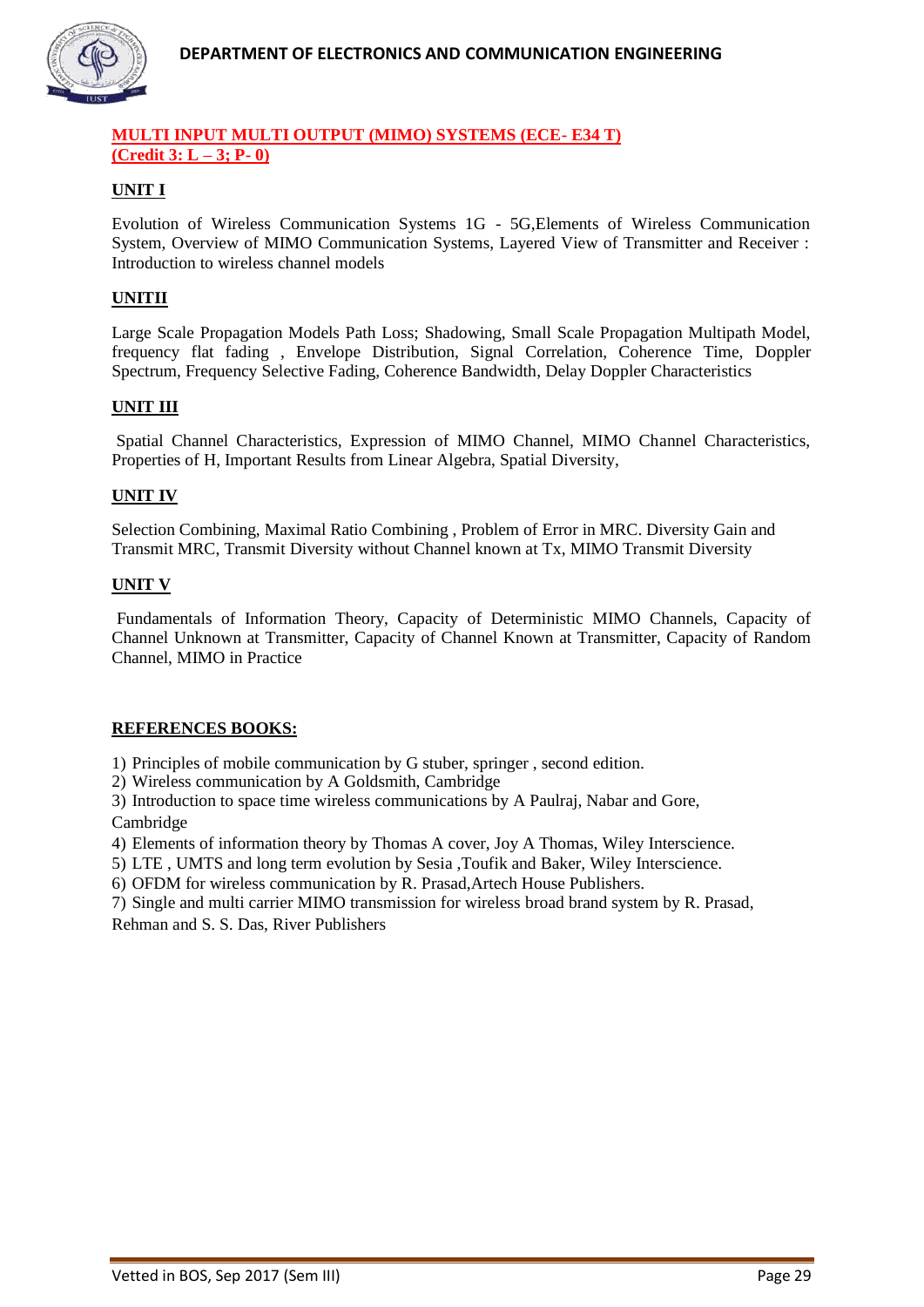

#### **SATELLITE COMMUNICATION (ECE- E35 T) (Credits 3: L - 3; P - 0)**

# **UNIT I**

**Overview of Satellite Systems & Orbit:** Introduction, Kepler's laws, definitions, orbital element, apogee and perigee heights, orbit perturbations, inclined orbits, calendars, universal time, sidereal time, orbital plane, local mean time and sun synchronous orbits, Geostationary orbit: Introduction, antenna, look angles, polar mix antenna, limits of visibility, earth eclipse of satellite.

# **UNIT II**

**Propagation impairments and space link:** Introduction, atmospheric loss, Ionospheric effects, rain attenuation, other impairments. **Space link:** Introduction, EIRP, transmission losses, link power budget, system noise, CNR, uplink, down link, effects of rain, combined CNR.

#### **UNIT III**

**Space Segment:** Introduction, power supply units, altitude control, station keeping, thermal control, TT&C, transponders, antenna subsystem. **Earth Segment**: Introduction, receive only home TV system, Outdoor unit, indoor unit, MATV, CATV, Tx – Rx earth station.

#### **UNIT IV**

**Interference and Satellite access:** Introduction, interference between satellite circuits, satellite access, single access, pre-assigned FDMA, SCPC (spade system), TDMA, pre-assigned TDMA, demand assigned TDMA, down link analysis, and comparison of uplink power requirements for TDMA & FDMA, on board signal processing satellite switched TDMA.

#### **UNIT V**

**Specialized services:** Introduction, orbital spacing, power ratio, frequency and polarization, transponder capacity, bit rates for digital TV, satellite mobile services, USAT, Radar-Sat, GPS, Orb communication and Iridium.

#### **TEXT BOOK:**

1) Satellite Communications, Dennis Roddy, 4th Edition, McGraw-Hill International Edition, 2006.

#### **REFERENCES BOOKS:**

1) Satellite Communications, Timothy Pratt, Charles Bostian and Jeremy Allnutt, 2nd Edition, John Wiley & Sons, 2003.

2) Satellite Communication Systems Engineering, W. L. Pitchand, H. L. Suyderhoud, R. A. Nelson, 2nd Ed., Pearson Education., 2007.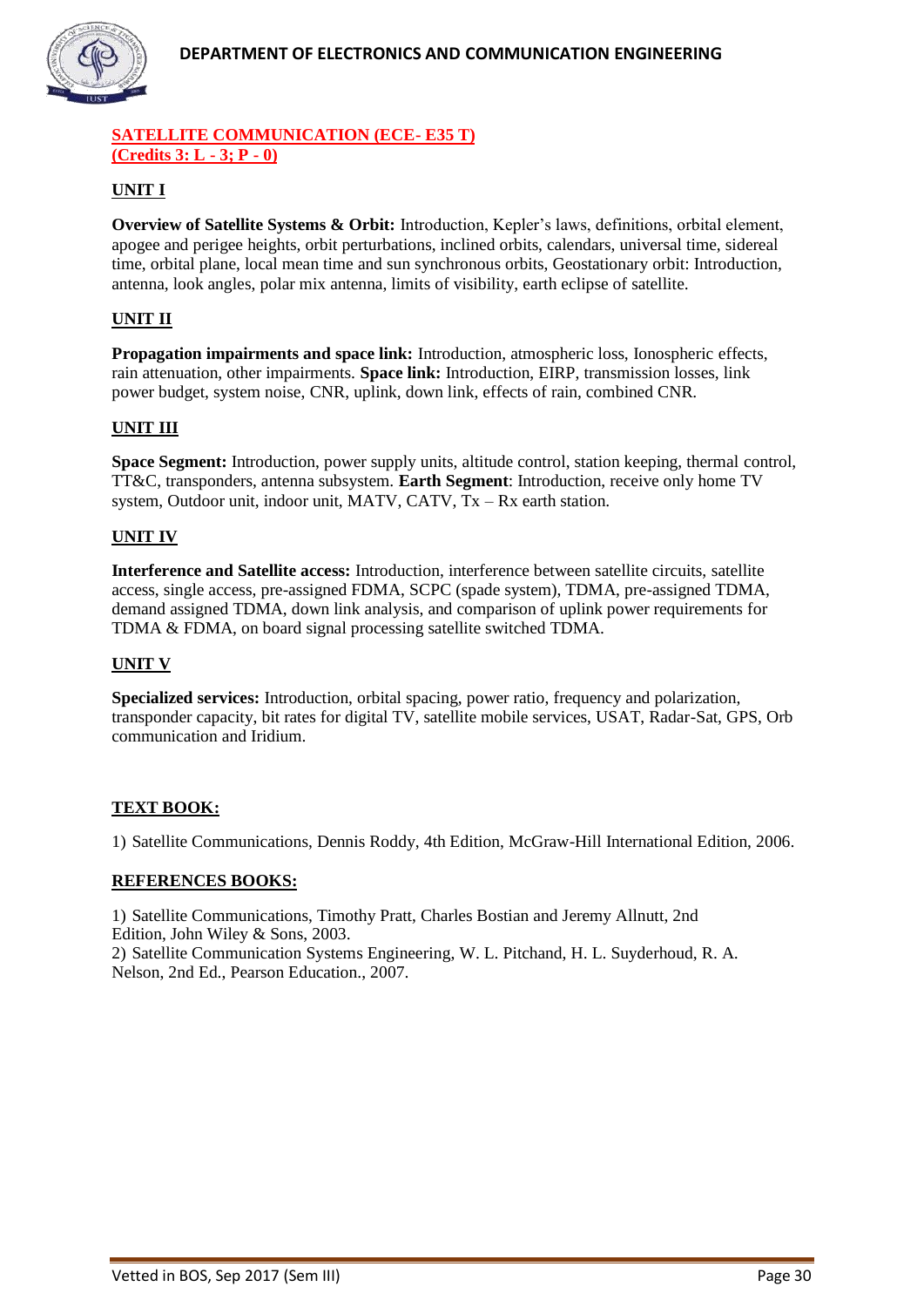

# **CADENCE LAB: ANALOG CIRCUIT DESIGN AND SIMULATION LAB (ECE- E36 P) (Credits 2: L – 0; P – 4)**

#### **TOOL REQUIRED:** Spice Tool preferably Pspice, Hspice.

#### **LIST OF EXPERIMENTS**

1) Basics of the Spice Tools like Ac analysis, DC analysis, Transient Analysis of basic Analog circuits.

2) Design and verification of half and full wave rectifiers.

3) Design, simulation and analysis of Filters—Low Pass, High Pass, Band Pass, Notch Filter.

4) Design and study of Hartley Oscillator using operational amplifier.

5) Design and study of Colpitt Oscillator using operational amplifier.

6) Design and verification of Clippers, Clampers and attenuators

7) Design and Analysis of Differential amplifiers.

#### **REFERENCE BOOKS AND LINKS:**

1) Spice for circuits and electronics by Mohammad H Rashid, Pearson Publication.

2) Analog Design and Simulation Using OrCAD Capture and Pspice by Dennis Fitzpatrick.

3) http://www.uta.edu/ee/hw/pspice/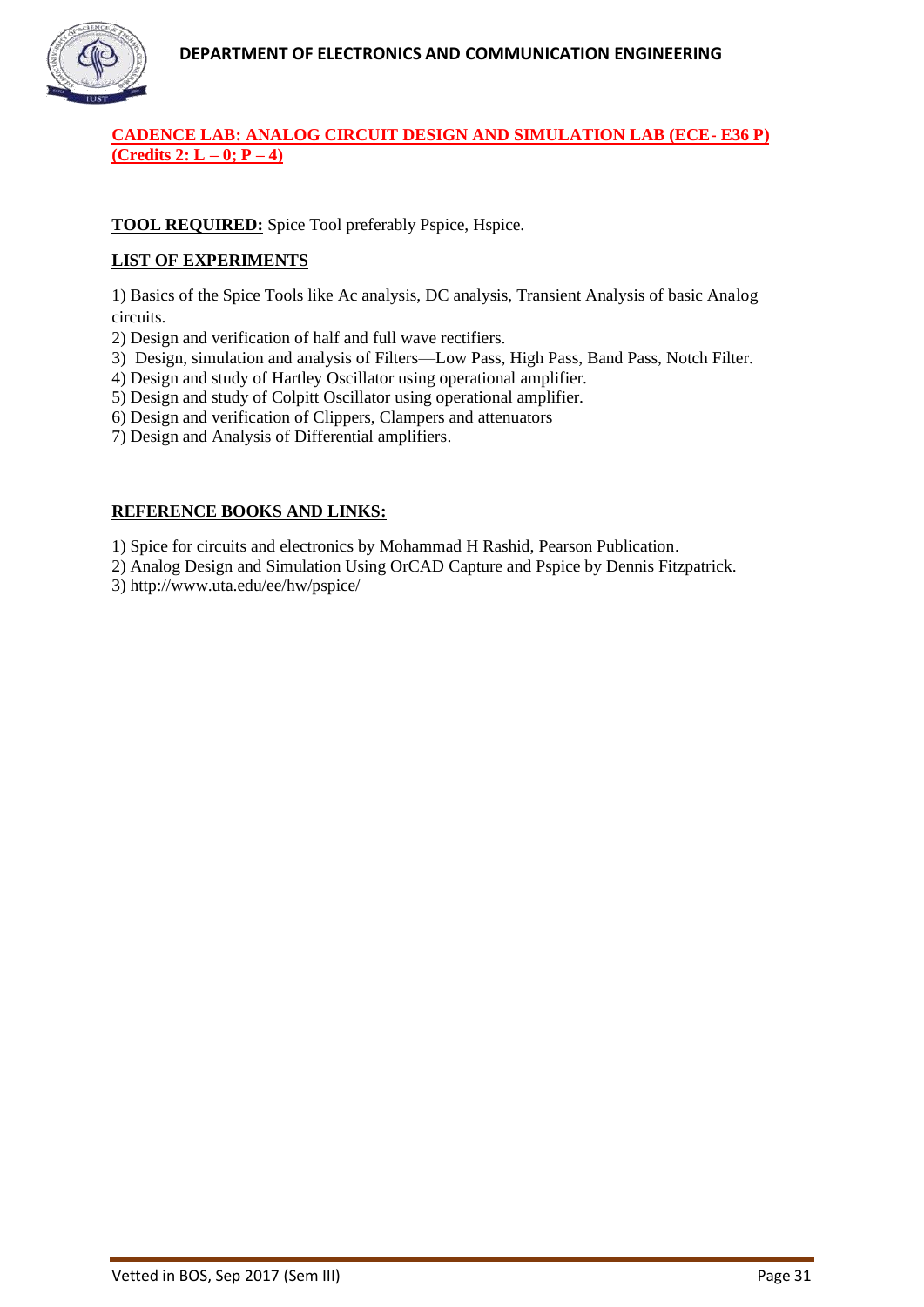

# **LAB VIEW: VIRTUAL INSTRUMENTATION (ECE- E37 P) (Credits 3: L - 0; P -6)**

#### **Lab VIEW: Laboratory Virtual Instrumentation Engineers Workbench.**

#### **UNIT I**

Review of Virtual Instrumentation: Historical perspective, Need of VI, Advantages of VI, Define VI, block diagram & architecture of VI, data flow techniques, graphical programming in data flow, comparison with conventional programming.

#### **UNIT II**

Programming Techniques: VIS & Sub VIS, loops & charts, arrays, clusters, graphs, case & sequence structures, formula modes, local & global variables, string & file Input.

#### **UNIT III**

Data Acquisition basics: ADC, DAC, DIO, Counters & timers, PC Hardware structure,timing, interrupts, DMA, Software and Hardware Installation. Common Instrument Interfaces: Current loop, Rs 232C/Rs 485, GPIB, System basics,

#### **UNIT IV**

interface basics: USB, PCMCIA, VXI, SCXI, PXI etc, networking basics for office & industrial application VISA & IVI, image acquisition & processing, Motion Control.

#### **UNIT V**

Application of VI: Application in Process Control projects, Major equipments-Oscilloscope, Digital Multimeter, 120 MHz Pentium Computers, Labview Software, Study of Data Acquisition & Control using Labview ® Virtual instrumentation for an Innovative Thermal Conductivity Apparatus to measure the Thermal Conductivity Apparatus- to measure the Conductivity of non-Newtonian fluids while they are subjected to sharing force.

#### **TEXT BOOKS:**

1) Virtual instrumentation using LAbVIEW by **Jovitha Jerome.**

#### **REFERENCE BOOKS:**

**1) Gary Johnson,** Labview Graphical Programming second edition, MC GrawHill, Newyork, 1997. **2) Lisa K.Wells & Jeffrey Travis,** Labview for everyone, Prentice Hall, New Jersey, 1997.

#### **WEB LINKS:**

- [www.ni.com](http://www.ni.com/)
- [http://myweb.wit.edu/johnsont/Classes/LabView\\_Labs/LabVIEW\\_Resources.htm](http://myweb.wit.edu/johnsont/Classes/LabView_Labs/LabVIEW_Resources.htm)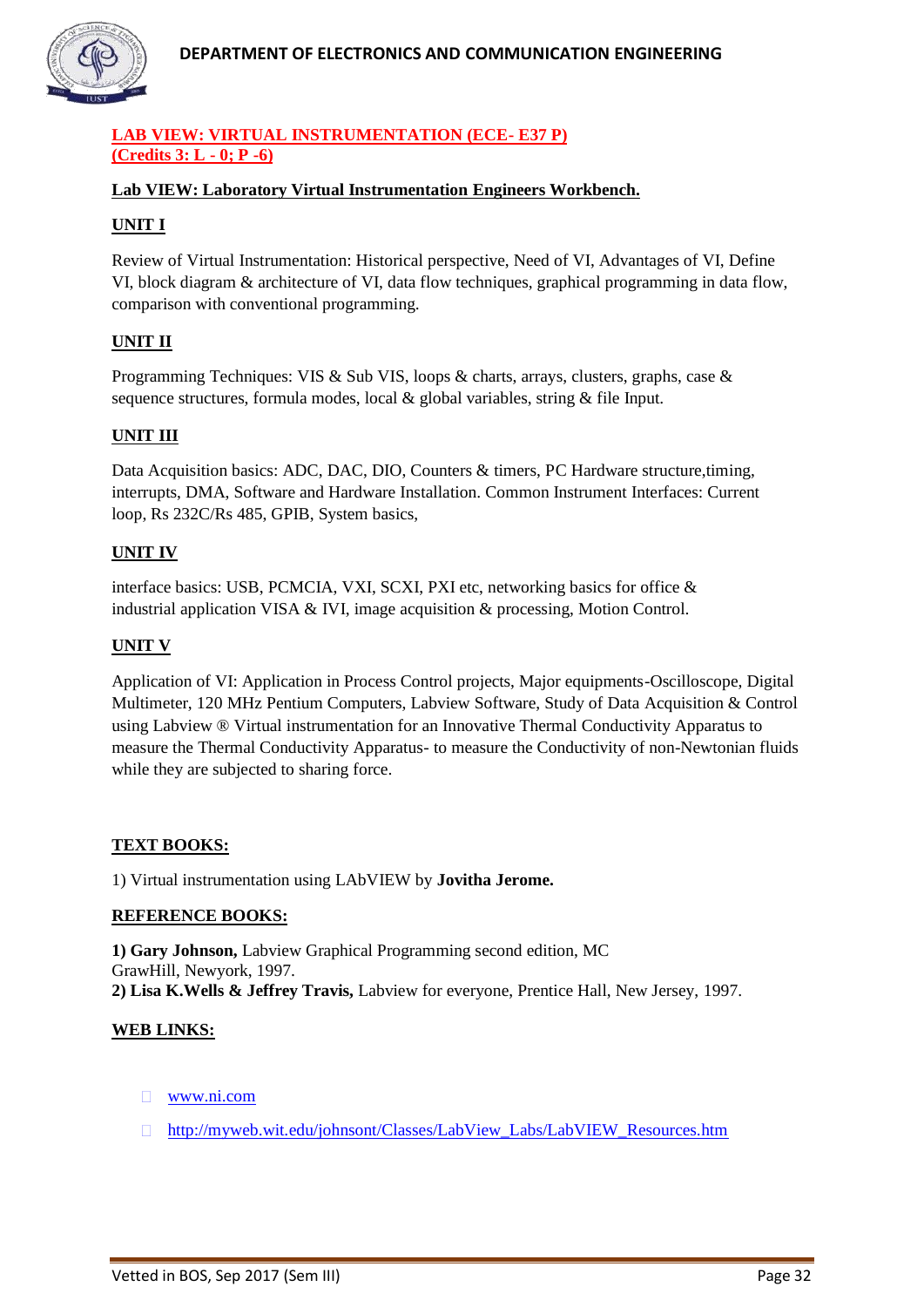

**CMOS ANALOG DESIGN (ECE- E38 P) (Credits 3: L - 3; P -0)**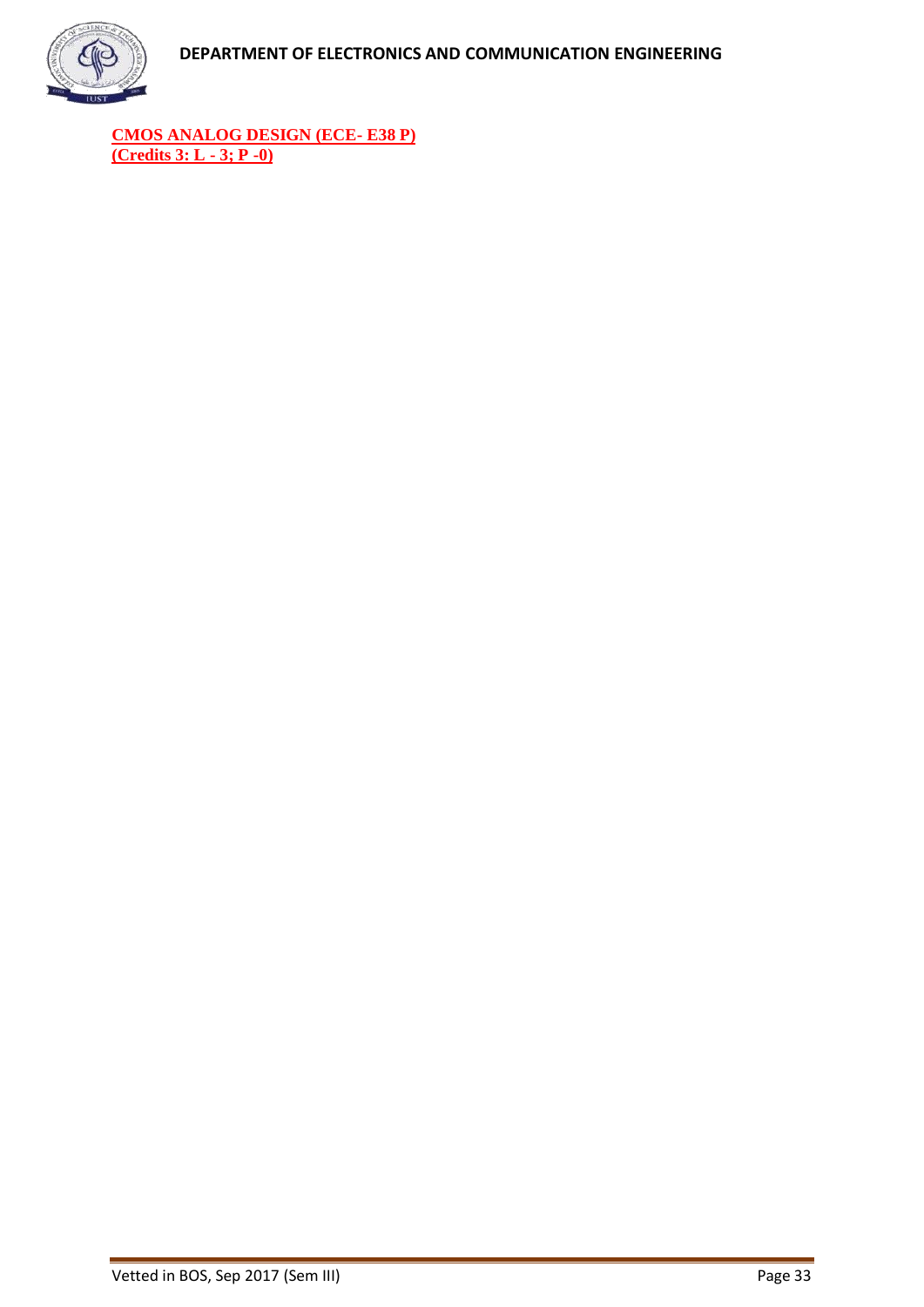

#### **List of Electives offered in sister branches (SOT) and external to SOT also. These cannot be offered to parent department since these are core subjects to the parent branch (ECE)**

| <b>Course Code</b> | <b>Subject</b>                                           | $L-P$              | <b>Credits</b> | <b>Preferred</b> | Prerequisite                         |
|--------------------|----------------------------------------------------------|--------------------|----------------|------------------|--------------------------------------|
|                    |                                                          |                    |                | <b>Semester</b>  |                                      |
| <b>ECE-E13 T</b>   | <b>Embedded Systems</b>                                  | $3 - 0$            | 3              |                  | <b>ECE-413 T</b><br><b>ECE 512 T</b> |
| <b>ECE-E14 T</b>   | Analog Electronics I                                     | $3 - 0$            | 3              |                  | Nil                                  |
| <b>ECE-E15 T</b>   | Signals & Systems                                        | $3 - 0$            | $\overline{3}$ |                  | <b>Nil</b>                           |
| <b>ECE-E16 T</b>   | <b>VLSI</b> Design                                       | $3 - 0$            | 3              |                  | <b>ECE-311 T</b><br><b>ECE 313 T</b> |
| <b>ECE-E17 T</b>   | <b>Digital Signal Processing</b>                         | $3 - 0$            | 3              |                  | <b>ECE-414 T</b>                     |
| <b>ECE-E18 T</b>   | Electronic Instrumentation &<br>Measurements             | $4 - 0$            | $\overline{4}$ |                  | <b>ECE-311 T</b><br><b>ECE 313 T</b> |
| <b>ECE-E19 T</b>   | <b>Optical Fibre Communication</b>                       | $\overline{3}$ - 0 | $\overline{3}$ |                  | Nil                                  |
| <b>ECE-E20 T</b>   | Communication I                                          | $3-0$              | $\overline{3}$ |                  | NII                                  |
| <b>ECE-E21 T/P</b> | Digital System Design                                    | $3 - 2$            | $\overline{4}$ |                  | <b>ECE-313 T</b>                     |
| <b>ECE-E22 T</b>   | <b>Applied Electronic</b><br>Instrumentation             | $4 - 0$            | 4              |                  | <b>ECE-311 T</b>                     |
| <b>ECE-E23 T</b>   | Analog Electronics - I                                   | $4 - 0$            | $\overline{4}$ |                  | Nil                                  |
| <b>ECE-E24 T</b>   | Digital Electronics & Logic<br>Design                    | $4 - 0$            | $\overline{4}$ |                  | <b>Nil</b>                           |
| <b>ECE-E25 T</b>   | Electronic Engg materials                                | $4 - 0$            | $\overline{4}$ |                  | <b>Nil</b>                           |
| <b>ECE-E26 T</b>   | Analog Electronics - II                                  | $4 - 0$            | $\overline{4}$ |                  | <b>ECE-311 T</b>                     |
| <b>ECE-E27 T</b>   | Computer Organization & Arc<br>hitecture                 | $4 - 0$            | 4              |                  | <b>ECE-313 T</b>                     |
| <b>ECE-E28 T</b>   | Microprocessors                                          | $4 - 0$            | $\overline{4}$ |                  | <b>ECE-313 T</b>                     |
| <b>ECE-E29 T</b>   | Antennas Wave Propagation &<br><b>Transmission Lines</b> | $4 - 0$            | $\overline{4}$ |                  | <b>ECE-413 T</b>                     |
| <b>ECE-E30 T</b>   | Data Communication                                       | $4 - 0$            | 4              |                  | <b>ECE-413 T</b>                     |
| <b>ECE-E31 T</b>   | Elements of Digital Logic                                | $3 - 0$            | $\overline{2}$ |                  | <b>Nil</b>                           |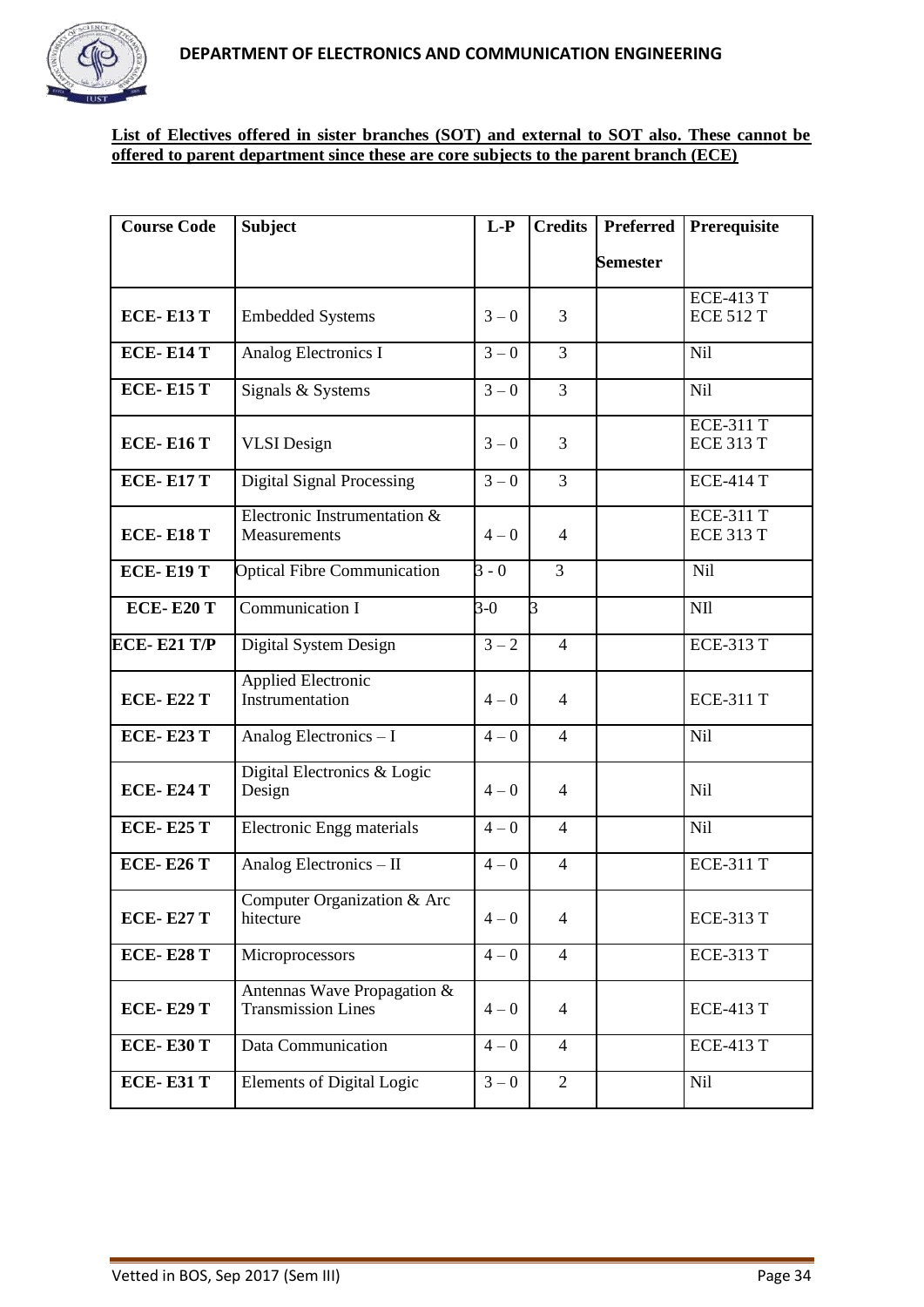

#### **EMBEDDED SYSTEMS (ECE- E13 T) (Credit 4: L – 4; P- 0)**

# **UNIT I**

**Introduction:** Overview of Embedded System, Categories of Embedded System, Microcontroller and Embedded Processors, System and Processor Architecture: von Neumann, Harvard, Super Harvard and their variants

# **UNIT II**

**Microcontroller Architecture:** Overview of 8051 Microcontroller family: Architecture, basic assembly language programming concepts, The program Counter and ROM Spaces in the 8051, Data types, 8051 Flag Bits ad PSW Register, 8051 Register Banks and Stack Instruction set, Loop and Jump Instructions, Call Instructions

#### **UNIT III**

**Timers:** Time delay generations and calculations, I/O port programming Addressing Modes, accessing memory using various addressing modes, Arithmetic instructions and programs, Logical instructions, Single-bit instruction programming, Programming of 8051 Timers, Counter Programming

#### **UNIT IV**

**Communication with 8051:** Basics of Communication, Overview of RS-232, I<sup>2</sup>C Bus, UART, USB, 8051 connections to RS-232, 8051 serial communication programming, 8051 interrupts, Programming of timer interrupts, Programming of External hardware interrupts, Programming of the serial communication interrupts, Interrupt priority in the 8051

#### **UNIT V**

**Interfacing with 8051:** Interfacing an LCD to the 8051, 8051 interfacing to ADC, Sensors, Interfacing a Stepper Motor, 8051 interfacing to the keyboard, Interfacing a DAC to the 8051, 8255 Interfacing with 8031/51, 8051/31 interfacing to external memory

#### **TEXT BOOKS:**

**1.** Raj Kamal, "Embedded Systems", TMH, 2004.

**2.** M.A. Mazidi and J. G. Mazidi, "The 8051 Microcontroller and Embedded Systems", PHI, 2004

#### **REFERENCES BOOKS:**

- **1.** David E. Simon, "An Embedded Software Primer", Pearson Education, 1999.
- **2.** K.J. Ayala, "The 8051 Microcontroller", Penram International, 1991.
- **3.** Dr. Rajiv Kapadia, "8051 Microcontroller & Embedded Systems", Jaico Press
- **4.** Dr. Prasad, "Embedded Real Time System", Wiley Dreamtech, 2004.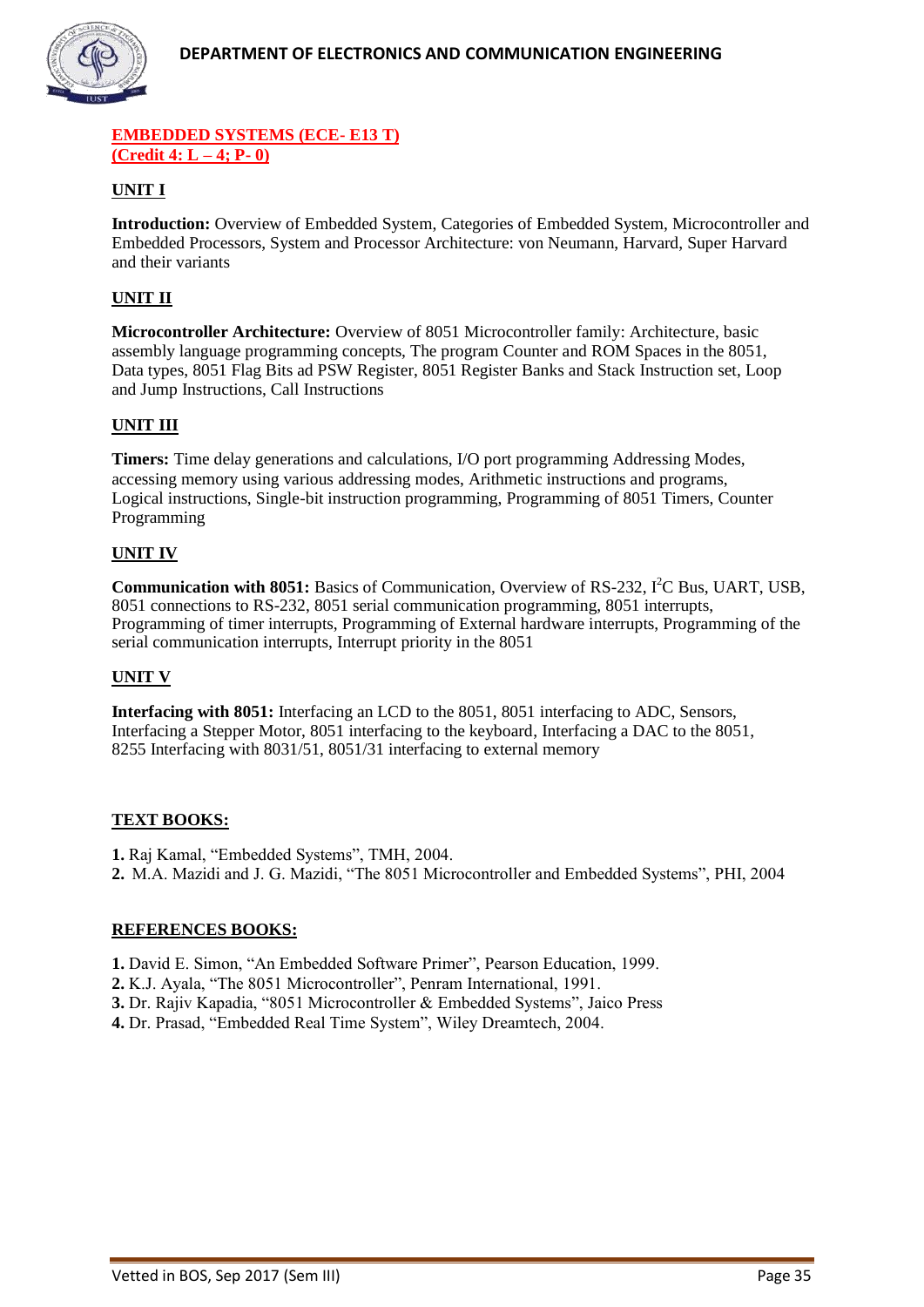

#### **ANALOG ELECTRONICS-I (ECE- E14 T) (Credit 3: L – 3; P- 0)**

# **UNIT-I**

**Diode Circuits:** Diode as a circuit element, Rectifiers: Half Wave Rectifier, Full Wave Rectifier (CT and bridge type), Diode Clipping and Clamping Circuits, Voltage Multiplier Circuits, Basic operation of Zener Diode, Zener Diode as a Voltage Regulator, Schottky Diode, Tunnel Diode.

# **UNIT-II**

**Transistors (BJT):** Current Components of Transistor, Types, Transistor as an Amplifier, Operation and Characteristics, Analysis and Design of CE, CB and CC Configurations, Input-Output Characteristics and Graphical Analysis of Basic Amplifier Circuits.

#### **UNIT-III**

**Transistor Biasing**: Operating Point, Load Lines, Need for Bias Stabilization, Biasing Configurations: Fixed Bias, Collector-to-Base Bias, Bias Circuit with Emitter Resistor, Voltage Divider Biasing, Emitter Bias, Bias Stability, Stability Factor, Thermal Stability.

#### **UNIT-IV**

**Transistor at Low Frequency:** Two port devices and hybrid model, Transistor hybrid model, hparameters, Analysis of a transistor amplifier circuit using h-parameters, Miller's Theorem, Cascading transistor amplifiers.

#### **UNIT-V**

**Transistor at High Frequency:** Hybrid Pi ( $\pi$ ) Common Emitter Transistor model, Hybrid  $\pi$ Capacitances, Common Emitter Short Circuit Current Gain, Validity of Hybrid  $\pi$  Model. Multistage amplifiers,RC Coupled, Direct Coupled, Transformer Coupled, Frequency response of an amplifier.

# **TEXT BOOKS:**

- **1.** Electronic Circuits by D. Schelling and C. Belove
- **2.** Integrated Electronics by Millman & Halkias.
- **3.** Electronic circuits by G. Grob.
- **4.** Electronic Devices and Circuit Theory by Boylestead and Nashelsky. 1994
- **5.** Microelectronic Circuits Adel S. Sedra and Kenneth C. Smith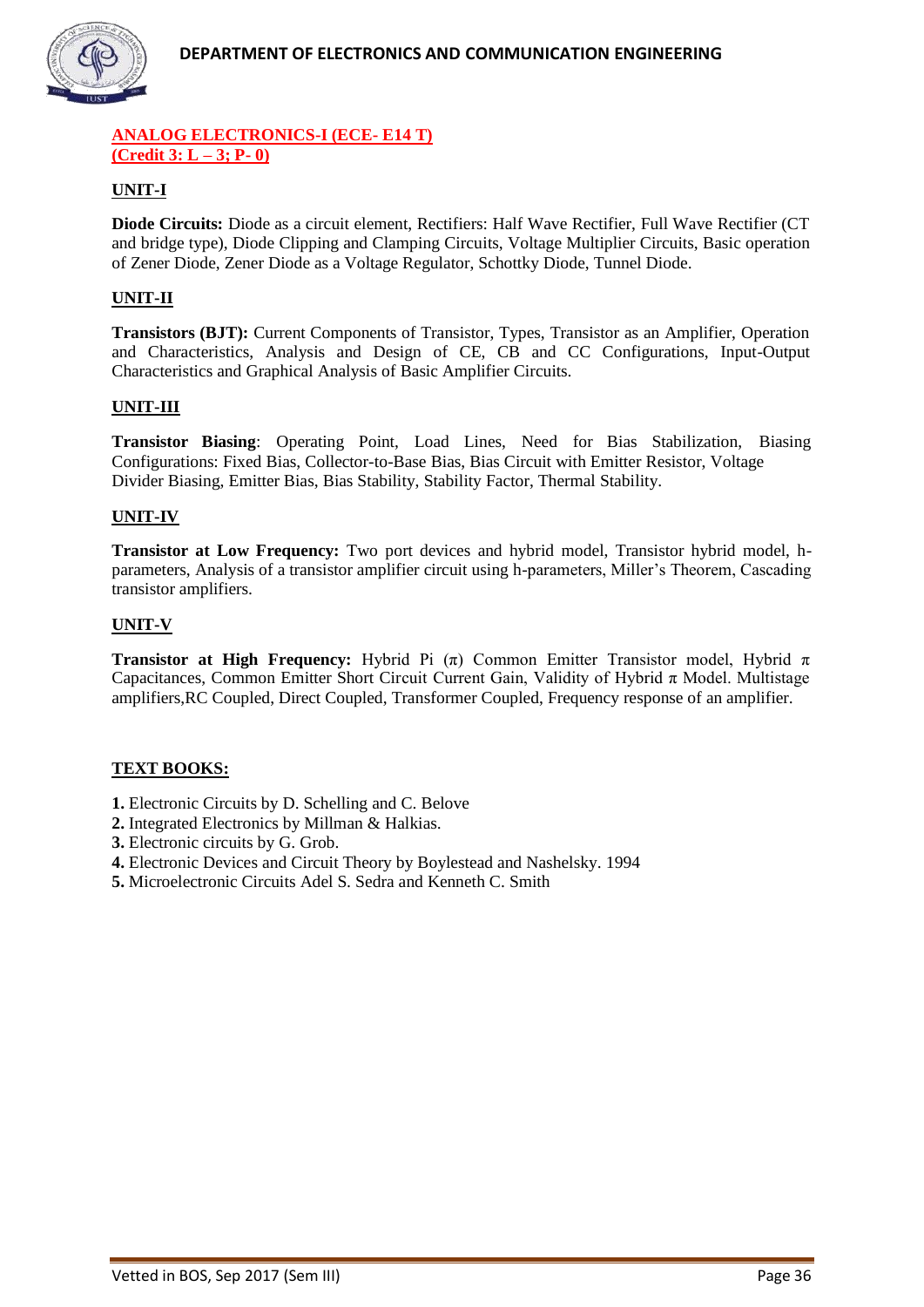

#### **SIGNALS AND SYSTEMS (ECE- E15 T) (Credit 3: L – 3; P- 0)**

# **UNIT I**

**Representation of Signals:** Continuous and discrete time signals: Classification of Signals, Complex exponential and sinusoidal signals, properties of discrete time complex exponential unit impulse – unit step impulse functions. Determination of Fourier series representation of continuous time and discrete time periodic signals – Explanation of properties of continuous time and discrete time Fourier series

# **UNIT II**

**Analysis of Continuous Time Signals and Systems :** Continuous time Fourier Transform and Laplace Transform analysis with examples, properties of the Continuous time Fourier Transform and Laplace Transform basic properties, Convolution in time and frequency domains. Basic properties of continuous time systems: Linearity, Causality, time invariance, stability, magnitude and Phase representations of frequency response of LTI systems -Analysis and characterization of LTI systems using Laplace transform

#### **UNIT III**

**Sampling Theorem and z-Transforms:** Representation of continuous time signals by its sample -Sampling theorem – Reconstruction of a Signal from its samples, aliasing – discrete time processing of continuous time signals, sampling of band pass signals. Basic principles of z-transform - ztransform definition – region of convergence – properties of ROC – Properties of z-transform – Poles and Zeros – inverse z-transform, Relationship between z-transform and Fourier transform.

#### **UNIT IV**

**Discrete Time Systems:** Computation of Impulse & response & Transfer function using Z Transform. DTFT Properties and examples – LTI-DT systems -Characterization using difference equation – Block diagram representation – Properties of convolution and the interconnection of LTI Systems – Causality and stability of LTI Systems.

#### **UNIT V**

**Systems with Finite and Infinite Duration Impulse Response :** Systems with finite duration and infinite duration impulse response – recursive and non-recursive discrete time system – realization structures – direct form – I, direct form – II, Transpose, cascade and parallel forms

#### **TEXT BOOK:**

1) Alan V. Oppenheim, Alan S. Willsky with S. Hamid Nawab, Signals & Systems, 2nd edition., Pearson Education, 1997 2) Signals and systems by Simon Haykins and Barry Van Veen

#### **REFERENCE BOOKS:**

1) John G. Proakis and Dimitris G. Manolakis, Digital Signal Processing, Principles, Algorithms and Applications, 3rd edn, PHI, 2000.

2) M. J. Roberts, Signals and Systems Analysis using Transform method and MATLAB, TMH 2003.

3) Simon Haykin and Barry Van Veen, Signals and Systems, John Wiley, 1999

4) K. Lindner, "Signals and Systems", McGraw Hill International, 1999.

5) Moman .H. Hays," Digital Signal Processing ", Schaum's outlines, Tata McGraw-Hill Co Ltd., 2004.

6) Ashok Amhardar, "Analog and Digital Signal Processing", 2nd Edition Thomson 2002.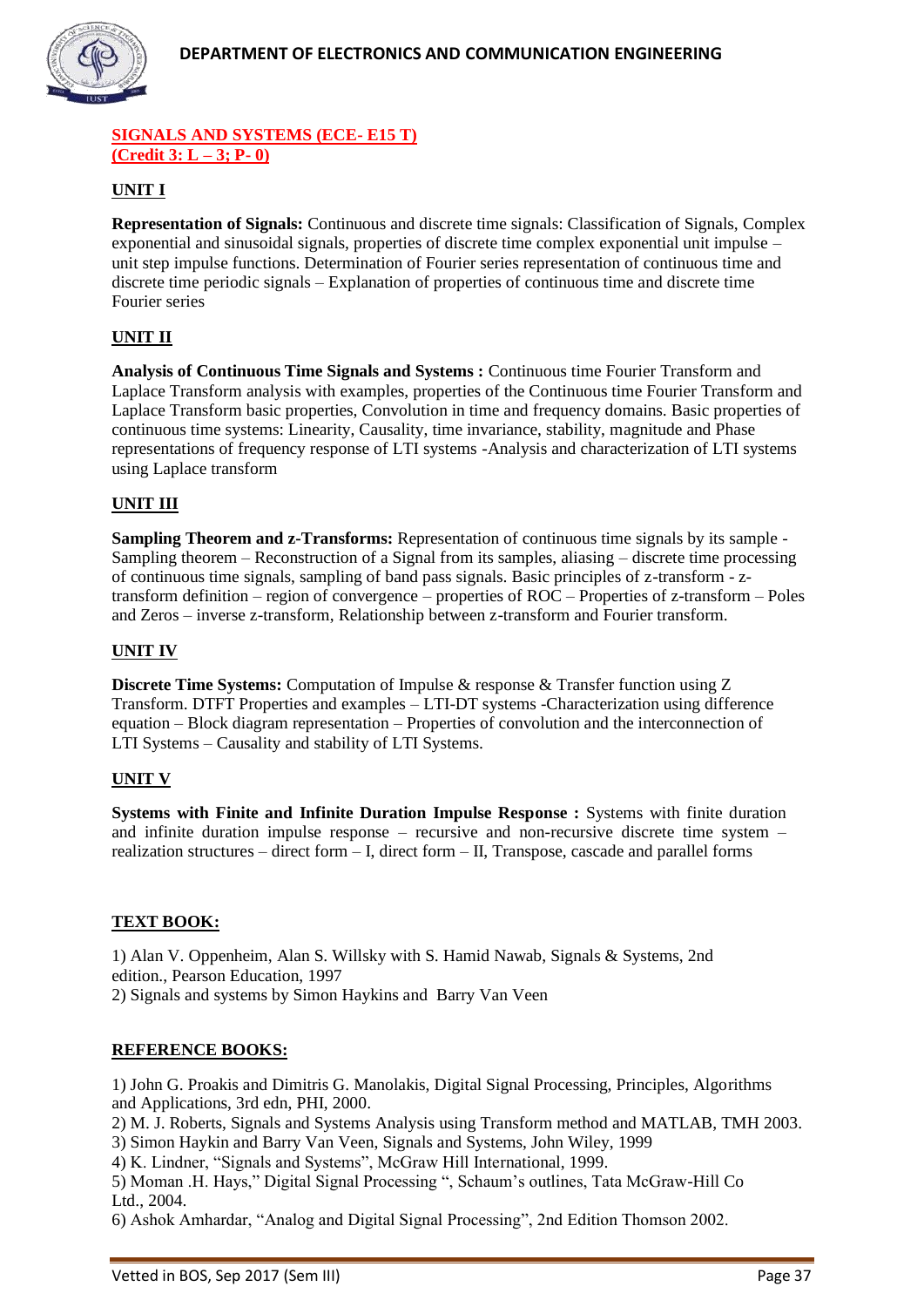

#### **VLSI DESIGN (ECE- E16 T) (Credit 3: L –3; P- 0)**

# **UNIT I**

**MOS Transistor Theory:** nMOS Enhancement Transistor, pMOS Enhancement transistor, V-I characteristics, Threshold voltage, short channel effects: Channel length modulation (CLM), Body effect, subthreshold current, Impact ionization, hot electron effect, drain punchthrough, FN tunnelling, Introduction of CMOS circuits, quality metrics of digital design.

#### **UNIT II**

**Manufacturing CMOS Integrated Circuits:** Wafer processing, photolithography: Oxidation, Epitaxy, Deposition, Ion-implantation and diffusion, Etching, simplified CMOS Process Flow, CMOS Technology, basic n-well CMOS process, p-well process.

#### **UNIT III**

**Operation of MOS transistor** : MOS transistor as a switch, CMOS Logic, The Inverter, Noise margin,  $\beta_n/\beta_p$  ratio, NAND gate, NOR Gate, combinational logic, Compound Gate, MUX, alternate circuit representations, layout. Ratioed logic, Psuedonmos inverter, saturated load inverters.

#### **UNIT IV**

**CMOS Inverters:** Static Characteristics, Switching Characteristics, power consumption: static dissipation, dynamic dissipation, pass transistor logic, complementary pass transistor logic, Transmission gate, dynamic logic, Issues in dynamic design, glitching, cascading dynamic gates, Domino logic.

#### **UNIT V**

**Sequential MOS Logic Circuits:** Latches, CMOS subsystem design: adders, Carry Ripple Adder (CRA), Carry Look-ahead Adder (CLA), Carry skip adder, Manchester chain carry adder, Carry select adder, transmission gate adder, SR flip flop.

#### **TEXT BOOKS:**

1) Neil H. E. Weste & K. Eshranghian, "Principles of CMOS VLSI design", 2<sup>nd</sup> Edition, Wesley, 2003

**2)**J. M.Rabaey, A.Chandrakasan and B.Nikolic, Digital Integrated Circuits:A Design Perspective, Pearson/PH, 2003.

**3)** S-M. Kang and Y.Leblebici,CMOS Digital Integrated Circuits: Analysis and Design,McGraw-Hill.

**4)** Douglas A. Pucknell, "Basic VLSI Design, 3rd Edition, 2004.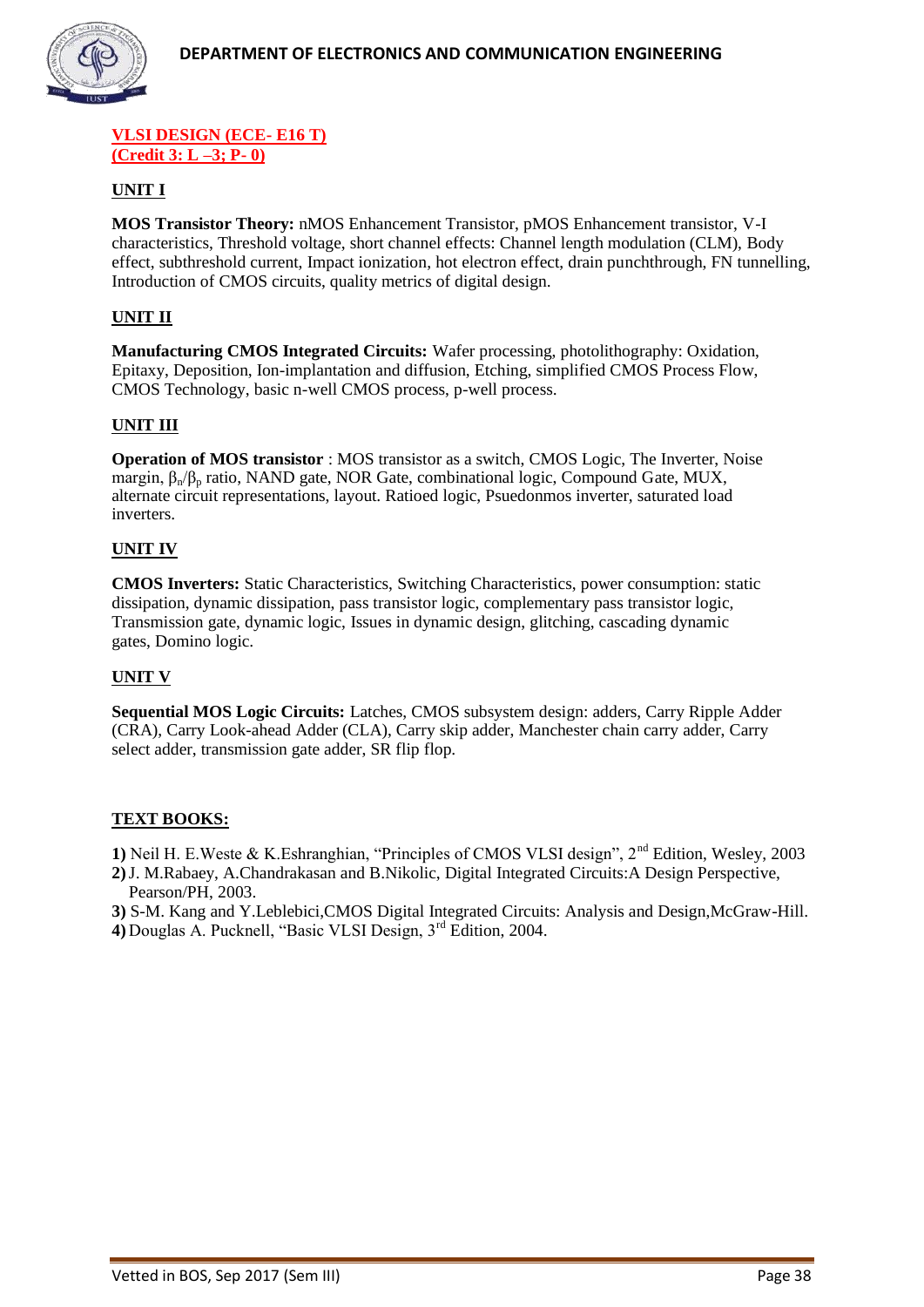

#### **DIGITAL SIGNAL PROCESSING (ECE- E17 T) (Credit 3: L – 3; P- 0)**

# **UNIT I**

**Signals and systems:** Basic elements of digital signal Processing –Concept of frequency in continuous time and discrete time signals –Sampling theorem –Discrete time signals. Discrete time systems –Analysis of Linear time invariant systems Convolution

#### **UNIT II**

**Fast fourier transforms:** Introduction to DFT – Efficient computation of DFT Properties of DFT – FFT algorithms – Radix-2 – Decimation in Time – Decimation in Frequency algorithms – Use of FFT algorithms in Linear Filtering and correlation.

#### **UNIT III**

**IIR filter design:** System Design of Discrete time IIR filter from continuous time filter – IIR filter design by Impulse Invariance. Bilinear transformation – Approximation derivatives – Design of IIR filter in the Frequency domain.

#### **UNIT IV**

**FIR filter design: Symmetric & Antisymteric FIR filters:** Linear phase filter – Windowing technique – Rectangular, Kaiser Windows–Frequency sampling techniques.

#### **UNIT V**

**Finite word length effects:** Quantization noise – derivation for quantization noise power – Fixed point and binary floating point number representation – comparison – over flow error – truncation error – co-efficient quantization error - limit cycle oscillation – signal scaling –Applications of DSP.

#### **TEXT BOOK:**

1) John G Proakis and Dimtris G Manolakis, "Digital Signal Processing Principles, Algorithms and Application", PHI/Pearson Education, 2000, 3rd Edition.

#### **REFERENCE BOOKS:**

- **1)** Alan V Oppenheim, Ronald W Schafer and John R Buck, "Discrete Time Signal Processing", PHI/Pearson Education, 2000, 2nd Edition
- **2)** Johny R. Johnson, "Introduction to Digital Signal Processing", Prentice Hall of India/Pearson Education, 2002

**3)** Sanjit K. Mitra, "Digital Signal Processing: A Computer – Based Approach", Tata McGraw-Hill, 2001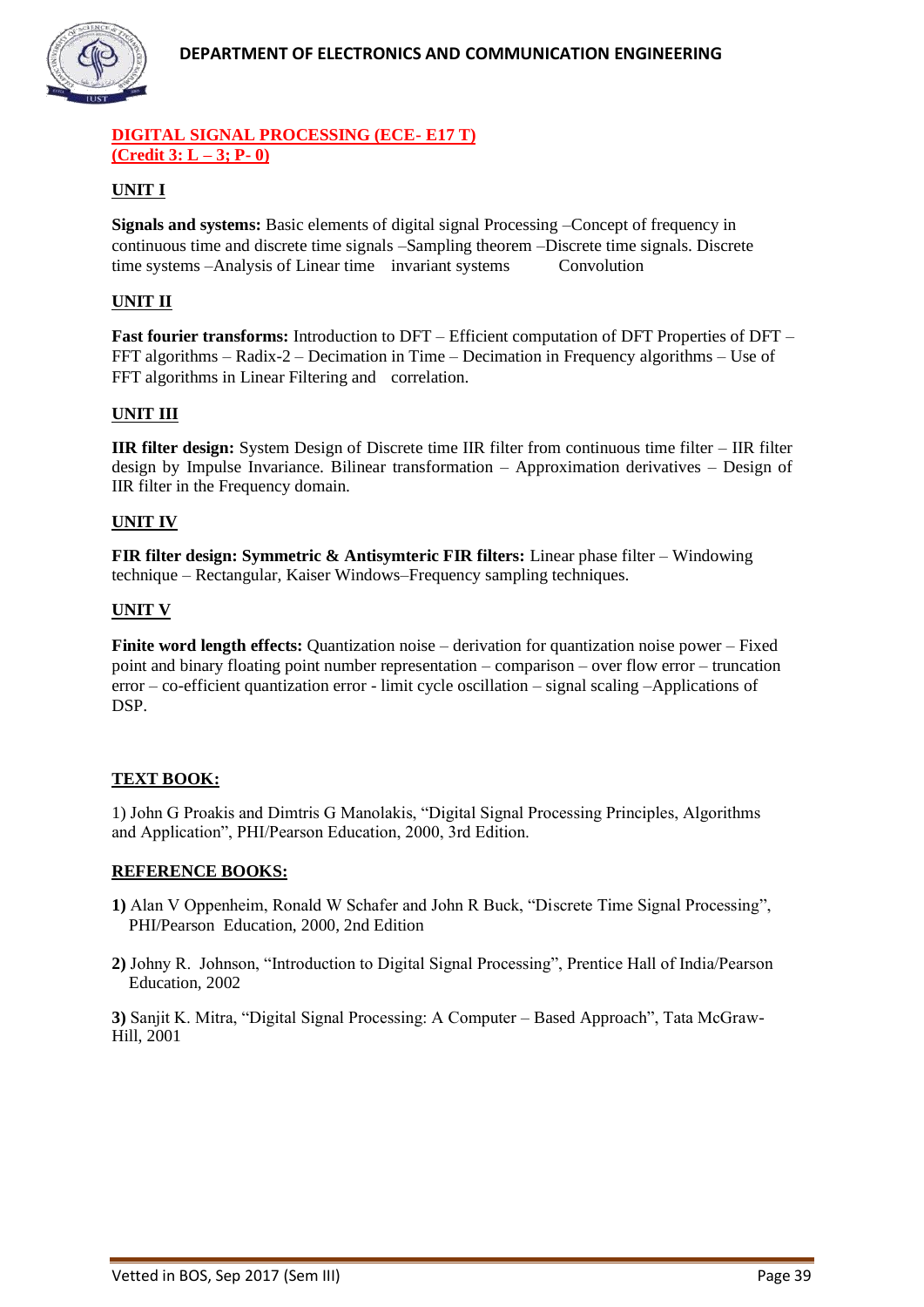

#### **ELECTRONIC INSTRUMENTATION AND MEASUREMENTS (ECE- E18 T) (Credit 4: L – 4; P- 0)**

#### **UNIT I**

**Basic Measurement Concepts:** Measurement Systems, Static and Dynamic characteristics, Units and Standards of measurements, Errors in Measurements, Methods of Error Analysis, Statistical Analysis, Gaussian Error Distribution, Probability of Errors, Accuracy and Precision,

#### **UNIT II**

**Measurement of Basic Parameters:** Measurement of Low Medium and High Resistances, Measurement of Self-Inductance and Mutual Inductance, Measurement of Capacitance, **Indicating Instruments:** Construction and Theory of D' Arsonval galvanometer and its use as moving coil ammeters voltmeters, moving iron type ammeters and voltmeters, induction type energy meter, D.C. and A.C. potentiometers and their application.

#### **UNIT III**

Electronic Multimeters, D V M, Cathode Ray Oscilloscope, Block Schematic, Applications, Analog and Digital Storage Oscilloscope, Sampling Oscilloscope, Q meters, Vector Meters, True RMS Meters, electronic wattmeter, Vector Voltmeter, Vector Impedance Meter

#### **UNIT IV**

**Transducers:** Principle and Classification of Transducers, Different types of Transducers, Displacement, Strain Gauge, LVDT, Potentiometer, Capacitive and Inductive, Piezoelectric, Temperature, Optical Transducers, Measurement of Parameter: Measurement of Length, Angle, Area, Temperature, Pressure Flow, Speed, Concentration, stress, strain

#### **UNIT V**

**Signal Generators and Analyzers:** Function Generators, Pulse and Square Wave Generators, RF Generator, Sweep Generators, Frequency Synthesizer, Wave Analyzer, Measurement of Harmonic Distortion, Digital Spectrum Analyzer, RF Power Measurement, Digital RLC Meters, Random Noise generator.

#### **TEXT BOOKS:**

1) Electrical Measurements by Cooper.

2) Electronic and Electrical measurements instrumentation by A.K.Sawhney

#### **REFERENCE BOOKS:**

1) A course in Electronic and Electrical measurements instrumentation by J.B. Gupta

2) Electrical and Electronic Measurements by Banerjee, Gopal Krishna

3) Electrical Measurements and instrumentation by U.A Bakshi, A.V Bakshi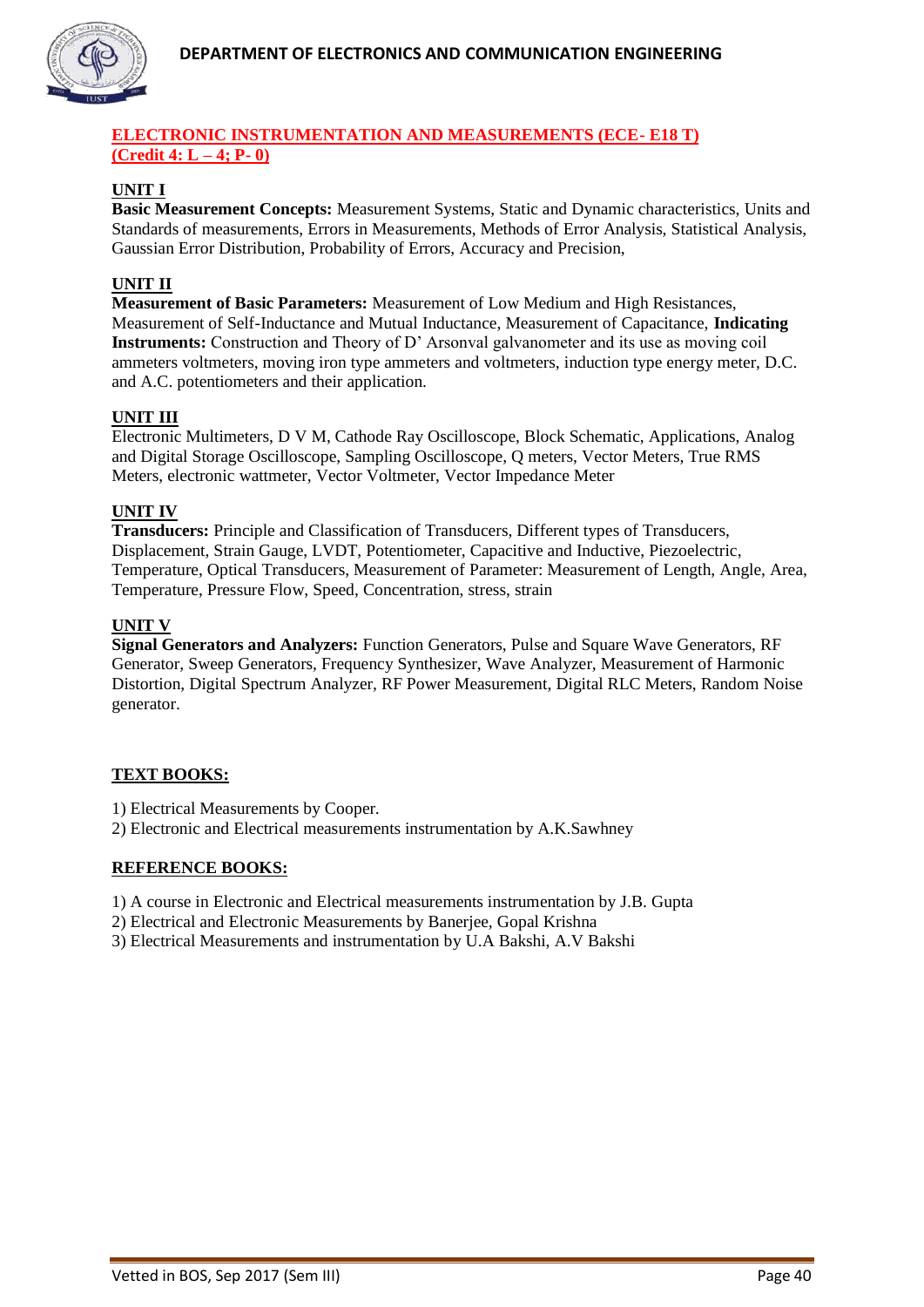

#### **OPTICAL FIBER COMMUNICATION (ECE- E19 T) (Credit 3: L – 3; P- 0)**

# **UNIT I**

Introduction to optical fiber communication system- Advantages & Block diagram. Structure of optical fiber ,light propagation in optical fiber using ray theory, postulates of ray theory, Snell's Law, TIR, Numerical aperture, Meridional & Skew Rays, step and graded index fibers.

# **UNIT II**

Wave Theory for optical propagation (Basics). Single & Multimode fibers, cut-off wavelength mode field diameter, effective refractive index and group delay, B-V diagram

#### **UNIT III**

Transmission Characteristics of Optical fiber, Attenuation in optical fibers, intrinsic and extrinsic absorption, linear and nonlinear scattering losses, and fiber bends losses.

#### **UNIT IV**

Dispersion and pulse broadening, intramodal and intermodal dispersion for step and graded index fibers, modal noise, over all fiber dispersion for multimode and monomode fiber. Dispersion shifted fibers, modal birefringence.

#### **UNIT V**

Einstein relations and population inversion optical feedback and threshold conditions, direct and indirect band gap semiconductors spontaneous and stimulated emission in p-n junction. Optical detectors: Requirement for photo detections p-n photodiode, characteristics of photo detections, p-in and avalanche photodiodes.Principal components of an optical fiber communication system, source laminations, optical transmitter circuits, and optical receiver block diagram.

#### **REFERENCE BOOKS:**

- **1.** Optical Communication: J. Gowar PHI, 2nd Ed.
- **2.** Optical fiber Communication: G.E. Keiser Mc Graw-Hill, 3rd Ed.
- **3.** Optoelectronics: Wilson & Hawkes PHI, 2nd Ed.
- **4.** Optical fiber Communication: John M.S Senior PHI, 2nd Ed.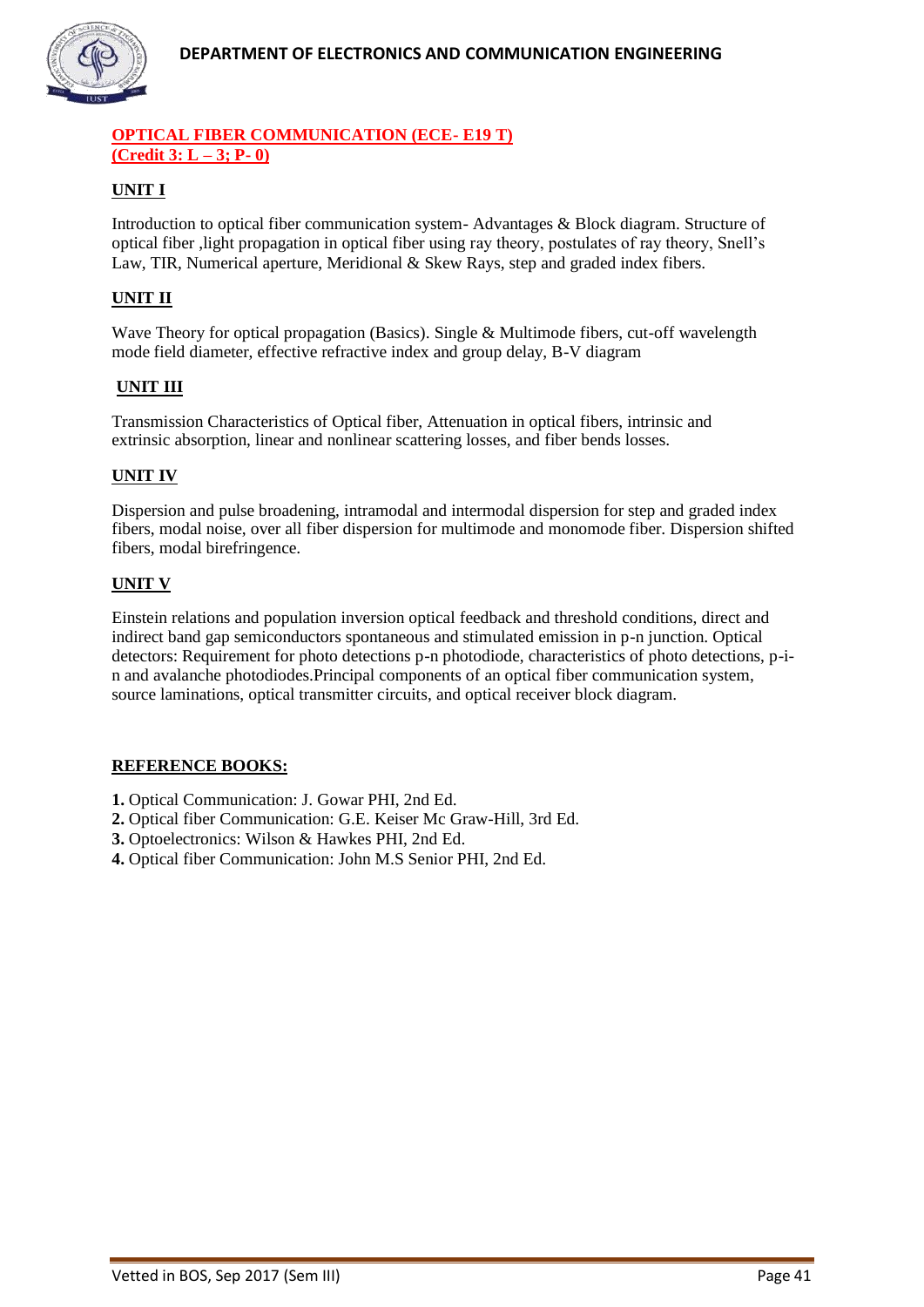

#### **COMMUNICATION-I (ECE- E20 T) (Credit 3: L –3; P- 0)**

# **UNIT I**

Introduction and benefits of communication technology, Review of signal spectra, Modulation & Need for modulation. Amplitude modulation (AM): definition, AM modulation index, spectrum of AM signal, power analysis of AM signal.

# **UNIT II**

Frequency modulation (FM): Basic definition, Frequency modulation index, Carson bandwidth of FM signal, Narrow band and broad band FM signal

#### **UNIT III**

Elements of digital communication systems, advantages of digital communication systems, Sampling, Quantization and Coding, Quantization error (proof not required), Sampling theorem (proof),

#### **UNIT IV**

Digital Modulation techniques, generation and detection of ASK, FSK, PSK,. Pulse modulation Techniques-Pulse Amplitude modulation (PAM), Pulse Position Modulation (PPM) Pulse Width Modulation (PWM).

#### **UNIT V**

Tuned radio frequency receiver, Heterodyne receiver, image frequency, Receiver characteristics,

#### **TEXT BOOKS:**

**1.** Electronic Communication system; G. Kennedy

**2.** Electronic Communication Systems(Fundamentals through advanced), W. Tomassi, Pearson Education

**3.** Communication System by Simon Hykin

#### **REFERENCE BOOKS:**

**1.** Communication system; Analog and Digital, Sanjay Sharma

- **2.** Electronic Communications, Roody- Coolan, PHI
- **3**. Electronic Communication by Louis. E. Frenzel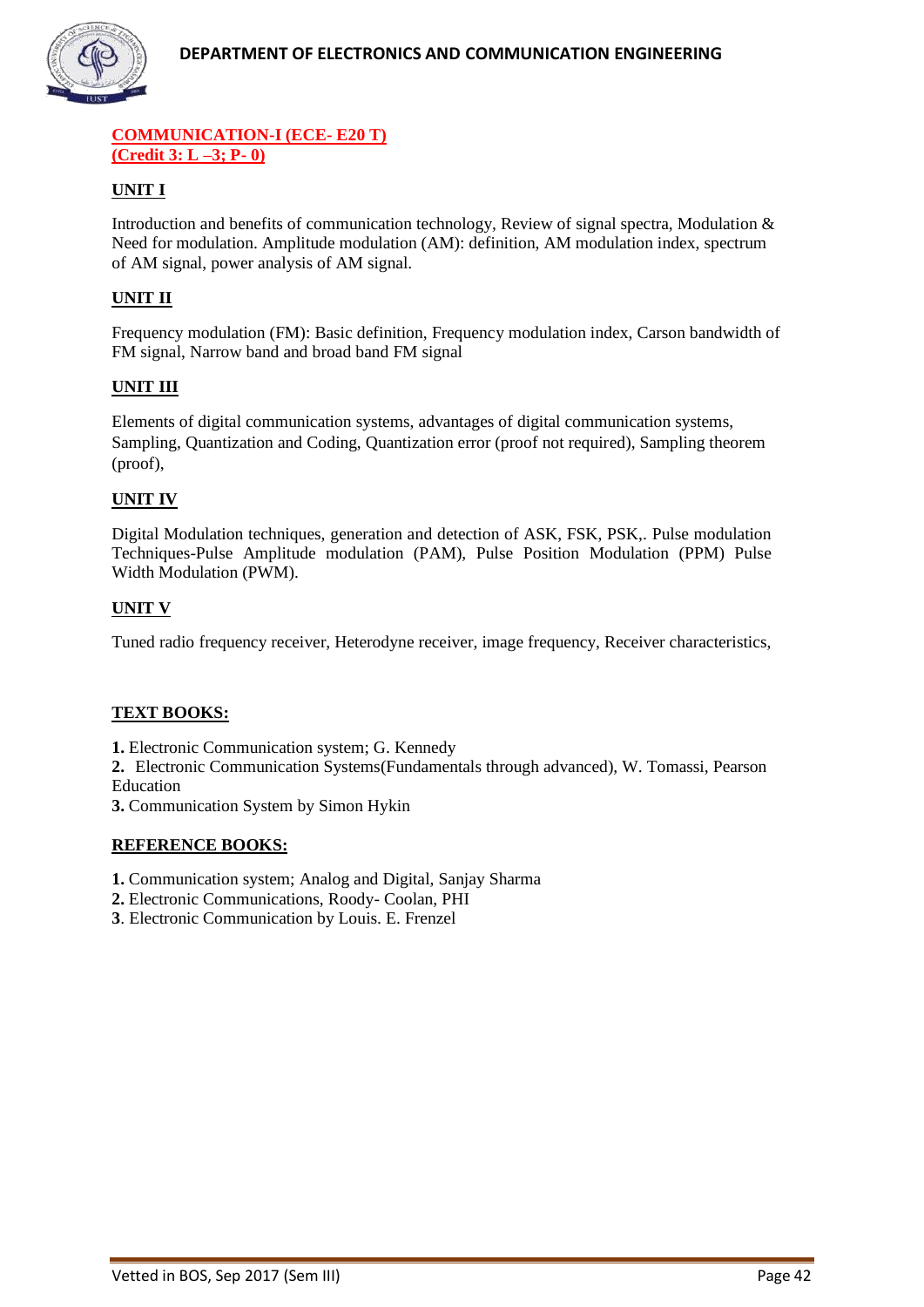

#### **SYSTEM DESIGN (ECE- E21 T/P) (Credit 4: L – 3; P- 2)**

#### **UNIT I**

**Introduction:** History. Why use VHDL? Hardware design construction, design levels, Hardware Simulation and Synthesis, Using VHDL for design synthesis. **Programmable Logic Devices:** Architecture of Programmable Logic Arrays, Programmable Array Logic, Microcell Structures, Simple PLDs, Complex PLDs, Field Programmable Gate Arrays (FPGA), Architecture and features of FPGAs.

#### **UNIT II**

**Behavioral, Data Flow and Structural Modelling:** Entity Declaration, Architecture Body, Data Types, Operators & Attributes, Signals and Variables, Concurrent Signal, Sequential Signal, WHEN, GENERATE (Simple & Selected), Wait, If, Case, Null, Loop, Exit, Next and Assertion statements, Block Statements, Arrays in VHDL, Sequential Code: PROCESS, IF, WAIT, CASE, LOOP.

#### **UNIT III**

**Functions and procedures:** Functions, Procedures, Declarations, Function Location, procedure Location, Packages and Components: Package Declarations, Package Body, Use Clause, Predefined Package Standard, Design Libraries, Component Declaration, Component Instantiation, Port Map.

#### **UNIT IV**

**Finite State Machines (FSM):** Mealy/Moore state machine diagram, State Tables, State Graphs, Design of Finite State Machines

#### **UNIT V**

**Additional Circuit Design:** Carry Ripple adder, Carry Look Ahead adder, Barrel shifter, comparators, Memory Design, ASICs.

#### **EXPERIMENTS TO BE PERFORMED:**

1) To learn the Xilinx Simulator

#### **VHDL Programming:**

**1)** Write a VHDL Program to implement a 3:8 decoder.

- 2) Write a VHDL Program to implement an 8:1 multiplexer.
- 3) Write a VHDL Program to implement a 1:8 demultiplexer
- 4) Write a VHDL Program to implement 4 bit addition/subtraction.
- 5) Write a VHDL Program to implement 4 bit comparator.
- 6) Write a program to design a 2 bit ALU containing 4 arithmetic & 4 logic operation
- 7) Design of different Sequential and Combinational circuits using Xilinix Simulator.

#### **TEXT BOOKS**:

1) Pedroni, VHDL

- 2) D. Perry, VHDL, 3rdEd.- TMH.
- 3) J. Bhasker, A.VHDL- Primer, PHI.
- 4) Skahil, VHDL for Programmable logic- $2<sup>nd</sup>$  edition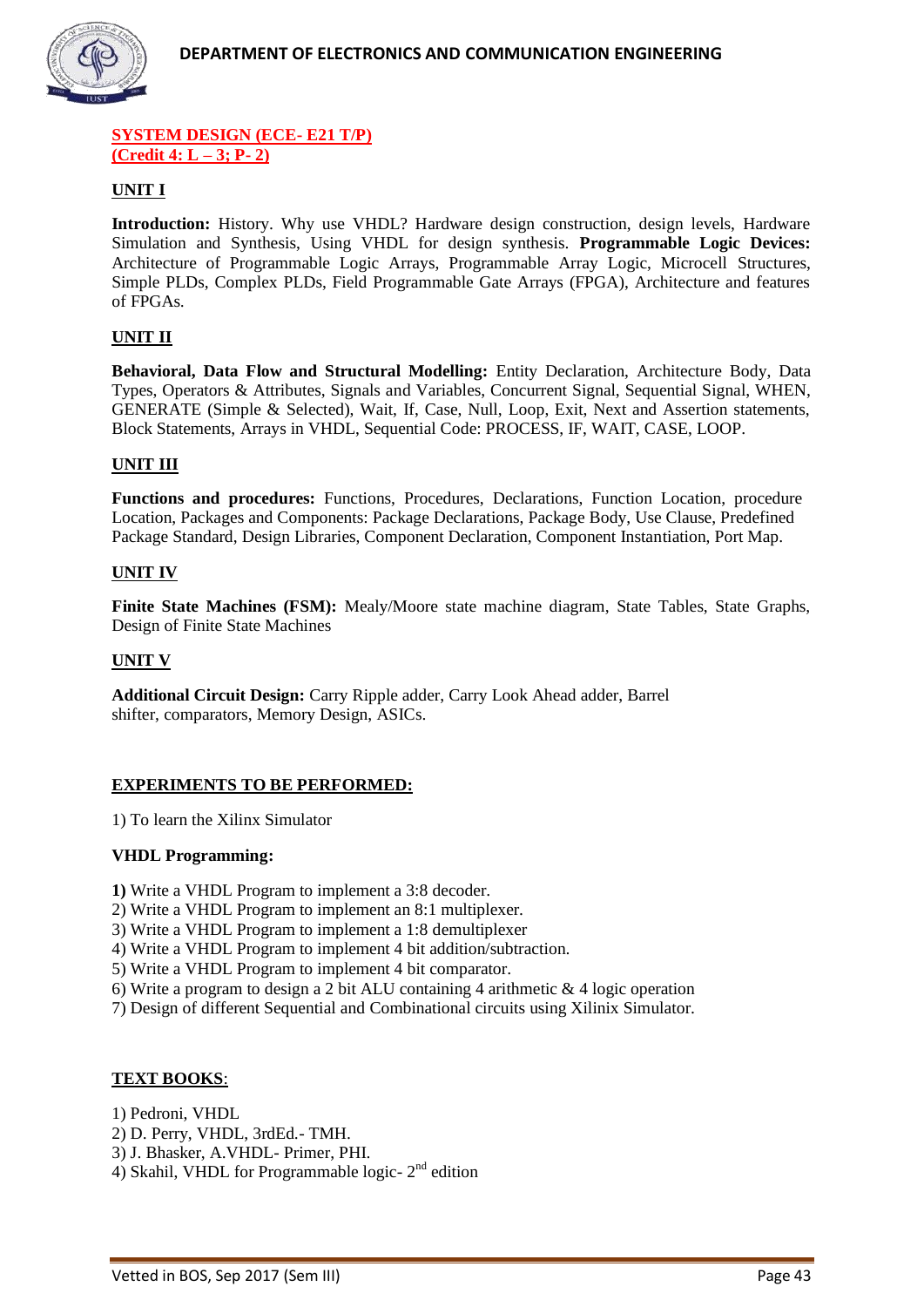

#### **APPLIED ELECTRONIC INSTRUMENTATION (ECE- E22 T) (Credit 4: L – 4; P- 0)**

# **UNIT I**

**Basic measurement concepts:** Measurement system- static and dynamic characteristics, units and standards of measurements, primary and secondary standards- error, accuracy and precision

# **UNIT II**

**Basic electronic measurements:** Electronic multi-meters CRO - block schematic-applications, AC and DC measurement-DC voltmeter, ammeter, ohmmeter, digital type voltmeter, ammeter, ohmmeter, AC measurement, ammeter, and ohmmeter

#### **UNIT III**

**Transducers and sensor:** Active and passive transducers, types-resistive, inductive, capacitive, piezoelectric, measurement of physical, physiological, chemical quantities (temperature, pH, luminescence, flow, torque, pressure, speed, acceleration, rotation, stress, strain)

#### **UNIT IV**

**Signal generators and analysers:** Function generators, RF signal generator, sweep generator, frequency synthesizer, wave analysers for audio and radio frequency waves.

#### **UNIT V**

**Data acquisition system:** Components of data acquisition system, interfacing of transducer, single and multichannel system, Multiplexing, interfacing with micro controllers.

#### **TEXT BOOKS:**

**1)** Electronic measurements by W. Cooper

2) Electrical & Electronic measurements by A.K. Sawhney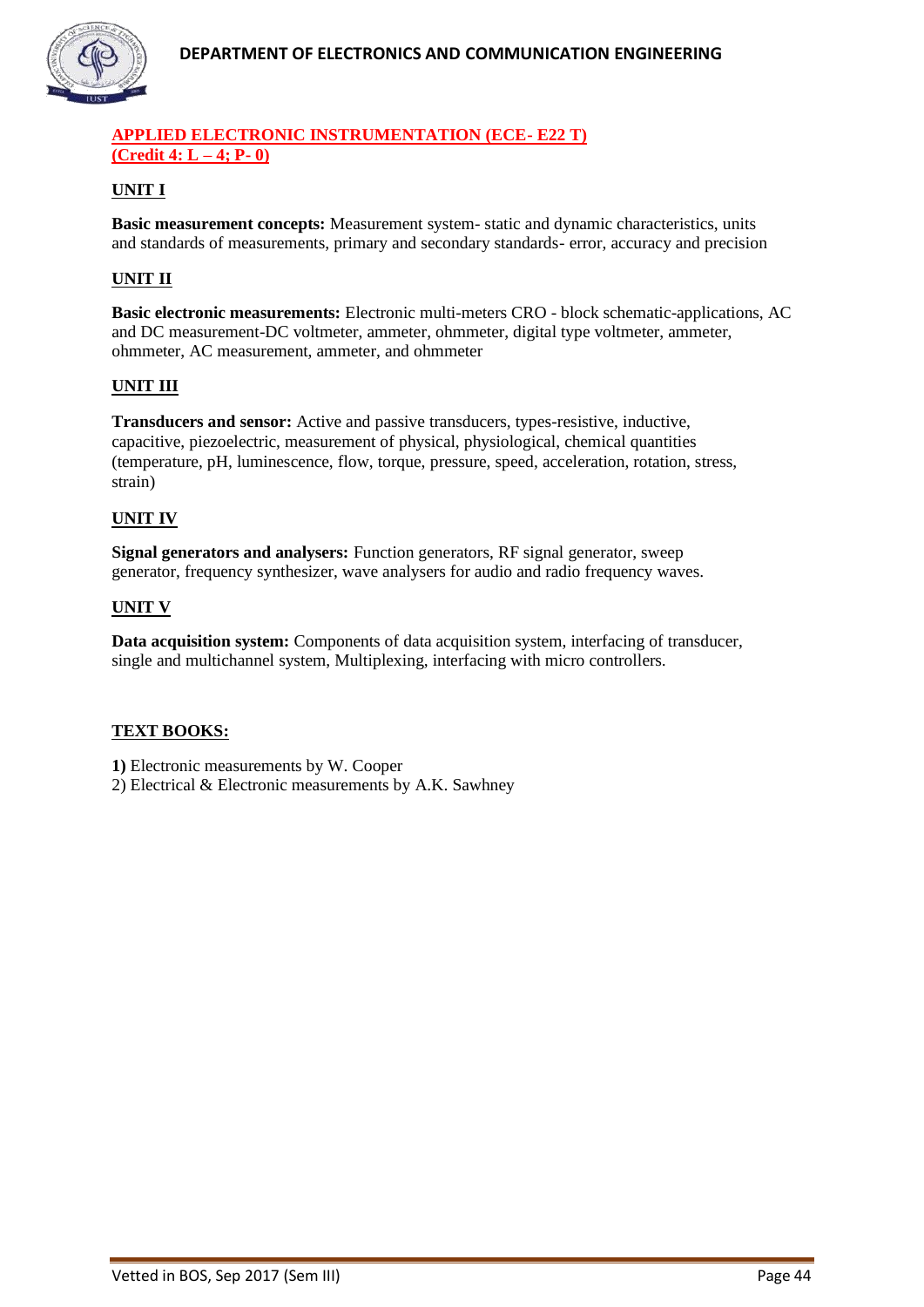

#### **DIGITAL ELECTRONICS AND LOGIC DESIGN (ECE- E24 T) (Credit 4: L – 4; P- 0)**

# **UNIT I**

**Number Systems and Codes:** Binary, octal, and hexa- decimal number systems, binary arithmetic, binary code, excess-3 code, gray code, error detection and correction codes. Boolean algebra: Postulates and theorems, logic functions, minimization of Boolean functions using algebraic, Karnaugh map and Quine – McClausky methods, realization using logic gates.

# **UNIT II**

**Combinational Circuits:** Introduction to combinational circuits, realization of basic combinational functions like Adder, Subtractor, Encoder/Decoder, Multiplexer, Comparators, delays and hazards in combinational circuits, Code converters – Implementation using MUX and ROM

# **UNIT III**

**Sequential Circuits:** Flip-Flops: SR, JK, T, D, Master/Slave FF, triggering of FF, Analysis of clocked sequential circuits-their design, state minimization, state assignment, circuit implementation, Registers: shift registers, inter-conversion of shift registers, Counters.

#### **UNIT IV**

**Programmable Logic Devices (PLD's):**Programmable Array Logic, Programmable Logic Array – GAL, RISC, CISC – basic concepts.

#### **UNIT V**

**Logic Families**: RTL, DCTL, I²L, DTL, HTL, TTL, ECL, NMOS and CMOS logic gates, circuit diagram and analysis, characteristics and specifications, tri-state gates, totem-pole configuration.

# **TEXT BOOKS:**

1) Morris Mano, "Digital logic and Computer Design ", Prentice-Hall of India.

#### **REFERENCE BOOKS:**

1) Floyd T.L., "Digital Fundamentals ", Charles E. Merrill Publishing Company

2) Jain R.P., "Modern Digital Electronics ", Tata McGraw Hill.

3) Ronald J. Tocci, "Digital Systems, Principles and Applications", Prentice-Hall of India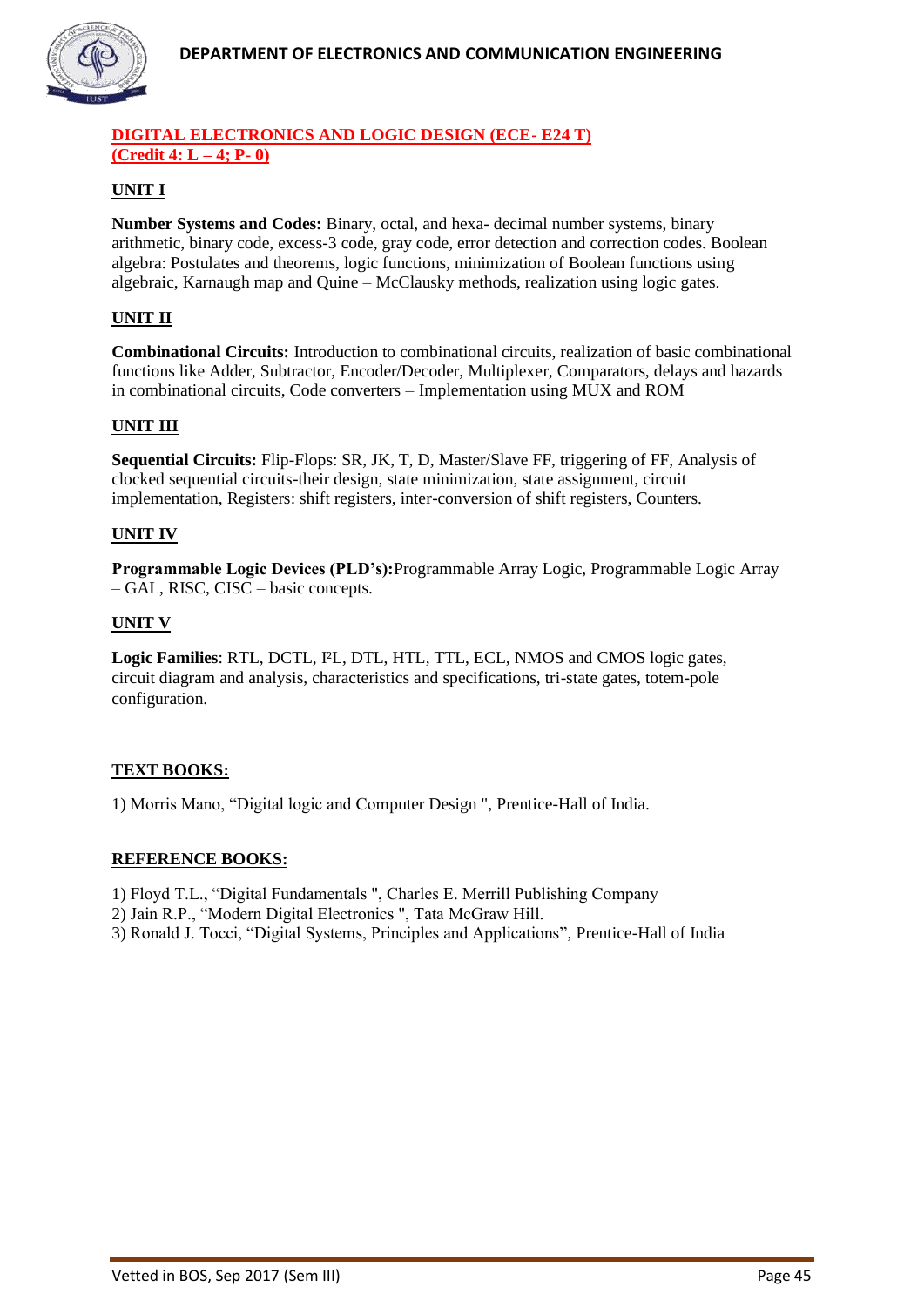

#### **ELECTRONIC ENGINEERING MATERIALS (ECE- E25 T) (Credit 4: L – 4; P- 0)**

# **UNIT I**

Crystal structure: crystalline state, Bravais lattices, Miller indices, Reciprocal lattice, Common Crystal structures, Crystalline Interference, Bragg Diffraction, crystal imperfections

#### **UNIT II**

Free electron theory, Energy bands in solids, metals, insulators, semiconductors and semi-metals, free electron in one and three-dimensions, free electron and density of states, Fermi-Dirac statistics, conduction in metals and alloys, conductors and resistors, Materials for resistors, capacitors and inductors.

#### **UNIT III**

Growth of single crystals, the Czochralski Technique, Zone refining technique, GaAs crystal growth technique, Epitaxial growth, Vapour phase and molecular beam Epitaxy, Diffusion Technology and Photolithography , Metallization and Etching ,

#### **UNIT IV**

Magnetism, magnetic properties of materials; diamagnetic, paramagnetic and ferromagnetic properties of materials, ferro-magnetism and anti-ferromagnetism, ferrites ,Dielectric materials, Piezoelectricity ,Polarization and Dielectric Constant, Superconductivity, London equation and BCS theory(qualitative only), Josephson effect.

#### **UNIT V**

Introduction to Nanotechnology, Nanostructures, Carbon Nanotubes (CT), Quantum Dots and Semiconductor Nanoparticles, Nanophotonics, Nanosensors, Future prospectus and application of Nanotechnology.

#### **RECOMMENDED BOOKS:**

- 1)Introduction to solid-state physics by Kittle
- 2) Solid state physics by Dekker
- 3) Material science & Engineering by Raghavan
- 4) Electronics & materials by Streetman
- 5) Physics of semiconductor devices by D.K Roy
- 6) Semiconductor Devices Physics And technology by S.M Sze
- 7) The material Science of Semiconductors by Augus Rochett
- 8) Nanotechnology: Fundamentals and Applications by Mansi Karkare
- 9) Nanotechnology: A Gentle Introduction to the Next Big Idea by Mark A Ratner, Daniel Ratner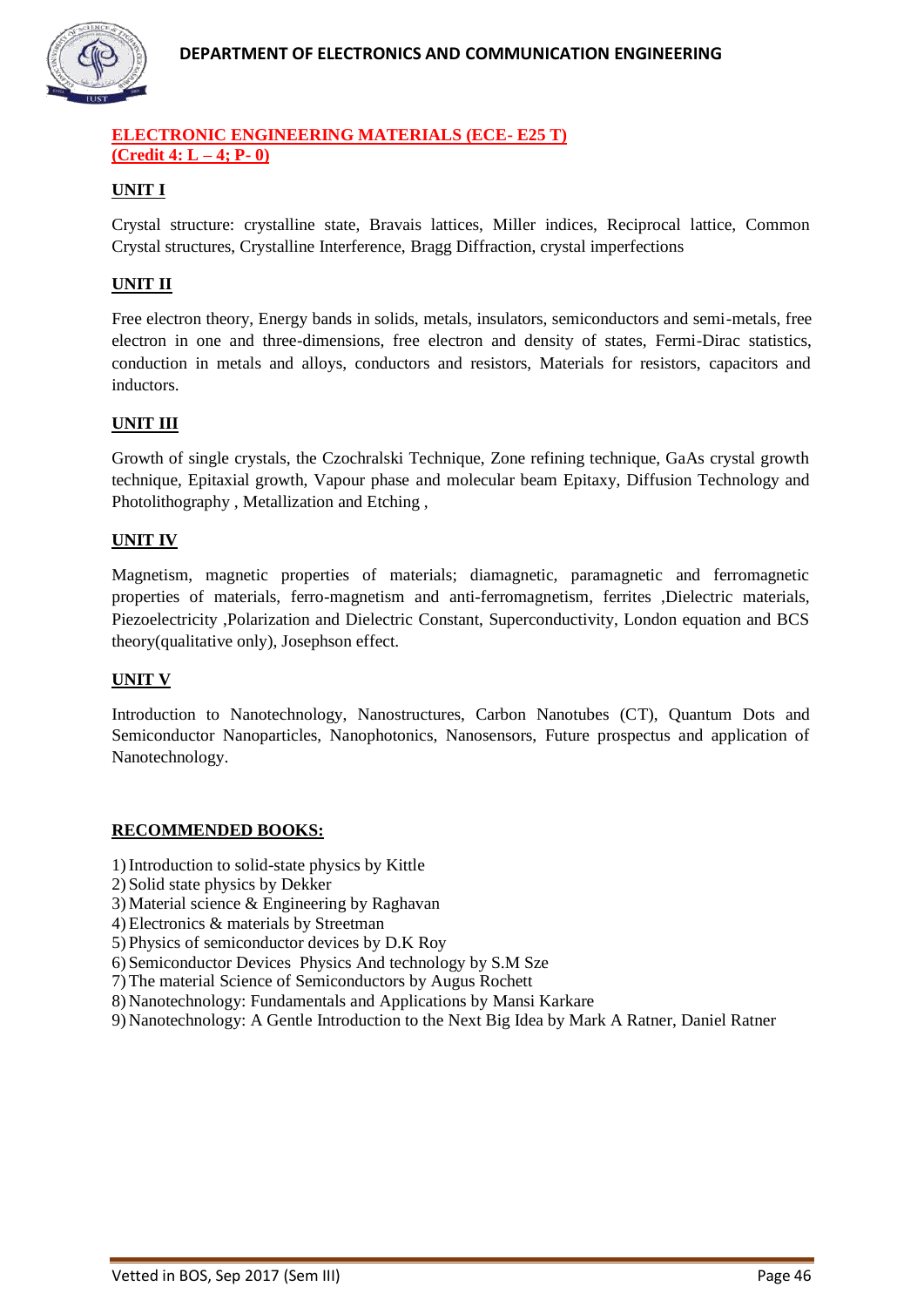

#### **ANALOG ELECTRONICS-II (ECE- E26 T) (Credit 3: L – 3; P- 0)**

# **UNIT I**

**JFET's**: JFET Operation, JFET Volt-Ampere Characteristics, Analysis and design of Common Source, Common Drain and Common Gate Configuration, Low Frequency and High Frequency response of Common Source and Common Drain Amplifiers, FET Biasing, MOSFET's: Types, Operation and Characteristics.

# **UNIT II**

**Feedback Amplifiers**: Feedback Basics, Types of Feedback, Negative Feedback, General Characteristics of Negative Feedback Amplifiers, Effect of Negative Feedback on Amplifier Bandwidths, Types of Feedback Amplifiers, Current-Shunt, Current-Series, Voltage-Shunt and Voltage Series Feedback,

#### **UNIT III**

**Sinusoidal Oscillators**: Classification of Oscillators, Basic Operation, Barkhausen Criterion, Analysis of general Oscillator Circuits, Types of Oscillator Circuits and their analysis: Hartley Oscillator, Colpitts Oscillator, Phase Shift Oscillator, Wien Bridge Oscillator, Crystal Oscillator, Design of Practical Oscillator circuits

#### **UNIT IV**

**Power Amplifiers**: Need for Power Amplifiers, Classification of Power Amplifiers, Class A, Class B, Class AB, Class C and Class D Power Amplifiers, Analysis & Design, Harmonic distortion in Power Amplifiers, Efficiency, Push -Pull Amplifiers, Distortion in Push- Pull Amplifiers,

#### **UNIT V**

**Multivibrators**: Bi-stable Multivibrators, Monostable Multivibrators and Astable Multivibrators, Circuits & their Analysis, Bi-stable Circuit as a Memory Element, Generation of Square, Triangular Waves using Astable Mutivibrator, Waveform Generators, Triangular & Square wave Generators.

#### **TEXT BOOKS:**

**1)** Integrated Electronics by Millman & Halkias

**2)** Electronic Devices by Robert L Boylested & Louis Nashlesky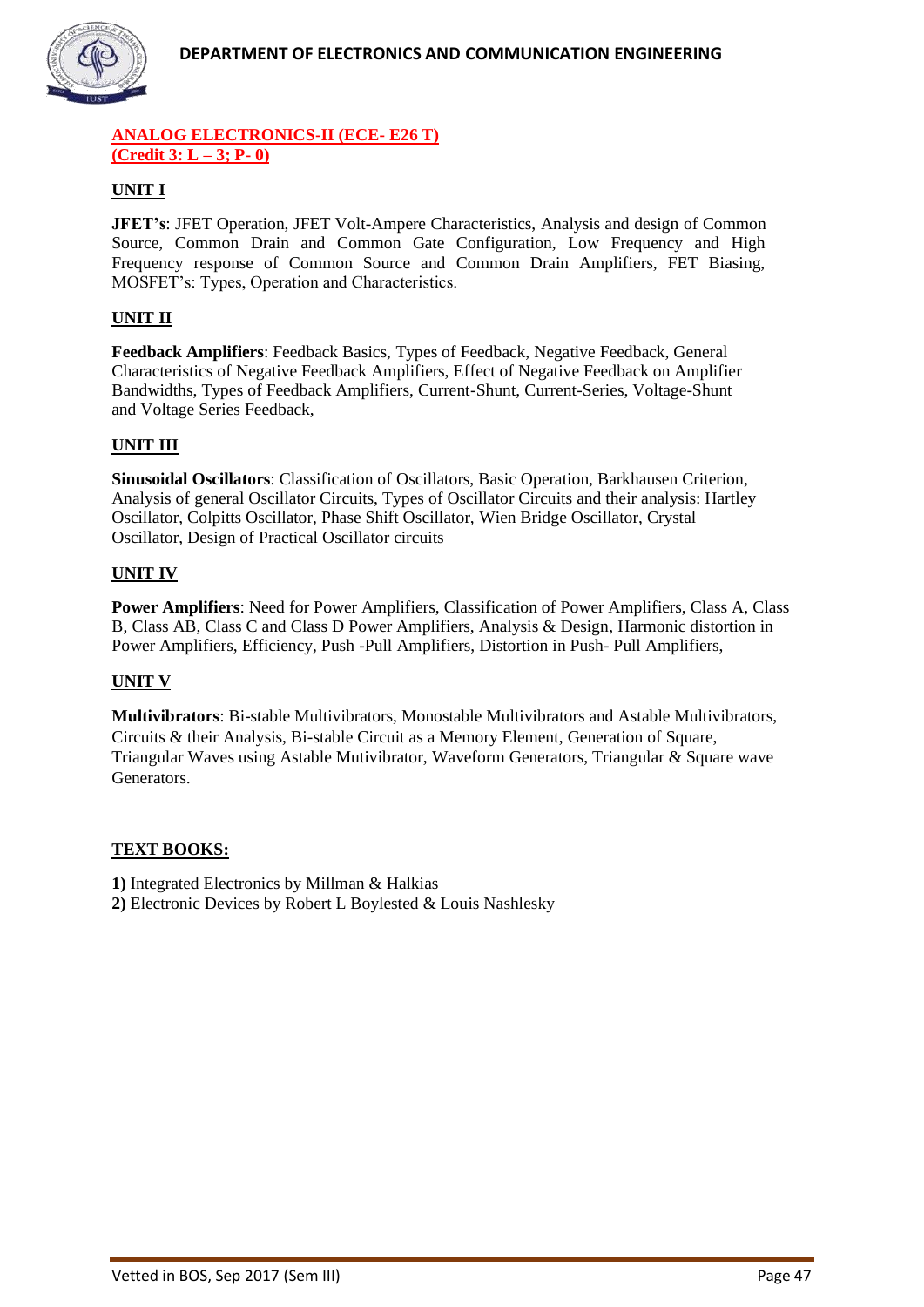

#### **COMPUTER ORGANIZATION AND ARCHITECTURE (ECE- E27 T) (Credit 3: L – 3; P- 0)**

# **UNIT I**

**Register Transfer and Micro-operations:** Introduction and comparison of Computer Architecture & Organisation, Computer Registers, Register Transfer Language, Register Transfer, Bus and Memory Transfers, Arithmetic Micro-operations, Logic Micro-operations, Shift Micro-operations, Arithmetic Logic Shift Unit.

# **UNIT II**

**Basic Computer Organization and Design:** Control Organization – Hard wired and micro programmed control. Instruction Codes, Computer Instructions, Instruction Cycle, Memory-Reference Instructions, Input-Output and Interrupt, Control Memory, Address Sequencing,

#### **UNIT III**

**Central Processing Unit:** Introduction, General Register Organization, Stack Organization, Instruction Formats, Addressing Modes, Program Control, Decimal Arithmetic Unit.

#### **UNIT IV**

**Input-Output Organization:** Peripheral Devices, Input-Output Interface, Asynchronous Data Transfer, Modes of Transfer, Priority Interrupt, Direct Memory Access.

#### **TEXT BOOKS:**

1) M Mano, "Computer System and Architecture", PHI 2) W. Stallings, "Computer Organization & Architecture", PHI

#### **REFERENCE BOOKS:**

1)J. P. Hayes, "Computer Architecture and Organization", McGraw Hill 2) J. L Hennessy and D. A. Patterson, "Computer Architecture: A quantitative approach", Morgon Kauffman, 1992 3)Computer Systems Organization and Architecture, John D. Carpinelli, Pearson Education Inc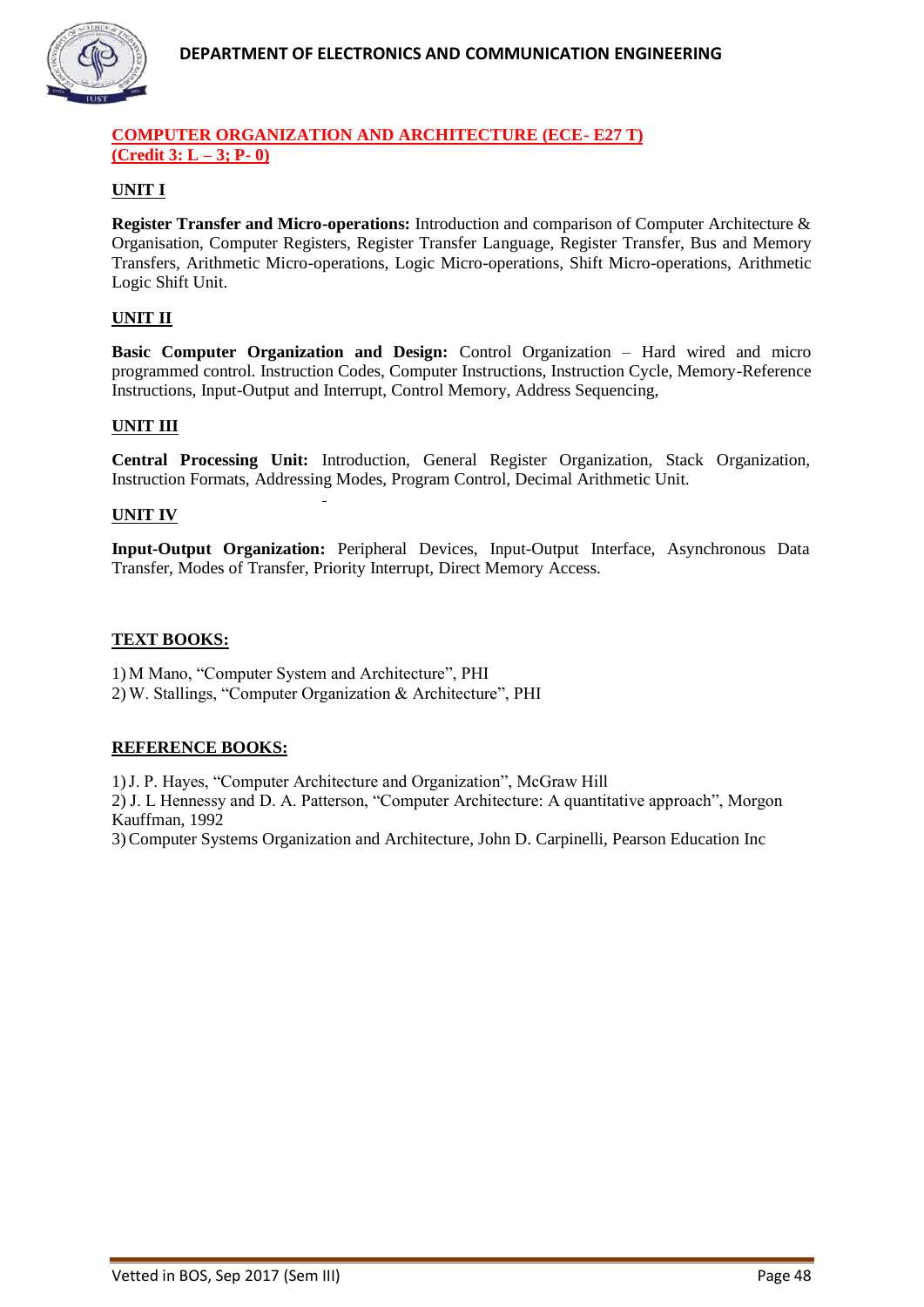

#### **MICROPROCESSORS (ECE- E28 T) (Credit 4: L – 4; P- 0)**

# **UNIT I**

8085 pinout diagram, function of different pins, data bus, address bus, multiplexing and de multiplexing of address/data lines, control bus, control and status signals, internal architecture (ALU, Register Array, timing and Control Unit), flags, Different addressing modes, instruction set, arithmetic and logic operations, 8085 assembly language programming, (addition, subtraction, multiplication, Division), timing diagrams, Instruction cycle.

# **UNIT II**

Addressing techniques, memory mapped I/O and I/O mapped I/O scheme, Partial and absolute address decoding, Basic interfacing concepts, interfacing input devices, interfacing output devices, 8085 Interrupts, stack and subroutines, counters and time delays.

#### **UNIT III**

8086 architecture, addressing modes, Instruction set, Basic programming concepts, interrupts.

#### **UNIT IV**

Interfacing peripheral devices, Multi-purpose programmable device (8155, Programmable peripheral interface (8255), 8259A programmable interrupt controller, Direct memory access and DMA controller (8237), The 8254 programmable interval timer.

#### **UNIT V**

Interfacing 8085 and 8086 using 8155 & 8255, with different devices - stepper motor, A/D and D/A converters, Interfacing with LCD.

#### **TEXT BOOKS:**

1) Ramesh S Gaonkar, Microprocessor Architecture, Programming and Applications with 8085. PRI Publishing (India) Pvt. Ltd. 2) 8086 Microprocessor, by D. Hall

#### **REFERENCE BOOKS:**

1) Gilmore, Microprocessors, TMH India. 2) K.L. Short, Microprocessors and Programming Logic 3) A.K Roy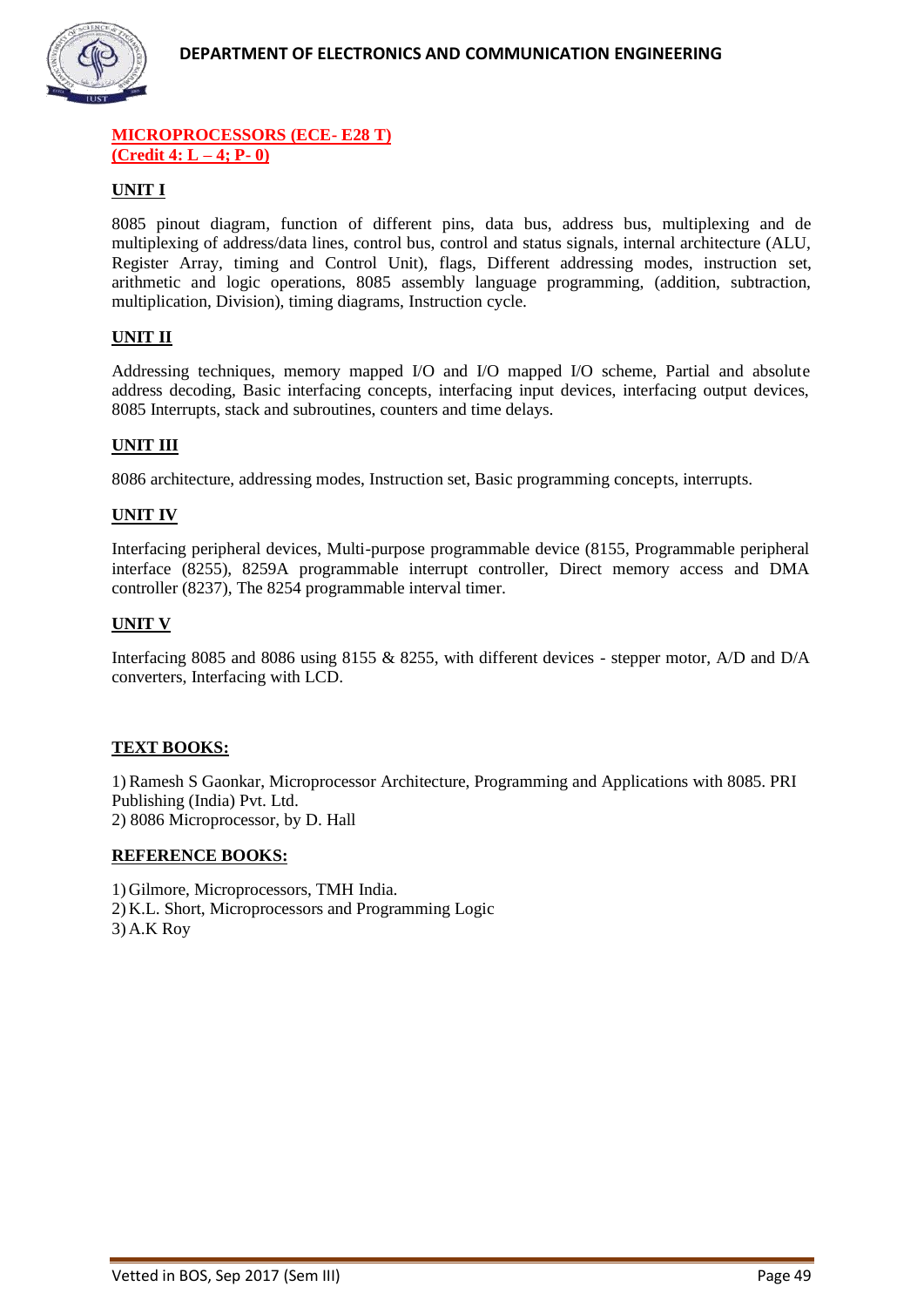

#### **ANTENNAS, WAVE PROPAGATION AND TRANSMISSION LINES (ECE- E29 T) (Credit 4: L – 4; P- 0)**

# **UNIT I**

**Transmission Line Theory:** The transmission line general solution, Basic definitions, Distortion less line, telephone cables, inductance loading, line not terminated in  $Z<sub>o</sub>$ , reflection open and short circulated lines , Reflection co-efficient, Reflector factor and reflection loss .Parameters of open-wire and coaxial liens at radio frequency ,constants of a dissipation less line, Standing Wave Ratio, Input, Impedance of loss less, open wire and short circuited lines ,Quarter wave lines as impedance transformer , Half wave and eight wave lines .Impedance matching. The smith diagram and its application

#### **UNIT II**

**Antennas:** Basic Antenna parameters, Half wave antenna, vertical antenna above ground , the grounded quarter wave antenna, Directivity and Antenna gain, Bandwidth and beam width, Radiation patterns, Folded dipole and applications. Antenna arrays, Parabolic reflector, properties and feed mechanism.

#### **UNIT III**

**Propagation of Waves:** Waves in free space, Attenuation, Absorption And polarization, effects of environment, Ground wave propagation, sky wave propagation, space wave propagation, Troposcatter propagation and Extra-terrestrial propagation

#### **UNIT IV**

**Design of Antenna:** Yagi Antenna and Horn Antenna, Parabolic Antenna

#### **TEXT BOOKS:**

1) Network, lines and fields by J D Ryder.

2) Electronic communication system by G. Kennedy.

#### **REFERENCE BOOKS:**

1) Fields and waves in comm. Electronics by R W V Duzer.

2) Antennas by J. D .Kraus, McGraw Hill Pub.ss

3) Handbook of Modern Electronics & Electrical Engineering, Charles Belove, Wiley Inter-Science, New York 1992.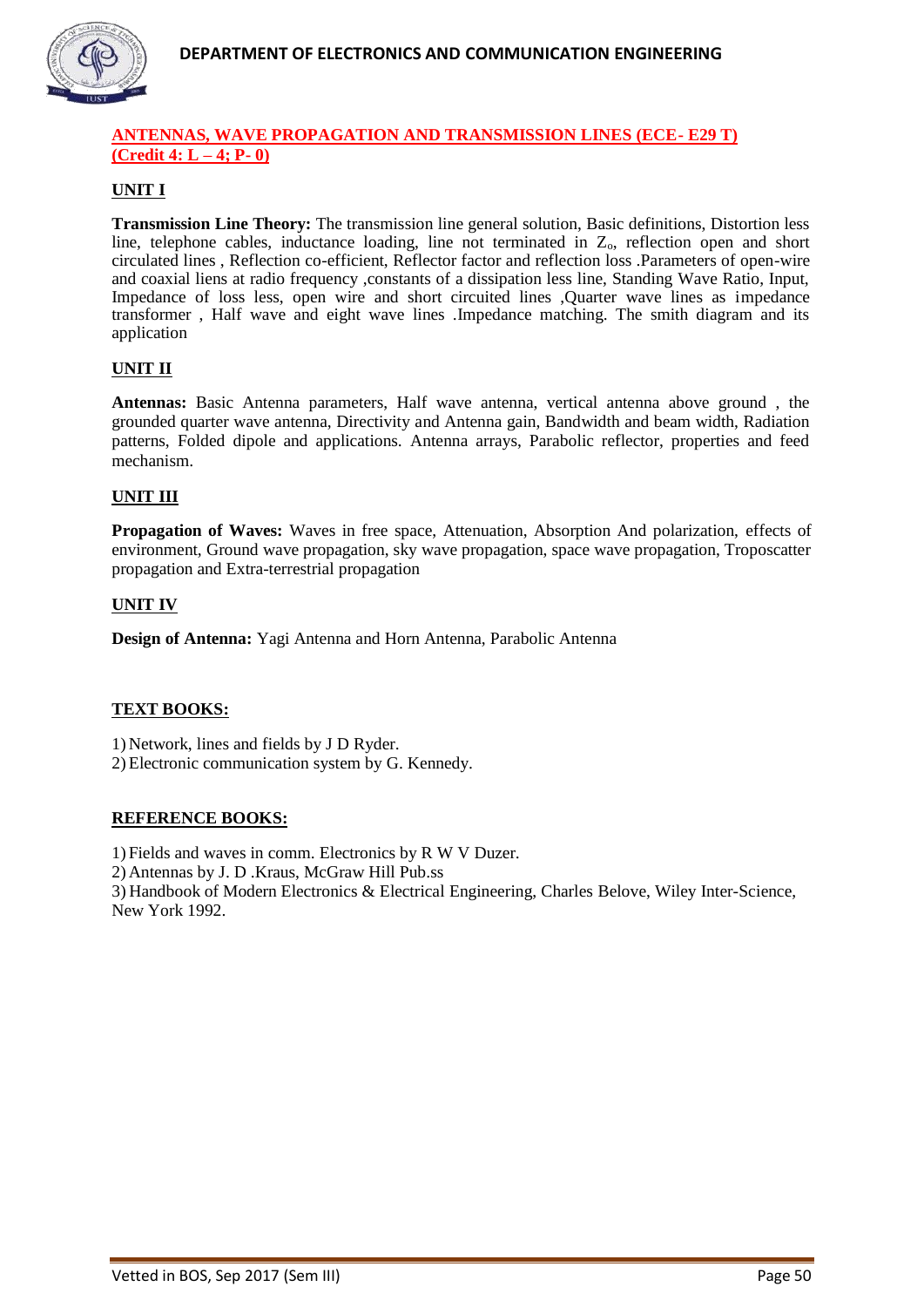

#### **DATA COMMUNICATION (ECE- E30 T) (Credit 3: L – 3; P- 0)**

# **UNIT I**

Transmission of Data, Pulse Modulation, Bit & Baud Rate, Channel, Capacity, Shannon's Law, Synchronous & Asynchronous Transmission, Line Encoding, Unipolar Encoding, Polar Encoding, Bipolar Encoding ,Manchester Encoding,

# **UNIT II**

Modems, Basic Definition, Modem Types, Modem Modulation (ASK, FSK, PSK, QAM – Basic concepts), Multiplexing & multiple access techniques, FDM, TDMA, CDMA, OFDM, FDM channel groups, TDM.

#### **UNIT III**

Error detection and Correction techniques- parity coding, linear block coding, VRC & HRC, cyclic redundancy check. Secure message communication, Active and passive attacks, Cryptography, Transposition cipher, substation cipher, product cipher and Data encryption standard, public key and private key encryption.

#### **UNIT IV**

LAN, MAN, WAN, Network Topologies (Bus Topology, Star Topology, Ring Topology, Tree Topology), Data Communication Modes (Simplex, Half Duplex and Full Duplex), Communication Hardware, Bridges, Gateways, Routers, Network Interface Unit.

#### **UNIT V**

Open System Interconnection (OSI) model of a Network, TCPIP model, Internet Technology-Transmission and security, Circuit Switching, Packet Switching, Routing & Congestion.

#### **TEXT BOOKS:**

**1)** Forouzan B, Data communication and Networking, TMH

#### **REFERENCE BOOKS:**

1) Tanenbaum, Computer Networks, PHI.

2) Louis E. Frenzel, Principles of Electronic Communication system, TMH, 2008

3) Larry Hughes, Data communication, Narosa Publishing House.